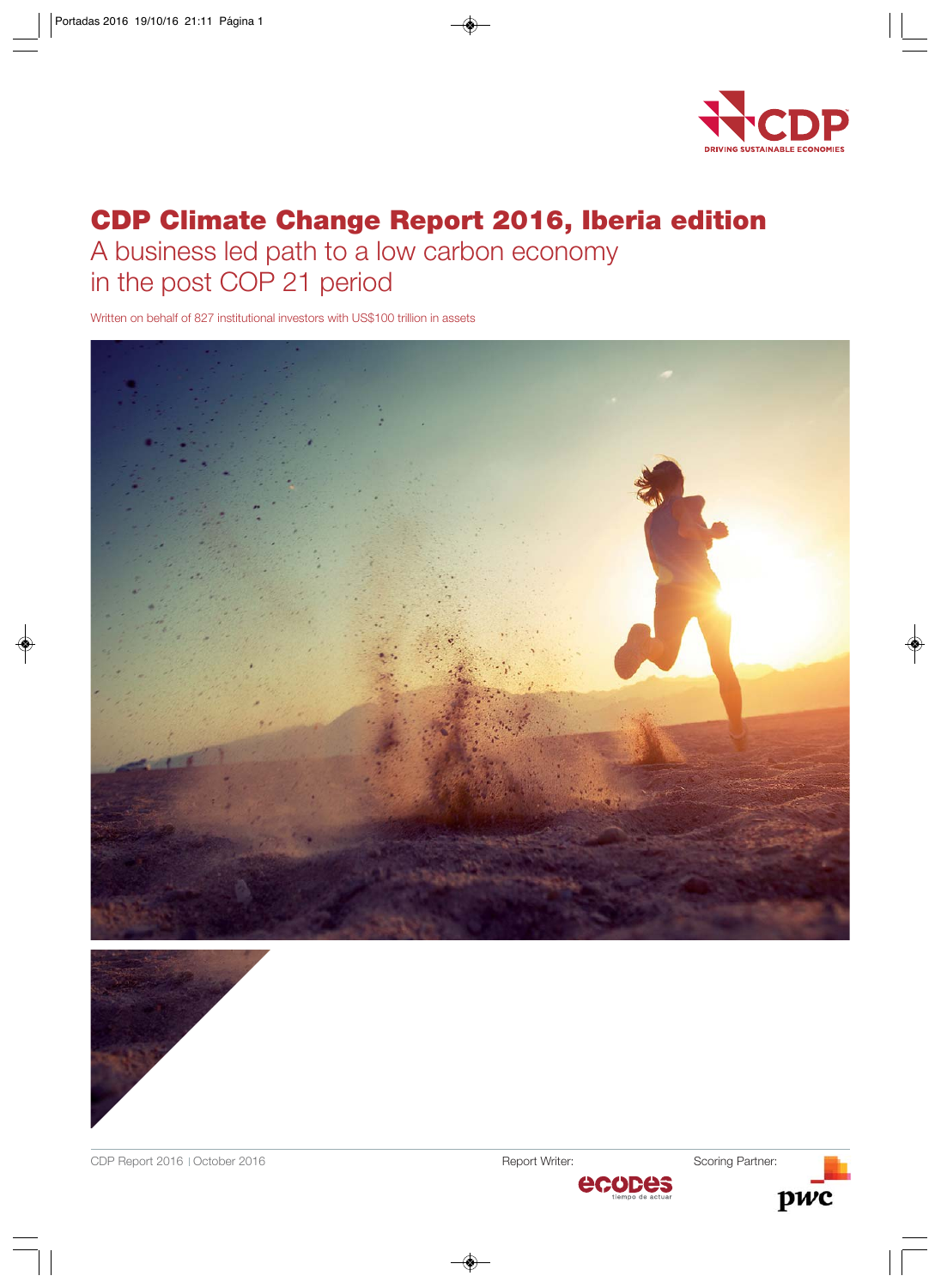#### **Important Notice**

The contents of this report may be used by anyone providing acknowledgement is given to CDP Europe (CDP). This does not represent a license to repackage or resell any of the data reported to CDP or the contributing authors and presented in this report. If you intend to repackage or resell any of the<br>contents of this report, you need to obtain express permission f

ECODES and CDP have prepared the data and analysis in this report based on responses to the CDP 2016 information request. No representation or warranty (express or implied) is given by ECODES or CDP as to the accuracy or completeness of the information and opinions contained in this report. You<br>should not act upon the information contained in this publication wit Guest commentaries where included in this report reflect the views of their respective authors; their inclusion is not an endorsement of them.

ECODES and CDP and their affiliated member firms or companies, or their respective shareholders, members, partners, principals, directors, officers and/or<br>employees, may have a position in the securities of the companies d be eligible for sale in some states or countries, nor suitable for all types of investors; their value and the income they produce may fluctuate and/or be adversely affected by exchange rates.

'CDP Europe' and 'CDP' refer to CDP Worldwide (Europe) gGmbH, Registered Charity no. HRB119156 B | Local court of Charlottenburg, Germany. Executive Directors: Simon Barker, Sue Howells, Steven Tebbe.

© 2016 CDP Europe. All rights reserved.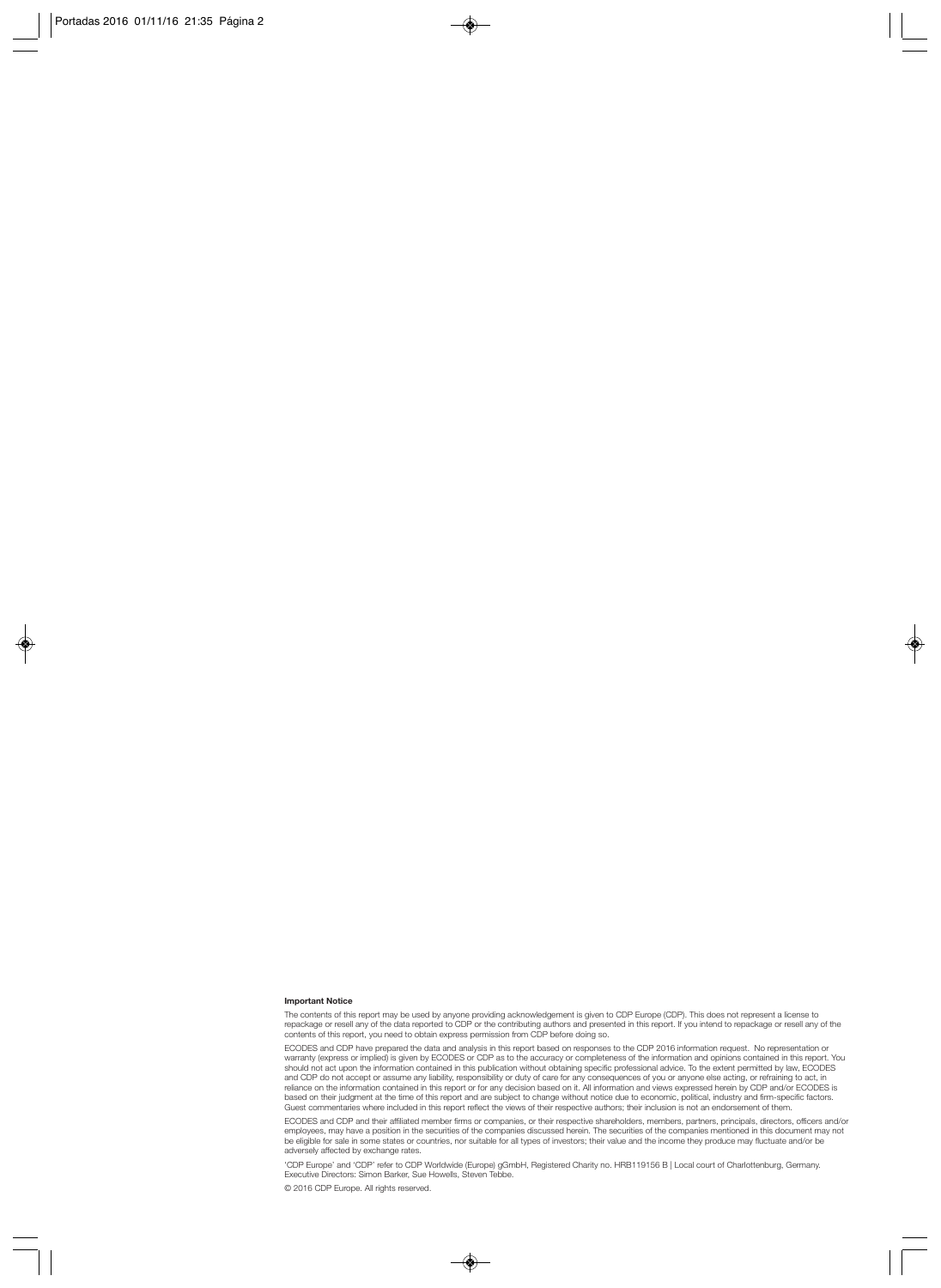## **Table of Contents**

- **[Prologue from the Executive chairman](#page-3-0)**
- **[Note from the Government of Spain](#page-4-0)**
- **Expert Interview:** [Christiana Figueres](#page-5-0)
- **[Closing the gap in Non-Financial Reporting](#page-6-0)** Steve Tebbe
- **[Global Executive Summary](#page-7-0)**
- **[Introduction to the CDP Iberian Report](#page-11-0)**
- **[Overview of the Iberian compañies' climate](#page-12-0) change reporting and management**
- **[Prologue from ECODES](#page-20-0)**
- **[PwC commentary](#page-21-0)**
- **[Post COP21 Conference](#page-22-0)**
- **[Key takeaways](#page-26-0)**
- **[Company Interview:](#page-27-0)** Iberdrola
- **[Communicating progress](#page-28-0)**
- **[A List](#page-29-0)**
- **[Company Interview:](#page-31-0)** Jerónimo Martins
- **[Investor perspectives](#page-32-0)**
- **[Commit to Action](#page-36-0)**
- **[Key Trends](#page-38-0)**

#### **Appendix I:**

[Non-responding companies to the CDP climate](#page-40-0) change questionnaire 2016

- **Appendix II:** [Emissions scores and data from the responding](#page-41-0) companies
- **Appendix III:**
	- [Investor signatories and members](#page-42-0)
- **Appendix IV:** [Investor signatories 2016](#page-43-0)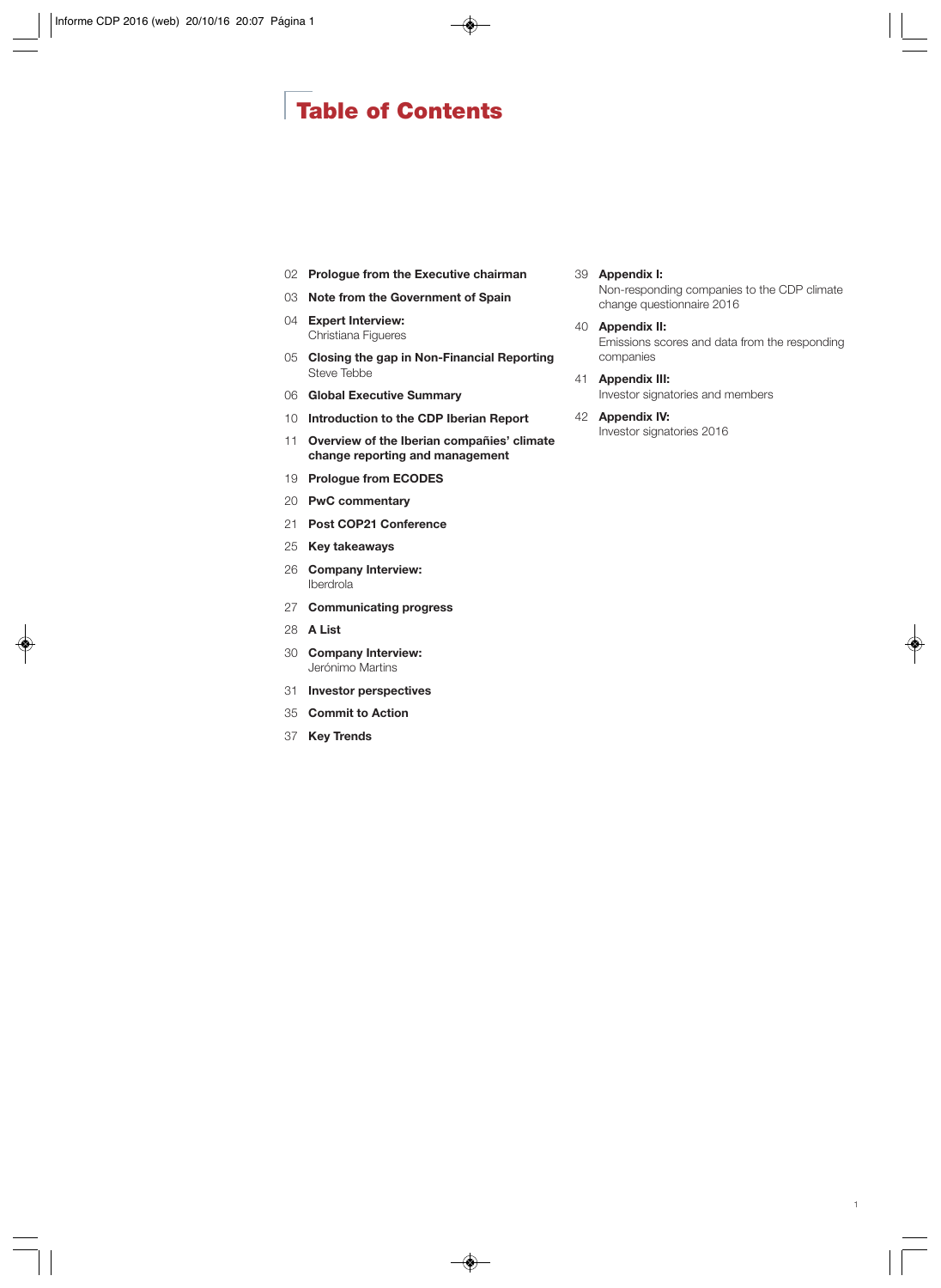## **Paul Simpson** CEO CDP

<span id="page-3-0"></span>

**Measurement and transparency are where meaningful climate action starts, and as governments work to implement the Paris Agreement, CDP will be shining a spotlight on progress and driving a race to net-zero emissions.**

**The Paris Agreement – unprecedented in speed of ratification – and the adoption of the Sustainable Development Goals (SDGs) marked the start of a new strategy for the world, with a clear message for businesses: the low-carbon revolution is upon us. By agreeing to limit global temperature rises to well below 2°C, governments have signaled an end to the fossil fuel era and committed to transforming the global economy.**

The choice facing companies and investors has never been clearer: seize the opportunities of a carbon-constrained world and lead the way in shaping our transition to a sustainable economy; or continue business as usual and face serious risks – from regulation, shifts in technology, changing consumer expectations and climate change itself. CDP's data shows that hundreds of companies are already preparing for the momentous changes ahead, but many are yet to grapple with this new reality.

Investors are poised to capitalize on the opportunities that await. Some of the biggest index providers in the world, including S&P and STOXX, have created lowcarbon indices to help investors direct their money towards the sustainable companies of the future. Meanwhile, New York State's pension fund – the third largest in the United States – has built a US\$2 billion low-carbon index in partnership with Goldman Sachs, using CDP data.

With trillions of dollars' worth of assets set to be at risk from climate change, investors are more focused than ever on winners and losers in the low-carbon transition. Information is fundamental to their decisions. Through CDP, more than 800 institutional investors with assets of over US\$100 trillion are asking companies to disclose how they are managing the risks posed by climate change. Their demands don't stop there: international coalitions of investors with billions of dollars under management are requesting greater transparency on climate risk at the AGMs of the world's biggest polluters.

The glass is already more than half full on environmental disclosure. Over fifteen years ago, when we started CDP, climate disclosure was nonexistent in capital markets. Since then our annual request has helped bring disclosure into the mainstream. Today some 5,800 companies, representing close to 60% of global market capitalization, disclose through CDP.

Now, we are poised to fill the glass. We welcome the FSB's new Task Force on Climate-related Financial Disclosures, building on CDP's work and preparing the way for mandatory climate-related disclosure across all G20 nations. We look forward to integrating the Task Force recommendations into our tried and tested disclosure system and working together to take disclosure to the next level.

We know that business is key to enabling the global economy to achieve – and exceed – its climate goals. This report sets the baseline for corporate climate action post-Paris. In future reports, we'll be tracking progress against this baseline to see how business is delivering on the low-carbon transition and enabling investors to keep score. Already, some leading companies in our sample – including some of the highest emitters – are showing it's possible to reduce emissions while growing revenue, and we expect to see this number multiply in future years.

Measurement and transparency are where meaningful climate action starts, and as governments work to implement the Paris Agreement, CDP will be shining a spotlight on progress and driving a race to net-zero emissions.

The Paris Agreement and the SDGs are the new compass for business. Companies across all sectors now have the chance to create this new economy and secure their future in doing so. High-quality information will signpost the way to this future for companies, investors and governments – never has there been a greater need for it.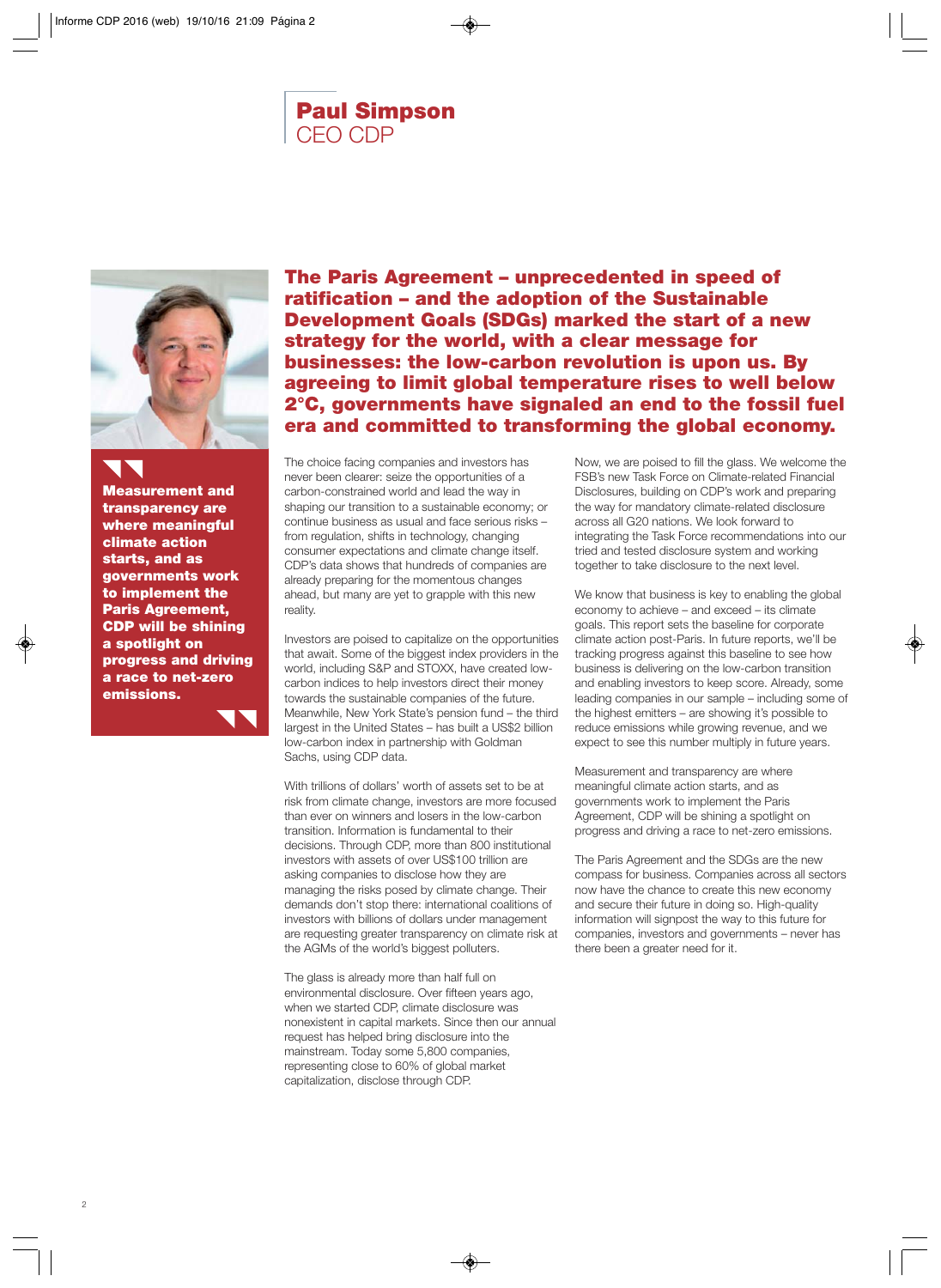### **Isabel García Tejerina**

Ministry of Agriculture, Food and Environment

<span id="page-4-0"></span>

**Low-carbon economy is not one of the possible alternatives but it is the only option we have to achieve a path of climate neutrality and be competitive in the international markets**

**The Paris Climate Summit has undoubtedly marked a turning point in the fight against climate change. The adoption of the Paris Agreement represents an important landmark that demonstrates the clear willingness of the international community to address this ambitious challenge and embark on a real transition towards development models low on greenhouse gas emissions and resilient to climate change.** 

The European Union and Spain were key factors to achieve an ambitious agreement that would establish a clear objective for all countries and legally binding climate governance. This will force to revise the national efforts to reduce the global emissions of greenhouse gases and face the negative impacts associated with climate change. All of the above with the aim of achieving the objective of not exceeding 2ºC.

In Paris, 190 low-carbon national plans were also presented that cover more than 90% of the greenhouse gas emissions, along with an unprecedented mobilisation of non-governmental agents. This community of actions at all levels is the only way of achieving a true transformation of the current development models towards low-carbon models.

With the legitimacy conferred to us by the international framework, our Governments have to put in place policies and measures to fight climate change. On our behalf, in the European Union, we have the framework of action for Climate and Energy 2030, which includes the objective of reducing the European emissions by, at least, 40% in 2030 regarding the levels of 1990.

From 2020, this framework is going to require that we intensify our efforts to reduce the current emissions, as well as the administrations, companies and citizens, although we are convinced that these efforts entail economic growth, employment and many other benefits.

These efforts involve decoupling economic and productive growth from the emissions. In this sense, low-carbon economy is not one of the possible alternatives but it is the only option we have to achieve a path of climate neutrality and be competitive in the international markets.

In Spain, we are working along these lines and we have achieved good results in the past years decoupling the emissions of our diffuse sectors from economic growth. And this is the path that from the Ministry we are going to continue to foster with the revision of our current policies and measures to fight climate change. We can then achieve shifting towards a new production model with an increasingly less intensive use of fossil fuels.

We would like to carry out this exercise of defining our future climate policy hand in hand with all the Ministerial Departments and the autonomous and local governments, without forgetting the civil society, as the scale of the challenge and its transversality demands the maximum cooperation.

Spanish companies are showing interest and are embracing this challenge of fighting climate change. To that end, they choose different tools which range from integrating the fight against climate change into their business strategy to adopting and implementing emission reduction plans in a more determined way. They are also setting an internal price on carbon and are increasing the investments on promoting climate change mitigation.

One of the most interesting indicators to value the progressive decoupling between the economic and productive growth and the emissions is carbon intensity. This parameter indicates the efficiency of the processes adopted to prevent this increase and how to follow the path of economic growth without increasing the emissions that would lead to a global warming that is not compatible with the commitments adopted in Paris.

Given that the objectives assumed by the EU entail a high level of ambition, there is still hard work ahead, in all fields, in the short and long term. But, without a doubt, the business sector, by participating in initiatives such as the Carbon Disclosure Project or the Carbon Footprint Register, demonstrates that it has taken the first step in the long path of lowcarbon economy. As a society, we have understood that we must change our development model towards sustainability. And there is an unprecedented mobilisation in favour of a change that we have the responsibility of leading.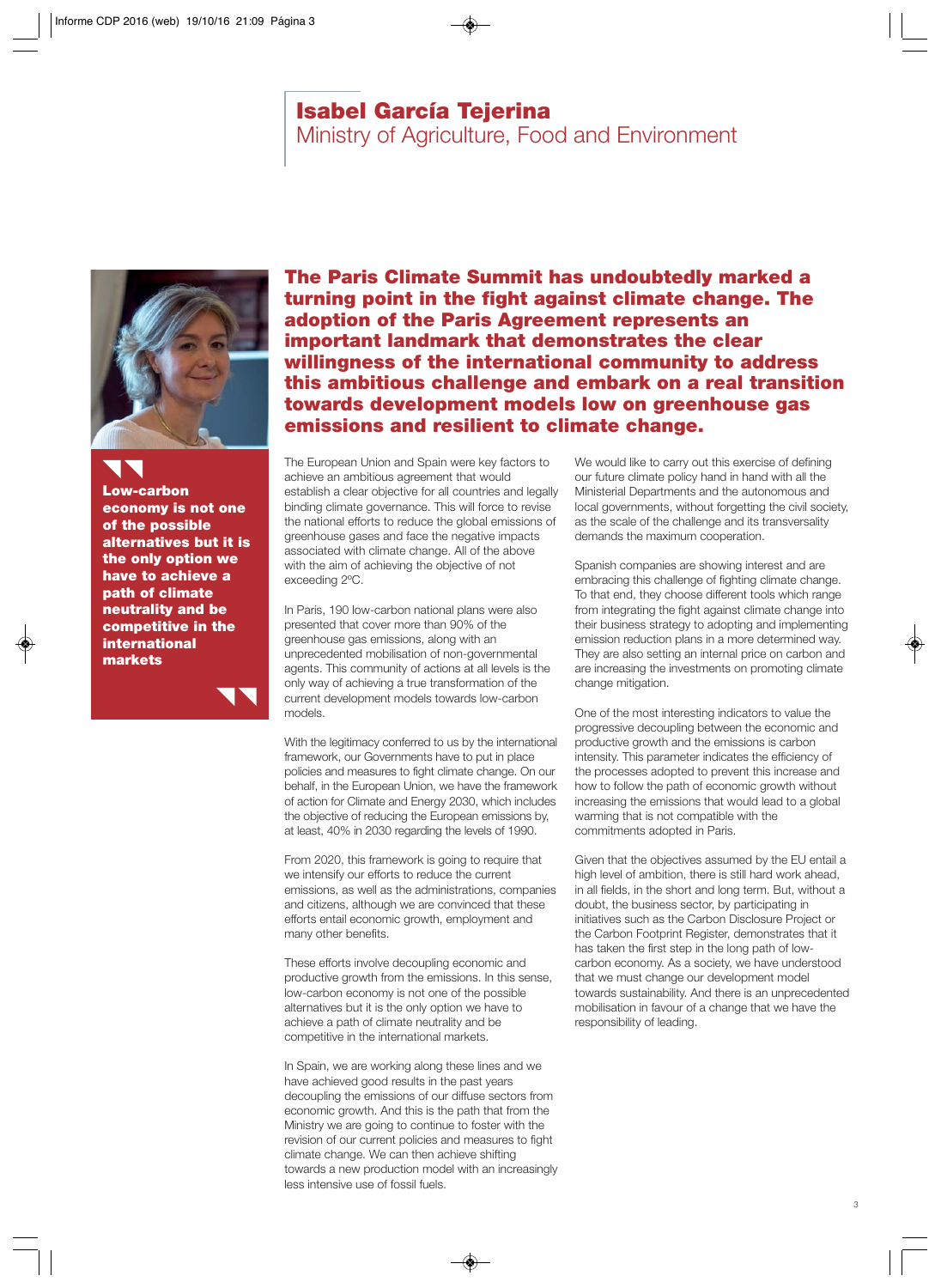## **Expert Interview: Christiana Figueres**

<span id="page-5-0"></span>

**Christiana Figueres** *Former Executive Secretary of the UN Framework Convention on Climate Change (UNFCCC)*

Note: the content of this interview is based on a phone interview held between Ms. Christiana Figueres and the CDP Southern Europe Team.

#### **What do you think will be the new business norms in a less than a 2ºC increase world?**

In this world which we already decided that we want to create the first thing that we have to remember it is that is not going to be the result of business-asusual. We are going to have to create it intentionally, we are going to take intentional decisions and take intentional actions, in particular in the first 3-5 years.

How is that going to look like? It will of course depend on the sectors, each sector will undergo a transformation, but in general, we can say:

- 1. We are going to see a huge increase in energy efficiency, which of course also means carbon efficiency. We are going to see growth in the global GDP, but the carbon imprint of each percentage point of the GDP is actually going to decrease. We are going to see a delinking of growth from GHG emissions and that has to be measurable. That means that businesses will become more energy efficient and will stop wasting as much as energy as they are right now.
- 2. While we will be wasting less energy and using it more efficiently, that energy will quickly become cleaner and cleaner. We will have much more renewable energy on the grid, we will have much more competitive prices, as also electricity prices will decrease.
- 3. We will have more access to energy, and this is particularly important for developing countries. This is because decentralized renewable energies will increase the network of those people that will have access to electricity, which on the grid and centralized fossil fuels cannot allow.

Those three will be at the basis of businesses. There hardly is a business that does not operate without energy. For this we will experience a huge transformation in the energy sector.

#### **In light of having the decarbonization of the economy as an ultimate goal. What are the most central and urgent actions that you think nonstate actors need to take to translate the Paris agreement into real action and how is CDP best placed to help them in this endeavour?**

Non-state actors are actually already working on this because they have not waited for the adoption or the entry of the Paris Agreement. Many non-state actors could see that it was in their own interest to begin a decarbonizing process and so cities, corporations that both report to CDP have already started their own path towards decarbonization.

CDP provides a very interesting channel, as it enables to measure your progress year-by-year. By reporting yearly you can compare your progress against your own baseline and also against your peers and see how you are doing in respect to others, whether you are a city or a corporation.

The very old management wisdom that you cannot manage what you cannot measure is also true that you cannot measure what you cannot manage. So, measuring your carbon emissions is absolutely key, and CDP is a very good way to be able to selfmeasure and track your progress.

#### **What do you think should be the value of our work as CDP in a world after the Paris' Agreement?**

CDP was of course very valuable before we got the Paris Agreement because it had already raised the awareness on the importance of measuring and disclosing and reporting. But now, after the adoption of the Paris agreement, and on the heels of the Paris agreement coming to force very soon, CDP's contribution is even more critical. There is no way that any city or corporation can actually manage its carbon intensity without it getting measured. Those are the tools that CDP provides: very helpful standardized tools that have international recognition for cities and corporations to be able to measure, report and track progress in regards to carbon efficiency. In particular for cities and corporations that have adopted Science Based Targets.

**We have read about your project mission 2020, and we understand that is a 5-year initiative with a short commitment that brings together public and private sector to deliver the net-zero emission pathway. Can you further explain how this initiative works and why there is a strong need to enable Public-Private-Partnerships over the next five years?**

Mission 2020 is actually a commitment that brings together every stakeholder: whether it is a government, sub-national government, corporation, NGO or citizen who is willing to commit to understanding the importance of urgently peaking our emissions and quickly decreasing them. Because if we do not do that we are actually incurring in increased risks for the economy that will become unmanageable.

It is about the commitment on understanding this urgency and be willing to incorporate it in everything that we are doing. Public Private Partnerships are obviously at the basis of this as governments need to set the direction but corporation and investors are the ones that are going to determine the pace of the transformation.

#### **In order to enable Public Private Partnerships, the Public needs to understand what the Private is doing. Could our data be an enabler to create the synergies mission 2020 is trying to achieve?**

Yes, absolutely. CDP's data has been already very helpful for years, since it is used by many people as a reference point because of both the standardization and the universality of its reporting. It has been a very helpful reference point and will continue to be as we move into the decarbonization and transformation of the economy.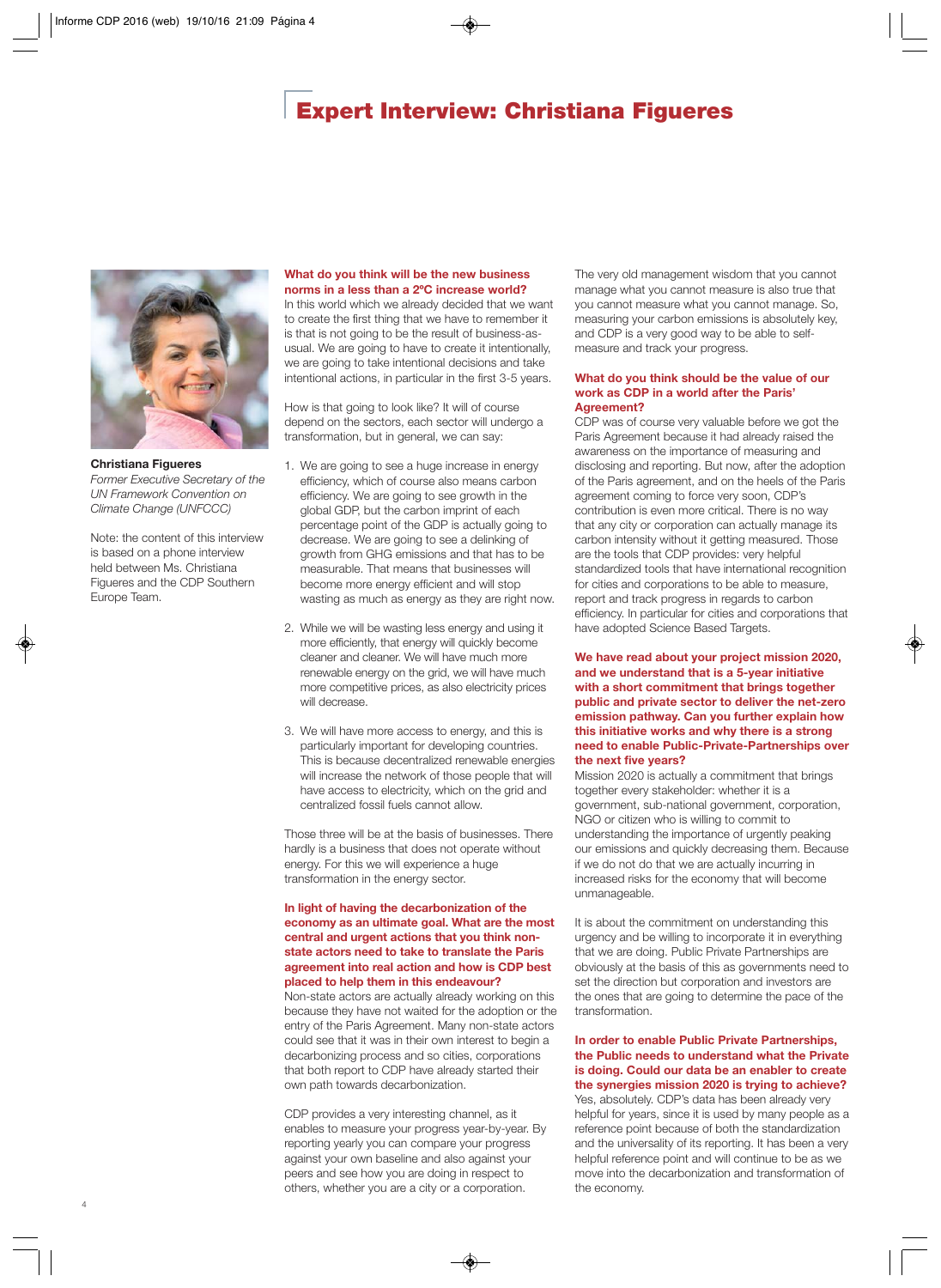## **Closing the gap in Non-Financial Reporting**

<span id="page-6-0"></span>

**Steve Tebbe** *Managing Director Europe, CDP*

**Non-financial reporting has come a long way over the last decade, from a dog-and-pony-show to a mainstream requirement for financial markets to fully assess corporations.** 

## UN

**Disclosure by investors on environmental matters, such as carbon foot-printing, will help in the global 2 degrees goal and the transition to a low-carbon economy.**

**Peter de Proft, Director General, EFAMA (European Fund and Asset Management Association)**

**Investors despise being kept in the dark. They worry about the issues they don't see or understand. Disclosure of Environmental, Social and Governance (ESG) information is an essential tool for investors to holistically evaluate risks and opportunities, while allowing companies to benchmark their performance against peers. Ultimately if companies want to woo investors and reduce their cost of capital, they need to be good at reporting.** 

In an attempt to correct the world's largest market failure, European policymakers created the first, legally-binding directive requiring companies across Europe to report ESG data as of this year. The socalled Non-Financial Reporting Directive (NFRD) recognizes the value of non-financial reporting for catalysing our transition to a low-carbon economy.

This Directive - while far from perfect - is an important step in the right direction. The NFRD would have been the opportunity to create a fully harmonized, integrated and light-touch corporate reporting system across Europe, thus enabling investors (and any other stakeholder) to compare companies across Europe on a level-playing field. In the short term however, the Directive runs the risk of leading to 28 different and possibly weak national regulations. Imagine playing the UEFA Euro Championship with every team largely making up their own rules.

Why would the Directive enable "weak" ESG reporting? The Directive offers ambiguous descriptions that give EU member states and companies much freedom to shape reported data compliance. In addition, information disclosure across the supply chain - key to addressing environmental and social issues - is not specified clearly and target-setting requirements are missing. Last but not least, the scope of the companies addressed by the legislation is too small in most countries. In Germany for example, it is likely that only 300 companies will be disclosing, while there should be scope for about 11.000 companies. considering their size and impact on our environment and society.

Fortunately, the NFR Directive will be revised in 2018. Now is therefore the opportunity for the European Commission to design a strong, consistent, EU-wide policy that builds on the expertise of successful practitioners and market-based models. Under the stewardship of the Financial Stability Board (FSB), a Task-Force on Climate-related Financial Disclosure (TCFD) is currently drafting a blue print for the G20 countries on consistent, climate-related financial risk disclosures. Those recommendations will be made public before the end of this year and build on CDP's

work and expertise. We salute the leadership of the Task-Force and the political impulse this will give to the low-carbon transition in the world's major economies.

Less visible but just as important is another milestone currently underway in France. Since the United Nations COP21 Paris Agreement of 2015 requires "the alignment of financial flows with climate goals", existing, voluntary, investor climate disclosure should become mandatory. Requiring investors to align environmental criteria, climate change-related risks and scientific decarbonisation targets with their investment strategies will massively redirect capital towards the low-carbon economy that is essential for remaining safely below a 2-degree Celsius warming.

Many CDP signatories are ahead of the curve. Some of our avant-garde investors support voluntary initiatives such as the Portfolio Decarbonization Coalition, co-founded by CDP, and the Montreal Pledge. BlackRock, the world's largest asset manager, called on policy makers to make nonfinancial reporting a requirement for investment analysis and stop conflicting fiduciary duties. While over 800 institutional investors with US\$ 100 trillion assets under management keep calling for more thorough and comparable environmental corporate data through CDP, nearly 130 already walk-the-talk by applying climate disclosure to their own portfolios.

In anticipation of this development, policy makers in France have passed Article 173 into law, making climate reporting mandatory for institutional investors such as asset managers, insurance companies, pension and social security funds.

With about a third of the world's assets under management residing in Europe, the EU as a whole must follow France's leadership in closing the reporting gap. Triggering massive capital reallocation towards the low-carbon economy will enable the safe and liveable future we all want.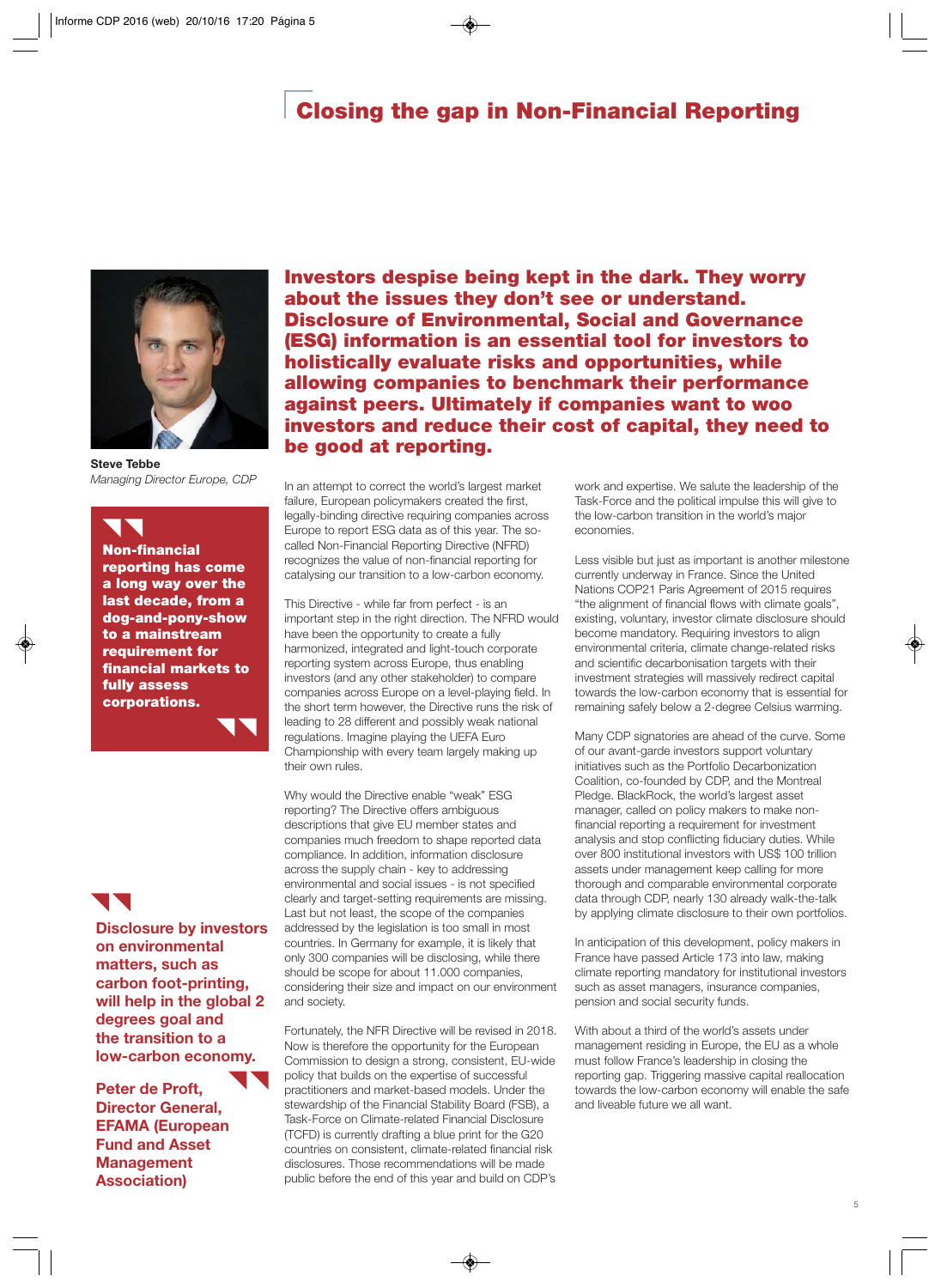## <span id="page-7-0"></span>**Global Executive Summary**

**The challenge of climate change and how to address it is now firmly on the global agenda. The Paris Agreement has been ratified at unprecedented speed by the international community, including some of the world's biggest carbon emitters, such as the US, China, India, the EU and Brazil, and will enter into force in November.**

This historic agreement, with defined goals to limit climate change and clear pathways for achieving its goals, marks a step-change in the transition to a lowcarbon world.

In the Paris Agreement, emissions reductions are talked about at the country level, and national governments will lead with policy changes and regulation. But companies can move much faster than governments, and they have an opportunity to demonstrate their leadership, agility and creativity in curbing their own substantial emissions. Many companies had already realised the need for action before Paris, and they played an important role in making that summit a success. Others, however, are yet to come on board.

The first in an annual series, the report establishes the baseline for corporate action on climate change. In future reports, CDP will track companies' progress on reducing greenhouse gas emissions in line with the goals of the Paris Agreement against this benchmark.

The report presents analysis on corporate climate action including emissions reductions, the adoption of targets based on the most up-to-date climate science ("science based targets"), use of internal carbon prices, and the uptake of renewable energy.

The benchmark established in this first report includes a number of companies failing to engage even with the critical first step of disclosure. Of close to 2,000 companies in this global tracking sample, only just over a thousand responded with data within the deadline. We hope the remaining 700 odd companies will start to engage during the course of the next five years.

The 1,089 companies that provided the data for the global report will be tracked over the next five years to see how they are performing. Between them these companies account for 12 per cent of global greenhouse gas emissions, and 85 per cent of them have already set targets to reduce their emissions.



**Figure 1: Global company tracking sample by sector. The total number of companies in each sector is presented in parentheses.**

#### **Figure 2: Global company tracking sample by region. The total number of companies is presented in parentheses.**

| Share of<br>total sample                    |                                                             |                                   |  |
|---------------------------------------------|-------------------------------------------------------------|-----------------------------------|--|
| Europe - 24% (436)                          | Central and South America<br>(incl. Caribbean) - $4\%$ (74) | Africa - 2% (41)                  |  |
| North America (USA & Canada) -<br>32% (589) | Health care - 5% (88)                                       | Australia & New Zealand - 3% (57) |  |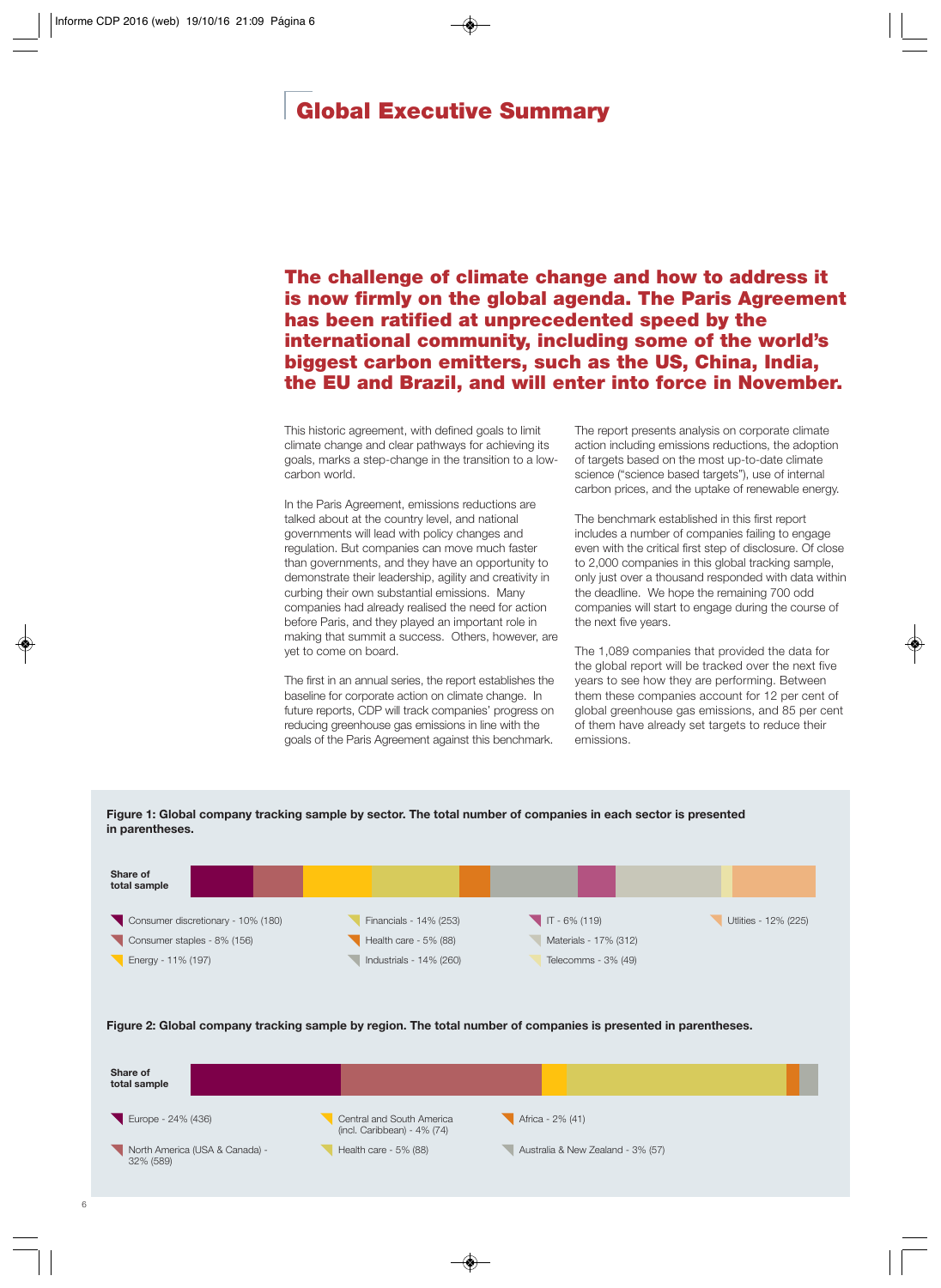

**Figure 3: Companies responded and not-responded by sector. The total number of companies in each sector is presented in parentheses.**





#### **Visibility on the road**

Although companies and governments are starting to realise the benefits of the low-carbon transition, the need for a complete economic shift can make it hard for individual companies to start the process of change. A shift in thinking is also needed, to see the transition as an opportunity, rather than a restriction.

In order to achieve this success, however, companies need to measure their emissions, then work out how to reduce them.

Given that only 62 per cent of companies contacted by CDP for the report were able to provide data on their own emissions, many businesses have yet to grasp the importance of this challenge. However, the number disclosing is increasing, and the Paris Agreement should provide a greater incentiveto engage.

#### **Business gearing up to go low-carbon, but targets lack long-term vision**

Eighty-five per cent of companies that provided data have already set targets (comprising absolute and/or intensity targets) to reduce their greenhouse gas emissions. Setting targets is not enough, however, without realistic plans for meeting them. Even meeting those targets might not be enough if the targets themselves are inadequate.

There has been significant improvement in recent years in the numbers of companies setting targets for emissions reductions, but these targets are in many

cases unambitious in their time horizon. While 55 per cent of companies have targets for 2020 and beyond, just 14 per cent set goals for 2030 or beyond, a situation that must change to achieve a transition to well-below 2°C.

The headline figures from this report mask wide variance in performance both at company level and at sector level. Perhaps inevitably, the energy sector has a lower share of companies with emissions reduction targets, in particular for 2020 and beyond. This should not surprise us, because fossil fuel companies must undergo a major transition to mitigate climate change and are in general not ready to face up to this.

Given that this data is mostly based on calendar year 2015, and so predates the Paris Agreement, we may reasonably hope to see a jump in longer term targets in the next report, which will be based on data generated after the Paris Agreement.

Companies wishing to ensure they are taking meaningful action should set science-based targets; this report and its successors will monitor how many companies are setting targets in line with the latest climate science.

From the sample, 94 have publicly committed to science-based greenhouse gas reduction targets via the Science Based Targets Initiative. Eighty-five of those companies submitted a target to the initiative for official check, and 15 companies have passed the initiative's official check.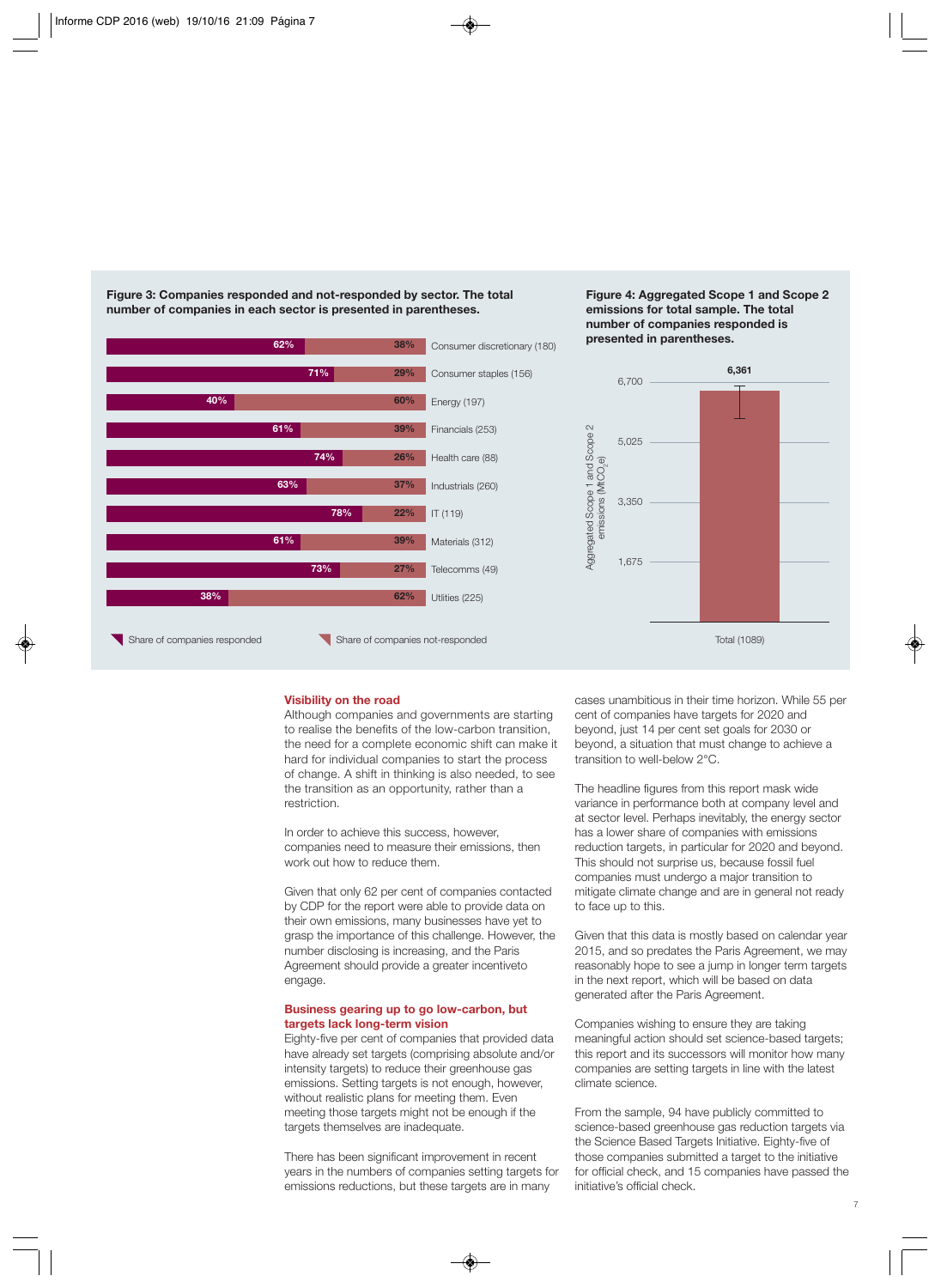**29% 52% 19%** Companies setting internal **internal price of carbon**

**Figure 5: Share of companies setting an**

price of carbon Intention to do so in the next 2 years

No intention to do so in the next 2 years

#### **Company targets achieving just one quarter of the emissions reductions required by science; Paris Agreement expected to help close that gap**

As well as recording them, we analyse the potential impact of the existing targets to see if they are compatible with the objective of limiting global warming to well-below 2°C.

We found that if the companies in the sample were to achieve their current targets, they could realise 1Gt CO<sub>2</sub>e (1,000 MtCO<sub>2</sub>e) of reductions by 2030. This is about one quarter of the 4GtCO<sub>2</sub>e (4,145) MtCO<sub>0</sub>e) of reductions that this group of companies would need to achieve in order to be in line with a 2°C-compatible pathway, leaving a gap of at least 3GtCO<sub>2</sub>e (3,145 MtCO<sub>2</sub>e) between where companies' current targets take them, and where they should be. This gap is equal to nearly 50 per cent of these companies' current total emissions.

The amount of emissions reductions pledged by companies has been increasing steadily from 2011 to 2015 and we hope to see it close at a faster rate in future years, as company targets become more ambitious in response to the regulatory certainty offered by the Paris Agreement.

#### **Transition planning: carbon pricing on the rise, yet companies lag in renewable energy production and consumption**

Even those companies that have not set themselves targets have almost all established emissions reduction initiatives (97 per cent of all companies), although the success and scope of these initiatives has been varied.

Increasingly, companies are utilising internal carbon pricing as an approach to help them manage climate risks and opportunities. Companies are using this tool in a range of different ways including risk assessment in their scenario planning, as a real hurdle rate for capital investment decisions and to reveal hidden risks and opportunities in their operations. Some companies embed a carbon price deep into their corporate strategy, using it to help to deliver on climate targets, whether it be an emissions or energy related target or to help foster a new line of low-carbon products and services.

Currently 29 per cent of responding companies use internal carbon pricing, while a further 19 per cent plan to do so in the near future. By 2017, about half of this sample should have introduced carbon pricing.

#### **Figure 6: Companies setting an internal price of carbon by sector. The total number of companies responded is presented in parentheses for each sector.**

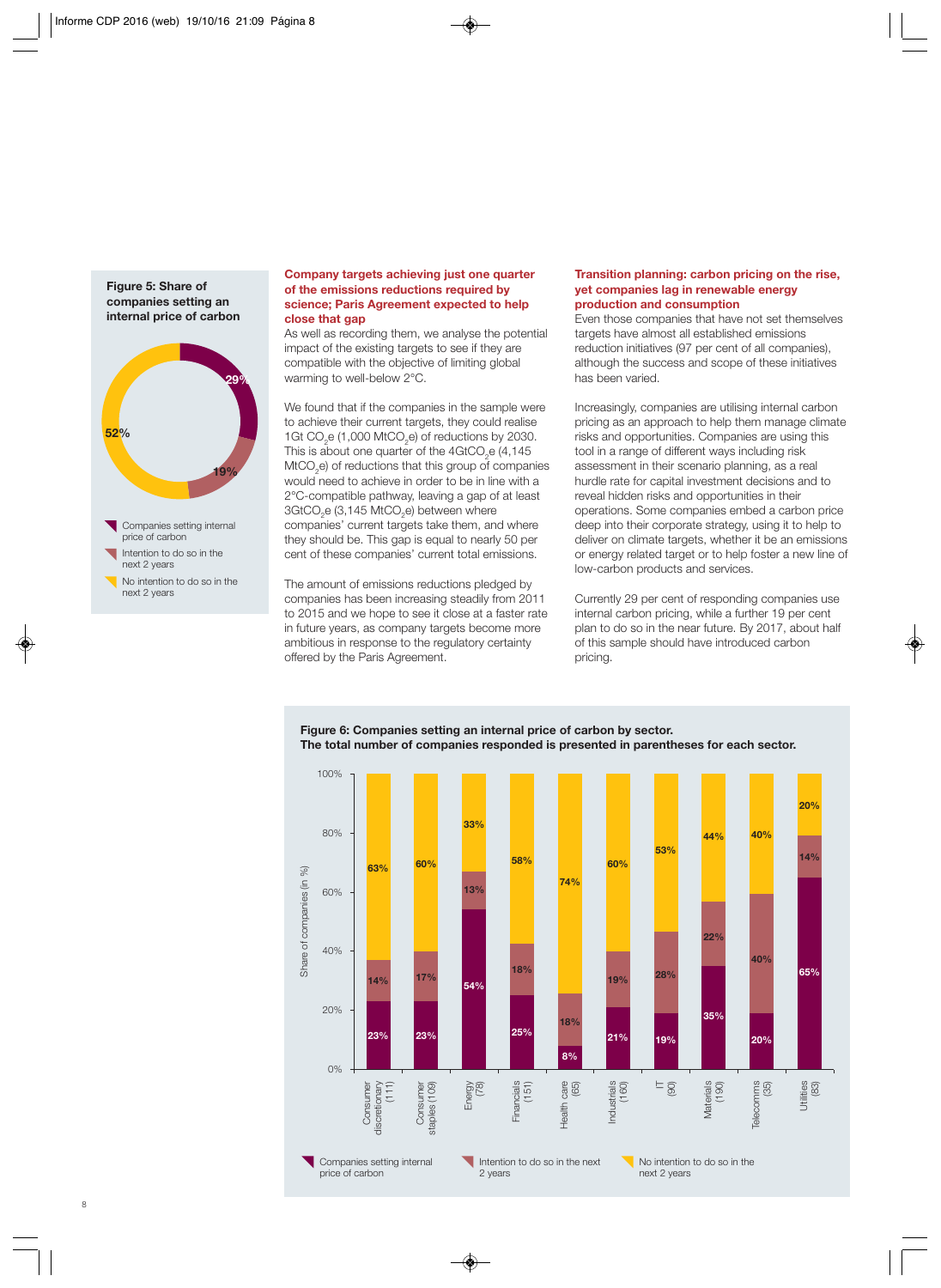Renewable energy will need to play a major role in any global shift to a low carbon economy. So far, relatively few companies (just 5%) have targets for increasing their renewable energy generation, while 11% have targets for renewable energy consumption.

Of the companies in the utilities sector, 90% of which are electric power companies, fewer than a third have renewable energy generation targets.

#### **Companies decoupling emissions from revenue, showing the low carbon transition does not mean low profit**

A small group of companies are showing that reducing environmental impact is compatible with economic growth.

We report on the 62 companies in the sample that can be shown to have made impressive and consistent year on year achievements both in reducing emissions and decoupling growth of revenue from growth of emissions.

They include consumer staples companies such as J. Sainsbury and Walmart de Mexico, as well as utilities companies like Eversource Energy and Idacorp. The materials sector, also a heavy emissions source, is represented by the likes of Givaudan in Switzerland and Lixil in Japan.

'Decoupling' is defined for this purpose as having reduced emissions by 10 per cent or more over five years, while simultaneously growing revenue by 10 per cent.

The success of these leaders points the way for others to realise the opportunity for innovative companies to turn the challenge of emissions reduction from risk management to business success.

#### **Figure 7: Share of companies with decoupled growth over period of five years (time-series sample)**



Although correlation must not be taken to be causation, it is worth noting that the group of companies that met the "decoupled growth" criteria increased revenue by 29 per cent over the five-year period of measurement, while reducing GHG emissions by 26 per cent. For the rest of the companies in the tracking sample, revenue decreased by 6 per cent while GHG emissions increased by 6 per cent.

Switching to renewable energy or producing its own renewable energy, using internal carbon pricing to make production more efficient, using innovation to create less energy intensive systems or even selling products to help customers reduce emissions are all strategies that add to the bottom line, rather thanto costs.

**Figure 8: Comparison of the changes in revenues (left) and GHG emissions (right) over the 5-year period between companies that achieved deocupied growth and other companies.**

| Company group (no. companies)  | Total revenue: (trillion current USD) |                                    | <b>Total emissions covered for</b><br>evaluation GtCO <sub>se</sub> |                                    |
|--------------------------------|---------------------------------------|------------------------------------|---------------------------------------------------------------------|------------------------------------|
|                                | Year 1 of the 5-year<br>period        | Final year of the<br>5-year period | Year 1 of the 5-year<br>period                                      | Final year of the<br>5-year period |
| No decoupled growth (730)      | 17.7                                  | $16.6(-6%)$                        | 4.82                                                                | $5.08 (+6%)$                       |
| Achieved decoupied growth (62) | 1.31                                  | $1.70 (+29%)$                      | 0.468                                                               | $0.345(-26%)$                      |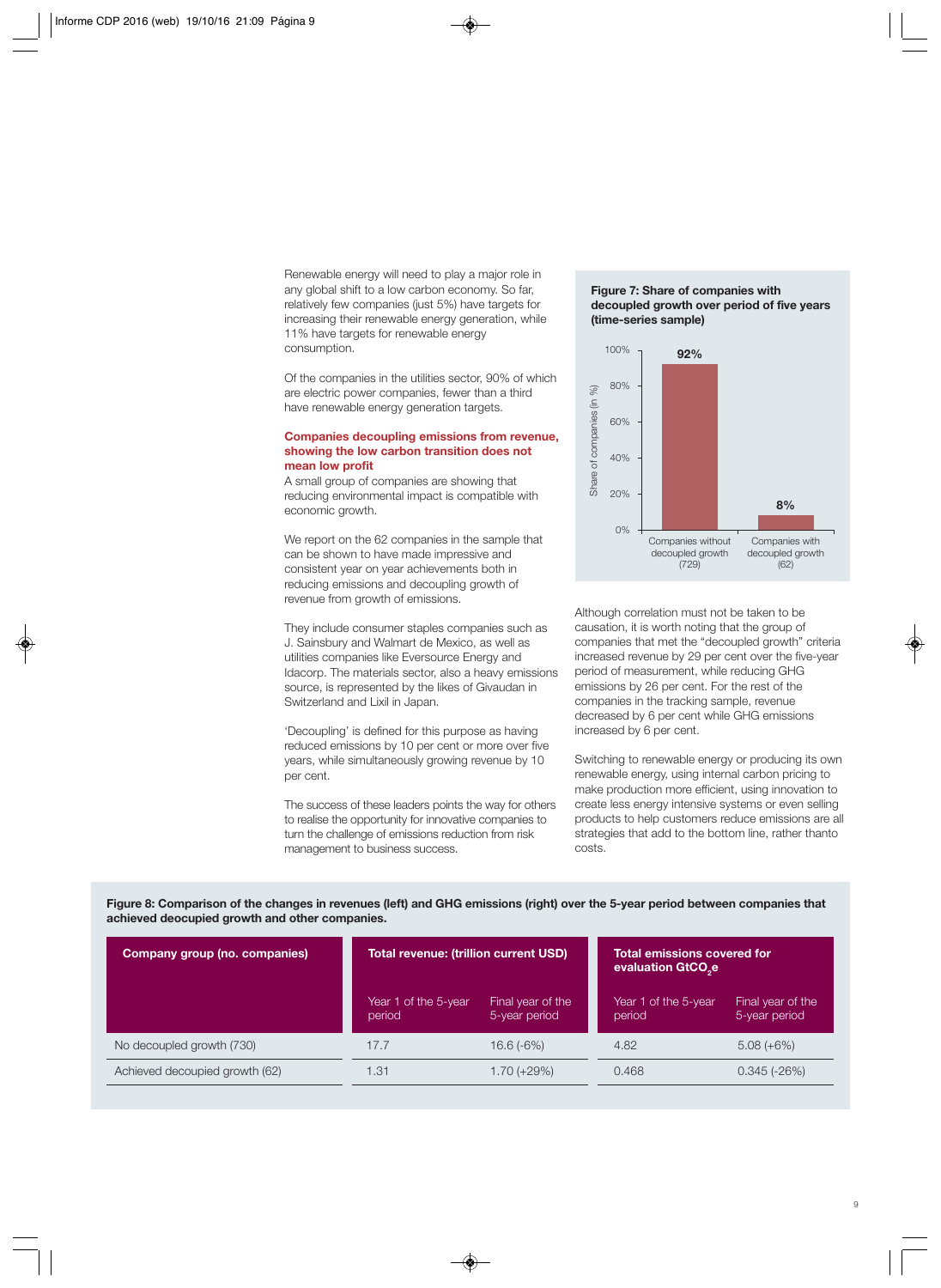## <span id="page-11-0"></span>**Introduction to the 2016 CDP Iberia Report**

**The Iberia Climate Change Report 2016 analyses the progress of the 85 largest Spanish companies and the 40 largest Portuguese companies (per market capitalization) in carbon emissions performance and the management of risks and opportunities linked to climate change. The contents are based on the company responses to the CDP climate change questionnaire 20161.**

The publication of this year's CDP Iberia report marks an important milestone for various reasons. It represents the first corporate climate accounting since the celebration of the historic United Nations Climate Change Conference held in Paris (COP21) last winter giving us an opportunity to use data from the previous year's company responses as a baseline to gauge the commitments and advances made by companies to realise the transition towards a clean economy and stop dangerous climate change since this landmark event. In addition, the publication of this year's report coincides with the consolidation of other, complementary initiatives, such as Science Based Targets, which seek to introduce a greater degree of scientific rigor in climate change strategy development and operational planning at the corporate level. As such, rather than concentrate solely on analyzing the data, this year's report seeks to perform an in-depth analysis of company responses in relation to the risks and opportunities associated with climate change mitigation and adaptation, particularly in the areas of science based target setting, the production and use of

renewable energy, the use of carbon pricing, and the emergence of products and services that mitigate the effects of global warming.

As in previous years, the report also includes the following sections:

- An executive summary which analyses and highlights global corporate baseline data that will allow us to track and evaluate the corporate response to managing and mitigating the effects of climate change in the post COP21 period;
- A review of climate change management, performance and mitigation data among Iberian responding companies;
- **Insights from key scientific and opinion leaders in** the field of climate change mitigation and adaptation;
- A scoring overview for the participating companies, according to the new CDP's scoring model.



1. The report is based on the responses to the CDP climate change questionnaire received until June 30 2016.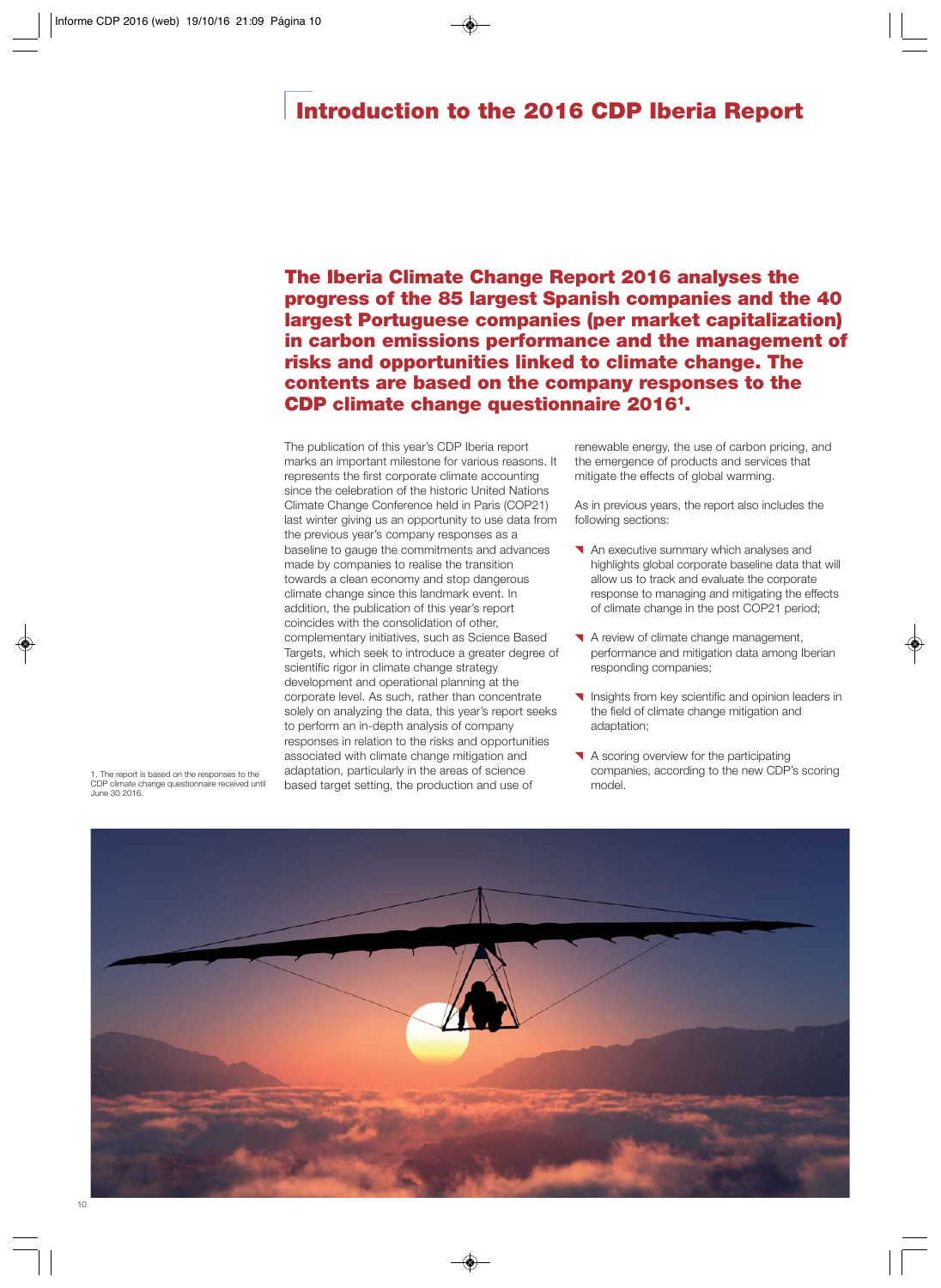### <span id="page-12-0"></span>**Overview of the Iberian companies' climate change reporting and management**

### **Each year the largest 85 Spanish companies and 40 Portuguese companies are requested to disclose climate change related data through CDP's global reporting platform and provide detailed information on carbon emissions management and risk and opportunities linked to climate change.**

In 2016, 52 publically traded corporations responded to the CDP climate change questionnaire, representing 91% of the market capitalization in Spain. Corporate disclosure among Iberian companies in 2016 remained largely unchanged from the previous year. Nonetheless, it should be noted that the most important companies in the Iberian sample as defined by market capitalization by and large have been active responders to the CDP questionnaire. Overall, slightly more than four in ten target companies respond to the CDP survey. However, significant country differences remain as more than half of the target companies in Spain responded in 2016, compared to 23% for Portuguese companies in the relevant universe. Also of note is the fact that 25 Iberian companies have been selected by CDP to participate in a new global sample of 1,000 companies that will be tracked on an annual basis along a number of key climate change indicators. In addition, there is a continued and robust interest in participating in the CDP

initiative by companies that are not included in the formal sample invited to respond to the climate change questionnaire. These self-selected companies, which are not included in the formal sample due to the private nature of their equity structure or their reduced market capitalization, numbered seven in Spain and Portugal in 2016.

The scope and breadth of the emissions information disclosed by participating companies continues to be robust as evidenced by the fact that eight in ten responding companies report at least two categories of Scope 3 emissions data, a level similar to the previous year and well above the global average.

#### **Climate change continues to gain relevance within management structures**

Companies in Spain and Portugal continue to demonstrate leadership in climate change management as evidenced by the high percentage of



**Figure 9. Iberia 125 companies responding to the CDP climate**



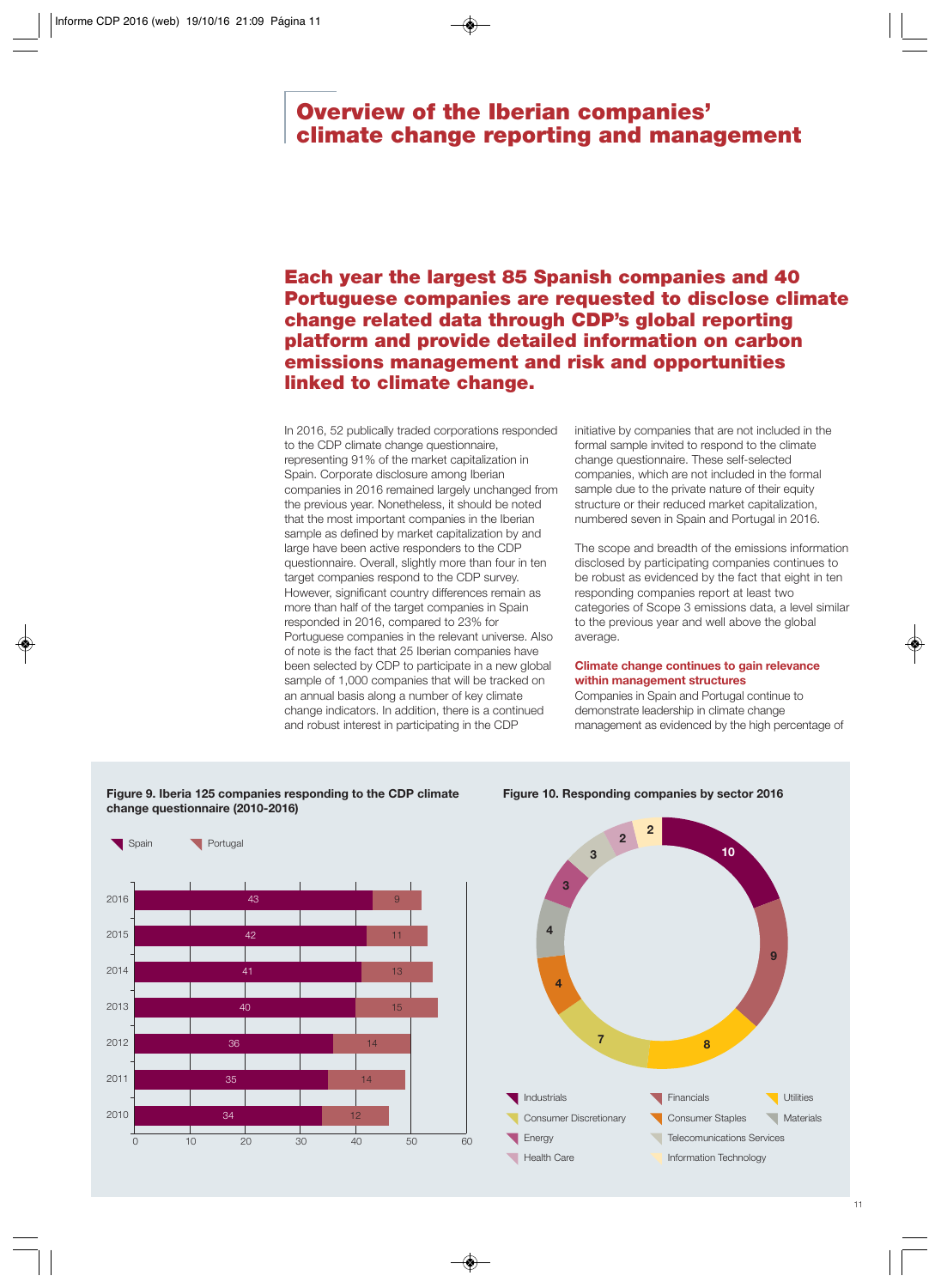participating companies responding affirmatively on a range of key indicators, including externally verify their emissions (88%), have products and services that enable GHG emissions reductions (100%), and reward climate change progress (90%). The high affirmative responses to the latter two indicators are noteworthy in that they suggest that Iberian responding companies are incorporating climate resilience into their business operations and positioning themselves to thrive in a low carbon economy.

This climate leadership is further evidenced by the results of CDP's scoring among Iberian responders. In 2016, CDP has adopted a more streamlined approach to presenting scores that measure a company's progress towards leadership in climate stewardship. Companies are awarded a single letter score which reflects performance along four dimensions: disclosure, awareness, management and leadership (a more detailed description of the scoring methodology can be found in the "Communicating Progress" section of this report). Sixteen companies, or nearly 30% of Iberian

responders, are included in the global A-list, placing them among the leaders in corporate climate stewardship. This is quite significant given the stringent scoring criteria which have made achieving the highest performance score comparatively more difficult than in previous years. An additional 13 companies, or 25% of the total responding companies, just missed the top performance level, scoring A- based on the new scoring criteria.

#### **Emissions: Iberian companies need to substantially ramp up their efforts in order to help meet the Nationally Determined Contributions (NDCs) set out in the COP21 conference**

Similar to a pattern seen in most mature, developed economies, total emissions among Iberian responding companies is highly concentrated in several heavy emitting sectors. For instance, the top four sectors in terms of emissions – Materials, Utilities, Industrials and Energy – accounted for over 99% of Scope 1 emissions and over 83% of Scope 2 emissions, a pattern largely unchanged from the previous year.



#### **Figure 11. Major areas of improvement in climate change management**

#### **Table 1: Companies that are not in the sample but have answered the questionnaire**

| <b>Company Name</b>                       | Country  | <b>GICS Sector</b>            | 2016 Score     |
|-------------------------------------------|----------|-------------------------------|----------------|
| Abengoa                                   | Spain    | <b>Industrials</b>            | $\overline{A}$ |
| CEPSA, Compañía Española de Petróleos SAU | Spain    | Energy                        | $\overline{A}$ |
| Caixa Geral de Depósitos                  | Portugal | <b>Financials</b>             | $\overline{A}$ |
| AJE Group                                 | Spain    | <b>Consumer Staples</b>       | B              |
| Banco de credito social cooperativo       | Spain    | <b>Financials</b>             | B              |
| Correos (Grupo Sepi)                      | Spain    | <b>Industrials</b>            | B              |
| Gestamp                                   | Spain    | <b>Consumer Discretionary</b> | C              |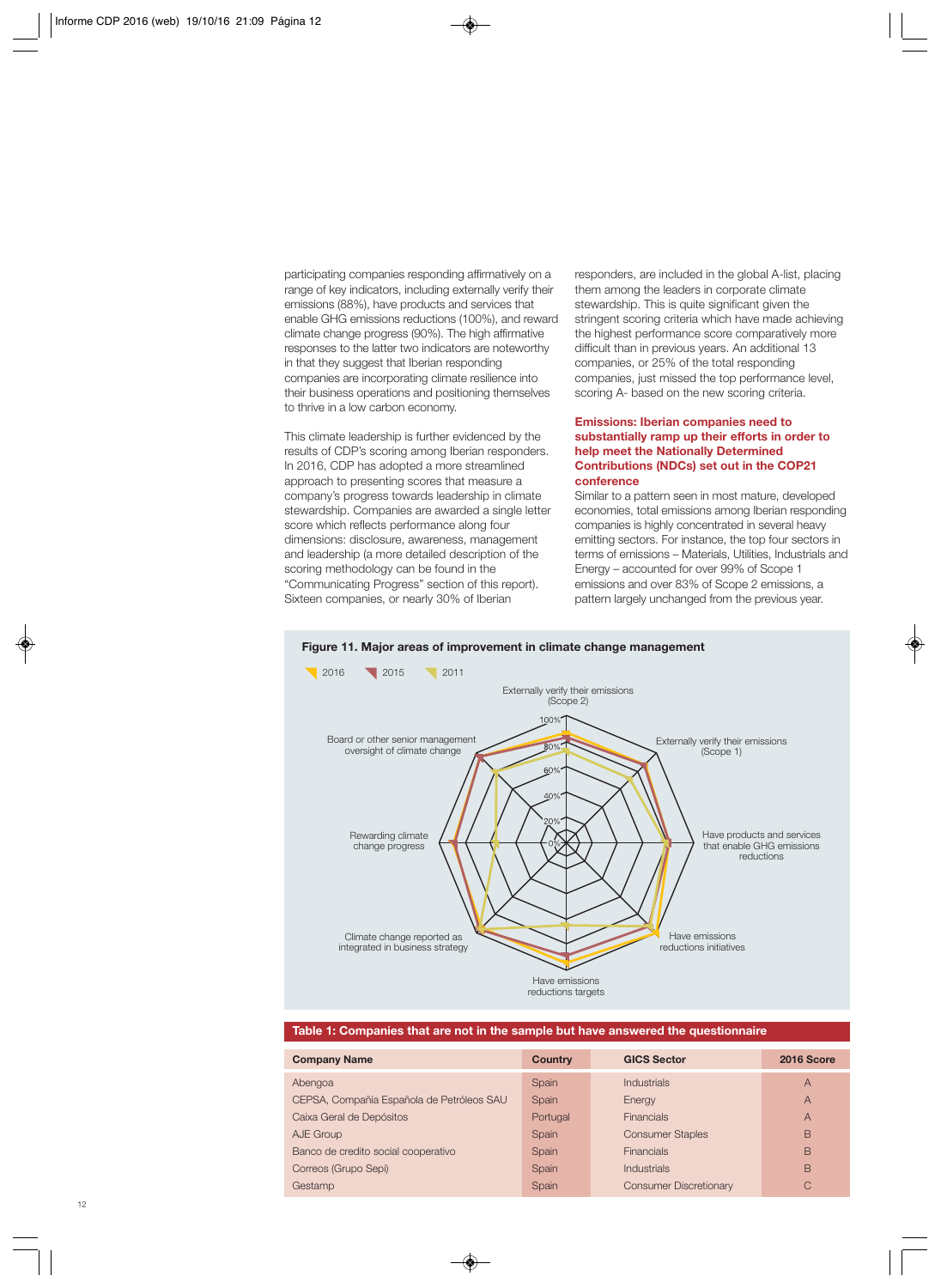2. CDP has improved the precision of aggregate Scope 2 calculations, by including additional questions about the nature of Scope 2 emissions in the CDP questionnaire as well as by statistically correcting aggregate figures to avoid double counting, especially in regards to emissions reported by companies in the Utilities sector.

3. Due to annual fluctuations in the makeup of the Iberian sample of responding companies, caution is suggested when reporting on aggregate year-on-year comparisons in Scope 1 and Scope 2 emissions. To facilitate an accurate like for like comparison of aggregate as well as sector based emissions performance we have performed additional trend calculations, based only on emissions data provided by companies that have responded in both 2015 and 2016 (46 companies). Percentage changes reported in this section refer to the aggregate emissions changes reported in the past two years by companies that have responded to the CDP questionnaire in both years.

In terms of emissions performance, average per company emissions increased by approximately 2% and 21% over the past year in terms of Scope 1 and Scope 2<sup>2</sup> emissions, respectively<sup>3</sup>. In contrast to positive emissions reduction data registered in the previous years, six in 10 responding companies reported a total emissions increase in 2016 compared to the previous year. However, this overall increase in emissions should be placed within the context of the overall economic environment, which saw healthy economic growth in 2015, particularly in Spain. Coming on the heels of several years of sluggish economic growth due to the lingering effects of the financial crisis of 2008, a large number of responding companies cited increased output as the main reason for their reported emissions increase. In fact, nearly two-thirds of the reasons given by responding companies for the increase were related to changes in output, acquisitions or changes in physical operating conditions. However, it is noteworthy, that 60% of responding companies reported a decrease in carbon emissions per unit of revenue, confirming a reduction in the emissions intensity of a majority of responding companies and suggesting a movement towards a decoupling of revenue growth and emissions levels among many of

the top companies in the Iberian market. In the coming years, we expect to monitor this development to determine if the trend consolidates and accelerates as companies respond to climate related risks and opportunities and look to thrive in a resource constrained environment.

Of the companies that reported decreases in emissions in 2016 (37% of responding companies), the main reason given for the decline was the implementation of emissions reduction activities (72%), confirming the efforts by the largest companies in Portugal and Spain to adapt their businesses to the realities of a low carbon economy.

While interesting, these absolute aggregated emissions figures mask interesting and divergent trends observed both at the sectoral level and in terms of emissions intensity. For instance, of the largest emitting sectors or "those to watch", Industrials saw a large and significant decline in Scope 1 and 2 emissions (-12%) in terms of absolute emissions. Perhaps more importantly, all of the responding companies in the sector reported reductions in their emissions intensity measured per unit of output (revenue). While still early to draw any

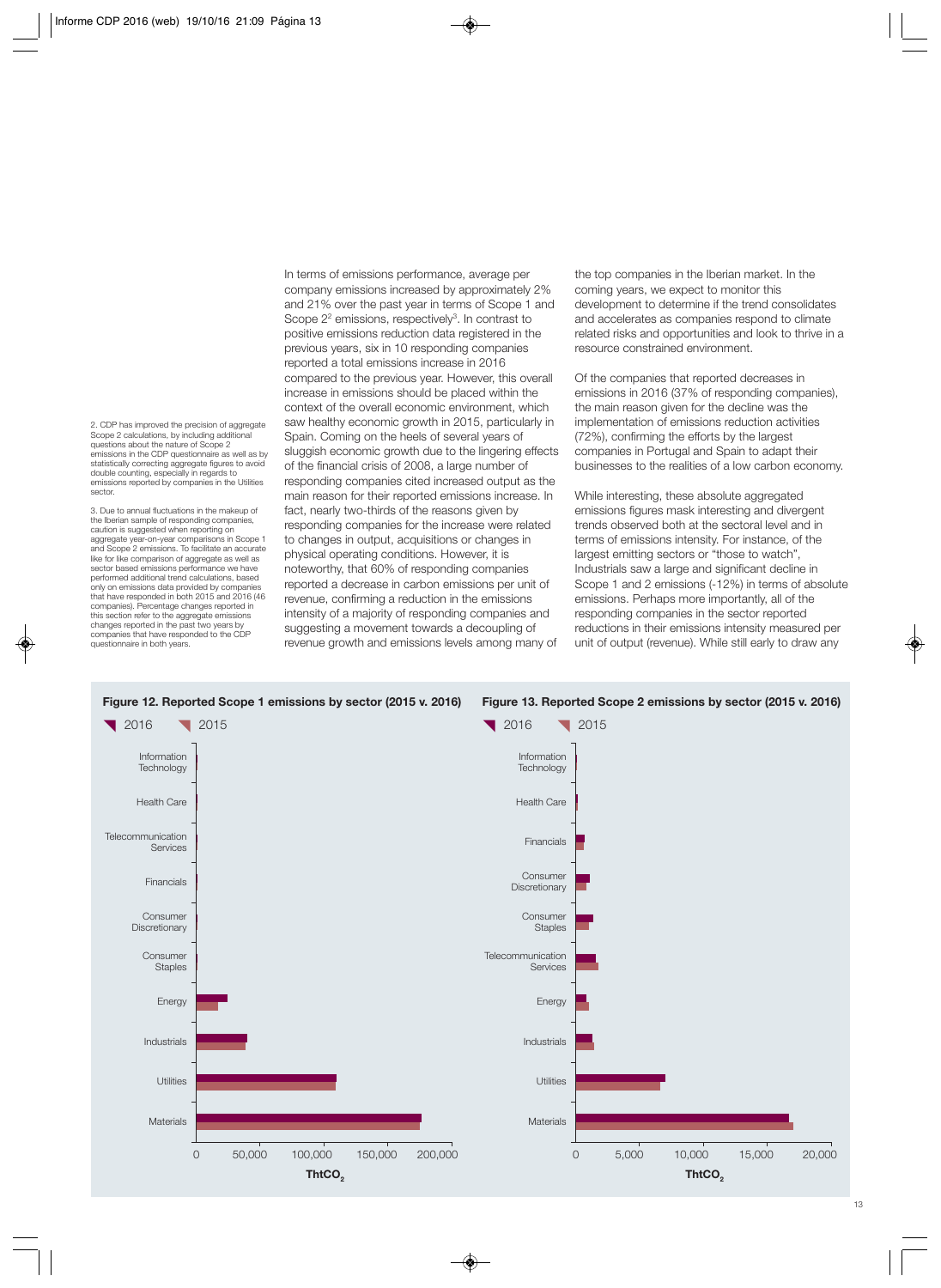

definitive conclusions especially until a positive trend can be confirmed, these data suggest that companies in the sector are making important strides in de-coupling carbon emissions from revenue growth. This will be an important characteristic of companies that seek to thrive, let alone survive, in a future that will be marked by serious and growing carbon constraints.

The absolute level of emissions reported by the Materials sector remain largely unchanged from the previous year despite the fact that three quarters of responding companies in the sector noted an increase in emissions from the previous year. Reported emissions reductions were largely due to falling output or divestments rather than emissions reduction activities.

On a less positive note, the Energy sector experienced a large increase in reported Scope 1 (43%) while companies in the Utilities sector reported a modest uptick in Scope 1 emissions (+1%) and slightly more pronounced increase in Scope 2 emissions (+5%). While hardly surprising given the general correlation between carbon emissions and GDP growth in these two sectors taking into consideration the current energy mix in Spain and Portugal, the increase in emissions in these sectors is nonetheless noteworthy given their significance in

facilitating a transition to a low carbon economy for companies in other sectors.

However, a deeper dive into the data reveals interesting details that give context to this finding and suggests some encouraging facts. For instance, despite the overall emissions growth in the utilities sector, the fact that all but one of the responding companies in the sector reported reductions in emissions intensity as measured per unit of revenue suggests that companies in the sector are showing steady improvement in terms of positioning themselves to thrive in a low carbon economy. Likewise, in the energy sector most of the reported increase in emissions in 2016 was linked to the reported emissions increase of a single company, **Repsol**. This large increase was mainly due to the company's acquisition of the Canadian energy company **Talisman** and to a lesser extent output growth in its existing facilities.

Responding companies have also made great strides in terms of ensuring the validity and reliability of the emissions data provided. For instance, eight in 10 of the responding companies report having some kind of third party assurance for their Scope 1 & Scope 2 emissions. However, in the majority of cases, the scope and intensity of the analysis is narrow leaving ample room for improvement in this area.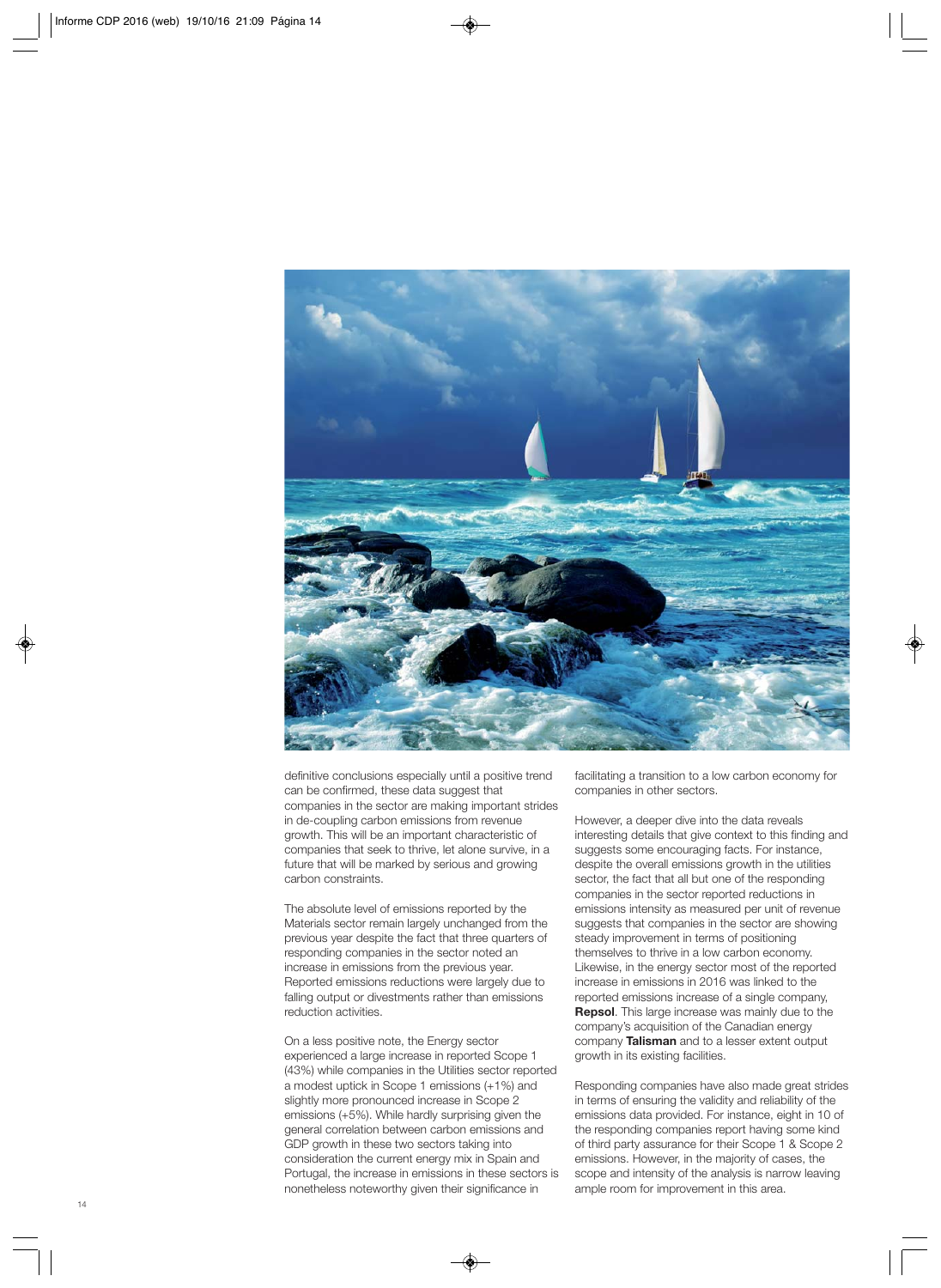

#### **Figure 16. Emissions change from previous the year - CC12.1**







#### **Figure 15. Reasons for decrease of emissions 2016- CC12.1a**



#### **Figure 18. Reported change in gross global emissions (Scope 1 and 2 combined) for the reporting year compared to the previous year**

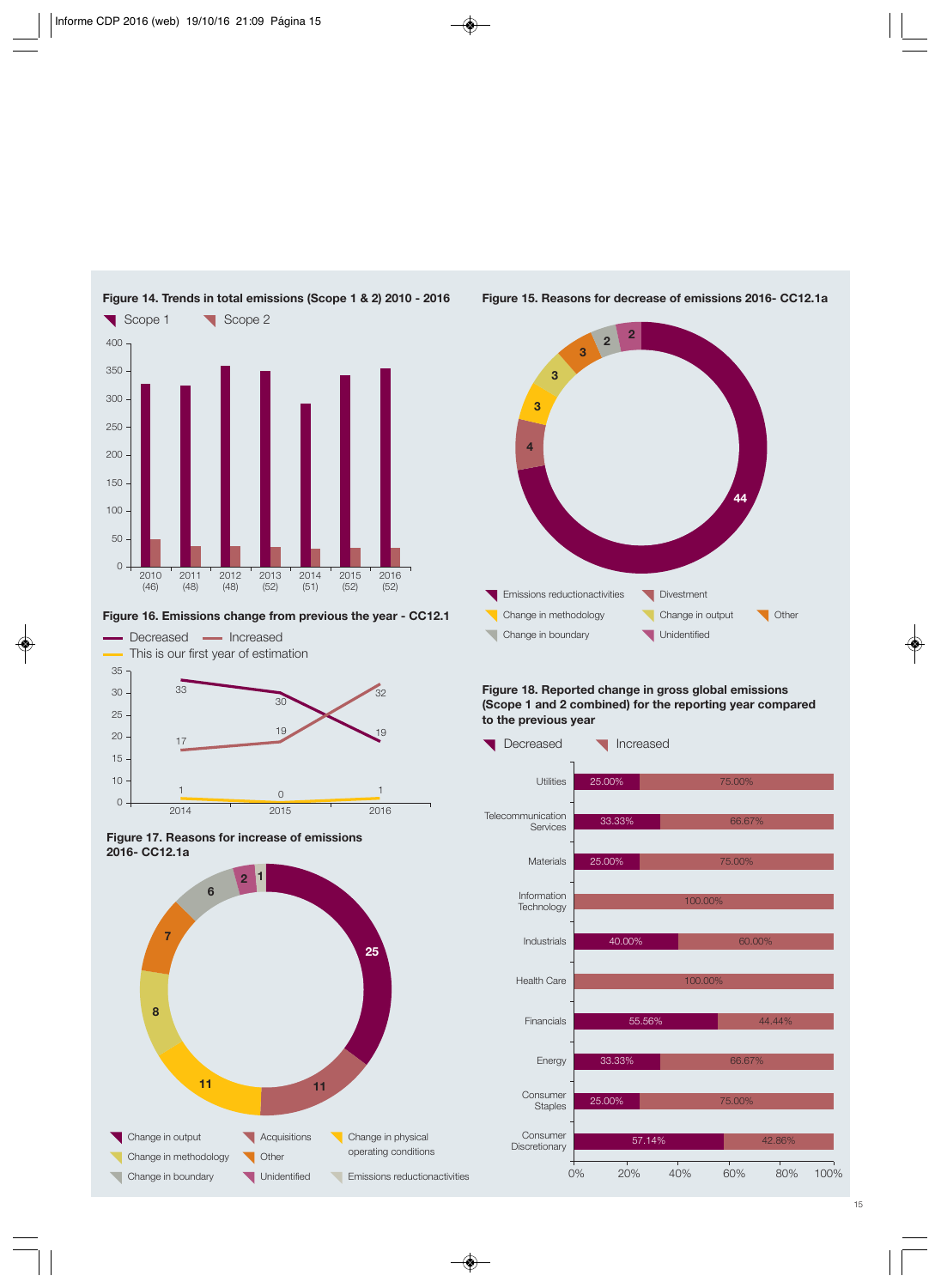

#### **Figure 19. Emissions verification by responding companies (2016) – Scope 1 & 2**

#### **Climate investment and action in Iberia: varying level of performance suggests more needs to be done to broaden the scope, level and rigour of reported commitments**

In terms of climate change planning and action, the COP21 conference held last winter in Paris marked an important point of inflection, strengthening the institutional and policy framework to vigorously encourage and credibly monitor collective action from both the public and private spheres aimed at limiting and mitigating the most destructive effects of global climate change. As such, this year's CDP report is intended to act as a baseline of sorts to monitor and evaluate the current level of corporate ambition and progress in regards to both emissions reduction activities as well as target setting, particularly in terms of the adoption of sciencebased objectives.

Iberian responding companies reported a sharp rise in both the monetary investments in initiatives designed to respond to risks and opportunities posed by climate change as well as the total number of discrete emissions reduction initiatives implemented. For instance, **the number of initiatives implemented in 2015 totalled 388, representing an increase of 12% from the previous year, while the total reported monetary investment in emissions reduction initiatives reached €27,254 million in the reporting year, nearly triple the level of investment registered in the previous two years.**

However, it should be noted that the level of investments is highly concentrated and uneven when examined on a sectoral level. For instance, **94% of the total investments in emissions reduction activities reported in 2016 were concentrated in the utilities sector, of which, nearly 90% was**

**claimed by a single company, Iberdrola**. In fact, Iberdrola accounted for nearly 84% of the total investment in emissions reduction activities reported by responding companies in the 2016 reporting period, suggesting the uneven nature of responding companies' commitments to dedicating the level of resources needed to effectively combat climate change. Interestingly, most of this investment was in increasing the company's renewable energy production capacity signalling a continued effort to position the company for a future with a dramatically reduced role for fossil fuels in electricity generation. The concentration of investment in emissions reduction activities in the utilities sector is hardly surprising or unusual given the relative weight of the sector in total emissions among the responding companies (31% of Scope 1 and Scope 2 emissions) as well as the strategic nature of the sector in supplying the infrastructure and product (clean energy) needed by companies in other sectors to accelerate a transition to a low carbon economy. On the other end of the distribution, **companies in several other important sectors as defined by their impact on total reported emissions continue to show slow uptake in making investment on emissions reduction activities. Companies in the Materials, Industrial and Energy sectors reported investments ranging from 0.1% to 0.3% of total reported investments while accounting for 49%, 11% and 7% of total Scope 1 and 2 emissions, respectively in 2016.**

In terms of emission reduction initiatives, the largest increase over the past year was in eliminating fugitive / process emissions (+70%) and in improving the energy efficiency of processes (+33%), suggesting that responding companies are increasingly looking for ways to challenge the status quo and adapt their business operations and processes to the realities of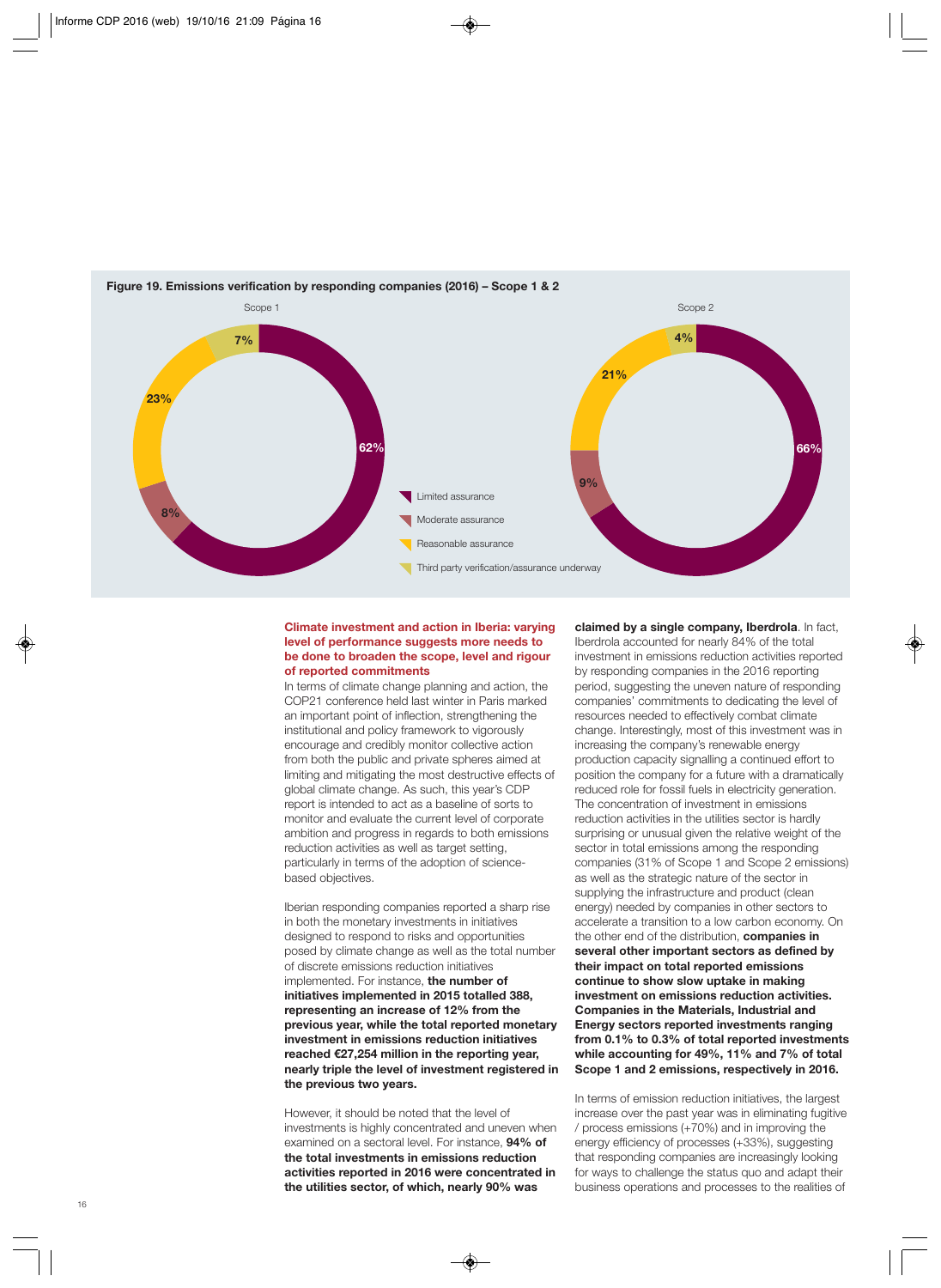an increasingly resource constrained world. Interestingly, energy efficiency improvements have been linked with increased productivity, business resilience and improved performance on a number of sustainability indicators.

In a similar vein, initiatives designed to reduce emissions linked to transportation grew vigorously over the past year (+30%) further confirming a strong commitment by Iberian companies to optimize the carbon intensity of their business operations. These initiatives are also noteworthy in that road transport accounts for slightly over 20% of the carbon footprint in Spain and Portugal and offer immediate and realistic opportunities for decarbonisation that companies can take advantage of. In addition, investments in transportation related initiatives are among the most effective emissions reduction activities both in terms of the short payback period (largely within three years of the initial investment) as well as in terms of the linked emissions saving per unit of investment. For instance, **transportation initiatives saved, on average, approximately** 8,700 metric tons of CO<sub>2</sub>e on an annual basis **per € 1 million of investment, making it among the most effective areas of investment for companies looking to reduce their carbon footprint in the short term.**

While the level of total reported investments increased dramatically over the last year, the estimated annual CO<sub>2</sub>e savings associated with the implementation of the emission reduction activities declined somewhat, providing some evidence of a

diminishing cost effectiveness of these projects. Specifically, **in 2015 the estimated cost to reduce a metric ton of CO<sub>2</sub>e was €377. That figure climbed to an estimated €1,080 in 2016, suggesting a trend towards the diminishing returns of emissions reduction activities going forward**. This is not surprising given the increasing marginal cost of reducing carbon emissions once "low-hanging fruit" initiatives have been implemented. Increased level of sophistication and complexity will be required for future initiatives as companies seek to comply with the ambitious objectives needed to reach the goal of limiting temperature increases to 2ºC over pre-industrial levels.

#### **Target setting**

Ambitious targets with short-term results and a longer-term horizon are a necessary condition for achieving the GHG emissions reductions that will put us on a trajectory to achieve the 2ºC maximum warming goal. Results on this front among the responding companies in Spain and Portugal are mixed but with some noteworthy improvements over the past years. Importantly, a quarter of the reported emissions reduction targets included a timeframe of over 10 years, while only 36% had a temporal horizon below three years, representing a significant improvement over the previous year. For instance, in the 2015 reporting period, nearly six in ten emissions reduction targets reported by responding companies had timeframes of three years or less, suggesting a greater emphasis on longer-term climate planning by participating Iberian companies in the current reporting cycle.



#### **Figure 20. Distribution of Emissions Reduction Initiatives by category 2015-2016 CC3.3b**

#### **Figure 21. Investments related to emissions reduction initiatives, associated annual monetary and estimated annual CO2e savings (CC3.3b)**

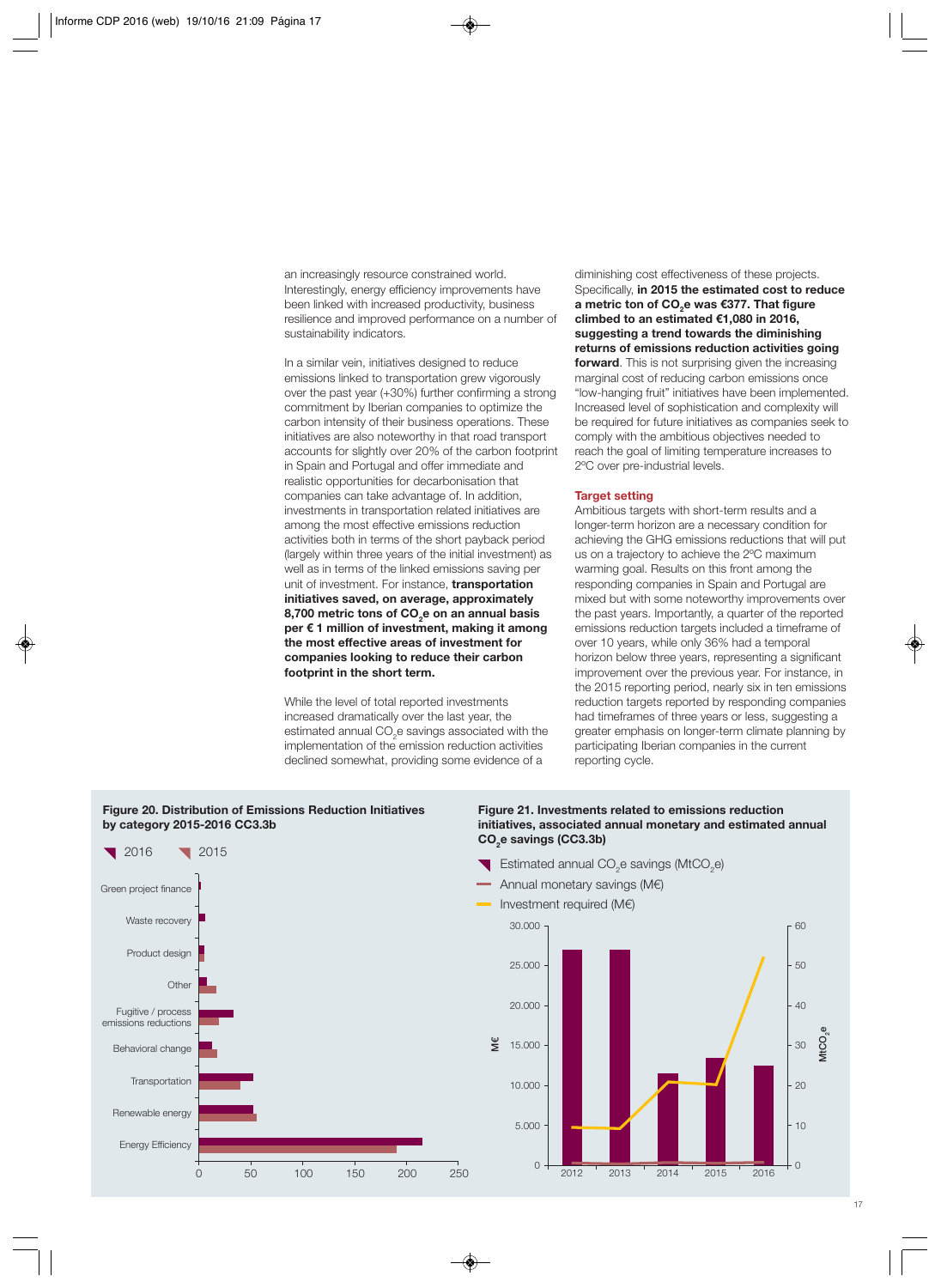However, the scale and ambition of the reduction commitments vary significantly across sectors. For example, the majority of the reduction targets as measured on an absolute basis have been reported by companies in the Utilities sector. In addition, responding companies in the sector report relatively ambitious levels of yearly reduction targets of nearly 7% of their total Scope 1 and Scope 2 emissions.

In contrast, companies in the Materials sector, responsible for nearly half of the reported total CO<sub>2</sub>e emissions among participating companies, reported few and very modest reduction targets. Reported average annual emissions targets in the Materials sector are only 0.01% of the current total (Scope 1 & 2) emissions of the responding companies, a reduction trajectory insufficient to meet the target of limiting temperature increases to 2°C above pre-industrial

levels, even taking into account important sectoral attributes that limit, somewhat, the potential reductions without substantial changes in production technology and facilities design.

On an overall basis, responding Iberian companies reported an average yearly reduction of slightly above 2% of total current emissions, representing a slight improvement compared to the previous year. While it is difficult to calculate with certainty an appropriate overall reduction target given important company and sectoral variations, the reported average reduction target appears to be insufficient to meet the emissions reduction targets required to limit the most catastrophic effects of global climate change. This gains relevance in light of the very ambitious nationally determined contributions (NDC) negotiated and agreed to during the recent COP21 conference.



### **Figure 22. Absolute emissions reduction targets (2016) by timeframe**

#### **Table 2: Sectoral breakdown of emissions reduction targets**

| <b>SECTOR</b>                     | Scope $1+2$<br>tCO <sub>2</sub> e | <b>Emissions</b><br>$(Scope 1 + 2)$ as % of<br>total of responding<br>companies | <b>Yearly reduction</b><br>targets (absolute)<br>tCO <sub>2</sub> e | <b>Yearly reduction</b><br>targets (absolute)<br>as % of Scope<br>$1 + 2$ emissions |
|-----------------------------------|-----------------------------------|---------------------------------------------------------------------------------|---------------------------------------------------------------------|-------------------------------------------------------------------------------------|
| <b>Materials</b>                  | 193.189.742                       | 50%                                                                             | 13.739.3                                                            | 0.01%                                                                               |
| <b>Utilities</b>                  | 117,668,140                       | 31%                                                                             | 8,198,780.7                                                         | 6.97%                                                                               |
| <b>Industrials</b>                | 41,585,956                        | 11%                                                                             | 416,332.0                                                           | 1.00%                                                                               |
| Energy                            | 25,705,281                        | 7%                                                                              | 189,905.0                                                           | 0.74%                                                                               |
| <b>Consumer Staples</b>           | 2,459,749                         | 1%                                                                              | 13,909.5                                                            | 0.57%                                                                               |
| <b>Telecommunication Services</b> | 1.766.444                         | 0%                                                                              | 84,290.6                                                            | 4.77%                                                                               |
| <b>Consumer Discretionary</b>     | 1,397,655                         | $0\%$                                                                           | 35.299.4                                                            | 2.53%                                                                               |
| <b>Financials</b>                 | 839,723                           | $0\%$                                                                           | 47.040.7                                                            | 5.60%                                                                               |
| <b>Health Care</b>                | 206,477                           | $0\%$                                                                           | 6,887.5                                                             | 3.34%                                                                               |
| Information Technology            | 63,873                            | $0\%$                                                                           | 0.0                                                                 | $0.00\%$                                                                            |
| <b>TOTAL</b>                      | 384.883.039.9                     | 100%                                                                            | 9.006.184.6                                                         | 2.34%                                                                               |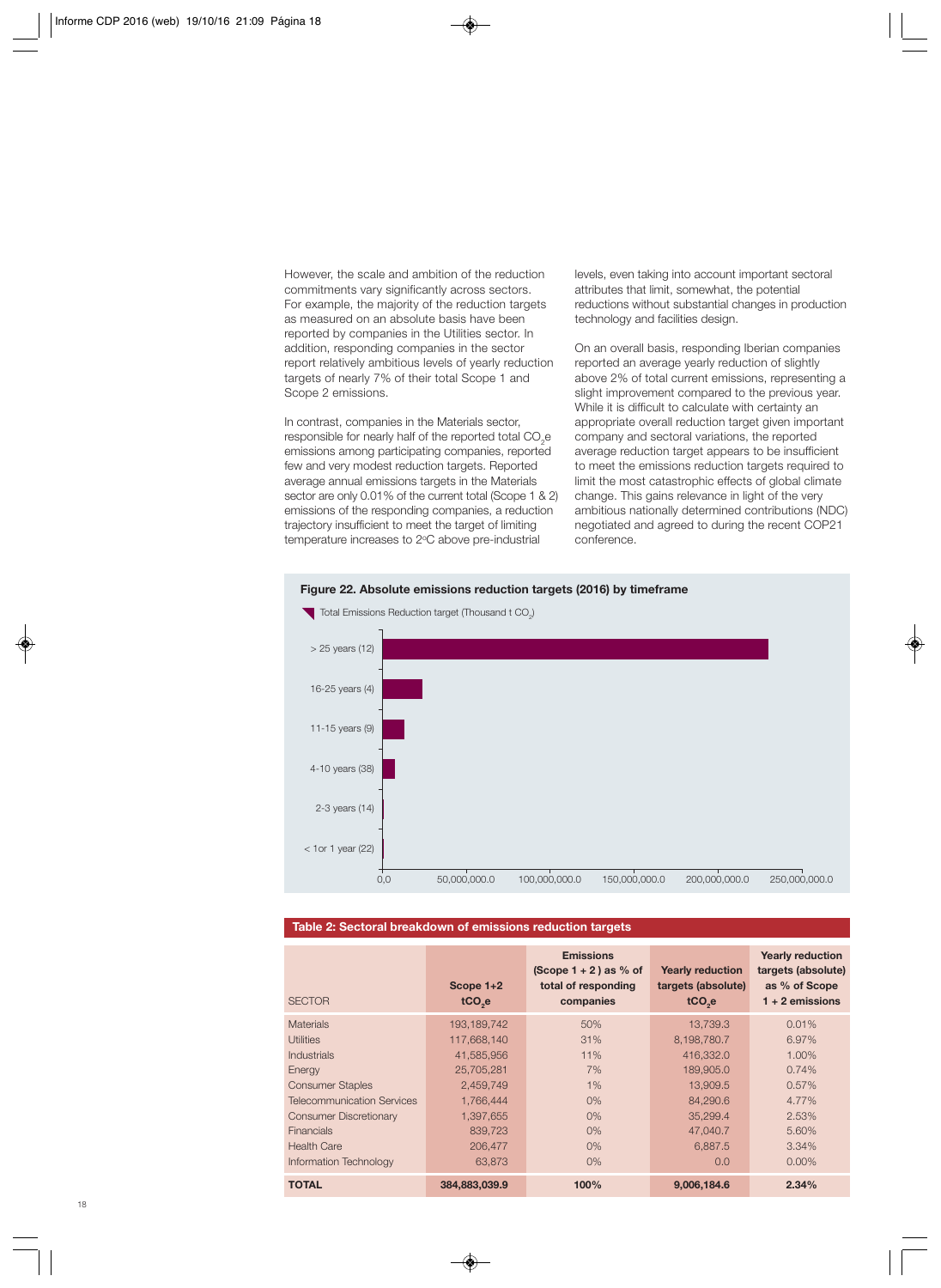## **Víctor Viñuales**

Executive Director of ECODES

<span id="page-20-0"></span>

**The compliance of the agreement commits us all, and now is the time for action.**

**2015 was the year in which the tide shifted. The Pope spoke clearly through the encyclical Laudato si'. Obama spoke clearly in a joint statement with more than 80 large companies of the US. A number of companies, councils and regions from around the world anticipated to the Paris Climate Summit and decided to assume their own objectives and commitments, guided by their own conscience. And, especially, 2015 was the year in which the entire International Community, all the States and peoples of the Earth, agreed to work together so that the temperature does not rise more than two degrees, and ideally, does not rise more than 1.5 degrees. It was the triumph of reason and hope.** 

The Paris agreement has limitations, but it marks a turning point in Humankind's fight against climate change. And for its triumph, also important was the enormous activity deployed by CDP before the summit and at the summit itself.

The CDP Iberia report is presented just a few days before the Paris Agreement enters into force the upcoming 4th of November. The fast ratification of the agreement by the main states is magnificent news and clearly indicates that this time the commitment of the international community is serious.

Now, after the ratification by the governments, it is time for the institutional, business and social actors as well as for all other people to "ratify it". The compliance of the agreement commits us all, and now is the time for action, as rightly stated by the upcoming Climate Summit in Marrakech. It is time to comply, to do, time to act.

A great amount of the large companies, as this report rightly points out, are already on the right track. They are already doing, they are already measuring their emissions, they already reduce them, and already compensate them. For them, it is a question of increasing their objectives, so that they are ambitious and in line with the Paris agreement and with what the science demands from us.

However, for the large companies to increase their reduction targets and for the whole of the business sector to mobilise and work efficiently to fulfil the Paris Agreement the convergent demand of three sectors is required: we need for the financial sector to reward companies with the best behaviour against climate change. We need that the Public Administrations, through their purchases, encourage more climate-friendly companies and we need them to also do so through regulations that provide incentives for leading companies and sanctions for companies that are behind. And it is also necessary for the consumers to reward the most energyefficient companies.

The complementary action of these three demands will create an atmosphere in which low-carbon economy will flourish. That is the objective. That is the need.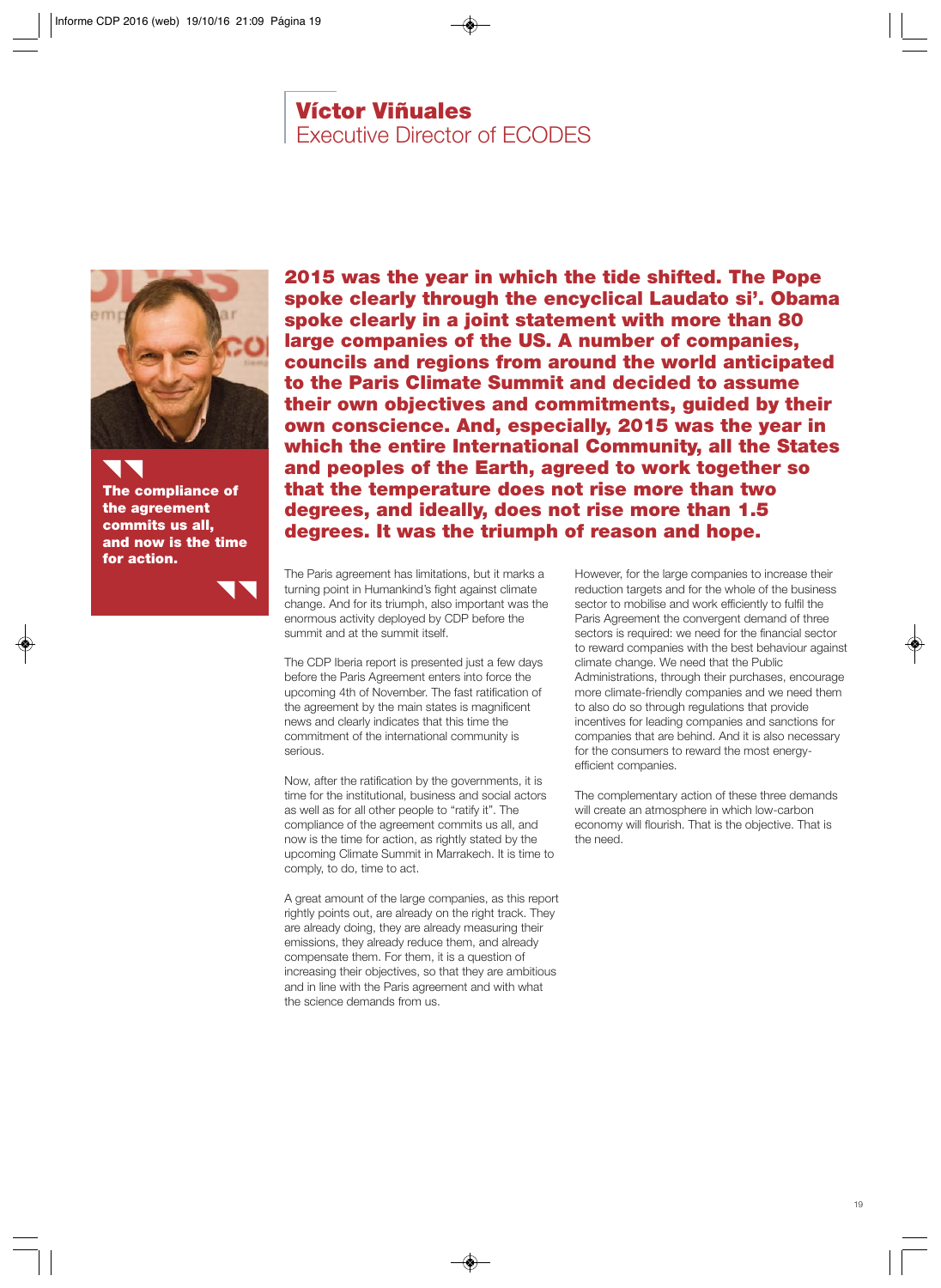## **PwC Commentary**

New challenges for companies in the global sustainability agenda

<span id="page-21-0"></span>

**It is necessary to increase the ambition, beyond what was agreed at the COP 21, to accelerate the transition path towards a low carbon economy.**

### **At international level, new commitments and ambitious challenges are setting out the path for companies in their move towards sustainability.**

The Paris Agreement has contributed in the establishment of a commitment that should prevent global temperature to rise by more than 2ºC. To date, 62 countries have ratified the agreement including USA, China and the European Union.

This year, the 2030 Agenda for the implementation of the Sustainable Development Goals (SDGs) has come into force. This agenda will serve as international roadmap to manage firms' sustainability priorities and agenda.

Likewise, the launch of the Natural Capital Protocol, a tool for the holistic assessment of environmental impacts, shows the necessity for companies to be able to generate reliable information on their operations environmental risks and impacts, as well as to quantify and monetize those impacts to take better-informed decisions.

The global agenda highlights the need to move from words into action. GHG emission reduction targets are ambitious. To meet commitments agreed in Paris, the global economy would require from an intense decarbonisation to ensure an annual reduction of 6.2% of its carbon intensity from now up to 2100.

Current carbon intensity will be only reduced by 3% annually due to international targets agreed so far. It is therefore necessary to increase the ambition, beyond what was agreed at the COP 21, to accelerate the transition path towards a low carbon economy. Countries shall commit further in reducing their GHG emissions<sup>4</sup> and that will require from greater effort from all economic sectors (both ETS and non-ETS). At national level, efforts shall be placed in defining specific targets beyond 2020 and distributing efforts between ETS and non-ETS sectors.

Public administrations play a key role in this transition. As regulatory bodies, generating tools either to allocate obligations to businesses or to encourage sustainable practices; as financing entities, providing companies with resources to invest in emission reduction activities, or as knowledgegenerating institutions, providing companies with data to integrate climate change in their activities.

According to the annual Global CEO Survey, conducted by PwC, global markets increasingly perceive the need to integrate climate change as strategic criteria in their decision-making process. Companies must reshape their sustainability targets to meet the new international commitments with renewed ambition. Special emphasis shall be put on setting emission reduction targets that effectively contribute to constrain the global temperature increase below the 2ºC limit.

This reshaping process is critical to succeed in adapting to those risks arisen from the low carbon transition process, particularly those related to climate policies tightening and their impact on companies' investments, credits or market strategies.

Additional risks will come from the increasing pressure from stakeholders, particularly from investors and financial institutions. This year, the Task Force on Climate - Related Financial Disclosures, from which PwC is a member, has been launched. This organization aims at creating voluntary standards and guidelines to help companies in reporting information on third-party financed assets likely to be affected by climate risks.

Private sector involvement is critical in this transition process. PwC is developing tools to support companies in changing the current economic model, integrating climate change issues in their risks maps and managing tools; setting up internal carbon pricing values; helping them to consider opportunities coming from climate finance mechanisms; assessing impacts on natural capital along their products and services value chain, or analyzing their contribution and impact on the achievement of Sustainable Development Goals, etc.

Companies will be more competitive as long as they are able to understand how these new challenges will affect its regulatory, economic, social and environmental context, as well as its reputation. The transition towards a low carbon economy, along with all commitments coming from the implementation of the Sustainable Development Goals, will materialize in new opportunities for the private sector. In the context of a new green economy, more focused into sustainability, Spanish firms will have an opportunity to take a leading position, improve their competitiveness and capitalize their strengths.

#### **Mª Luz Castilla Porquet**

Patner in the Sustainability and Climate Change team of PwC

4. Through their Contributions included in their Intended Nationally Determined Contributions (INDCs)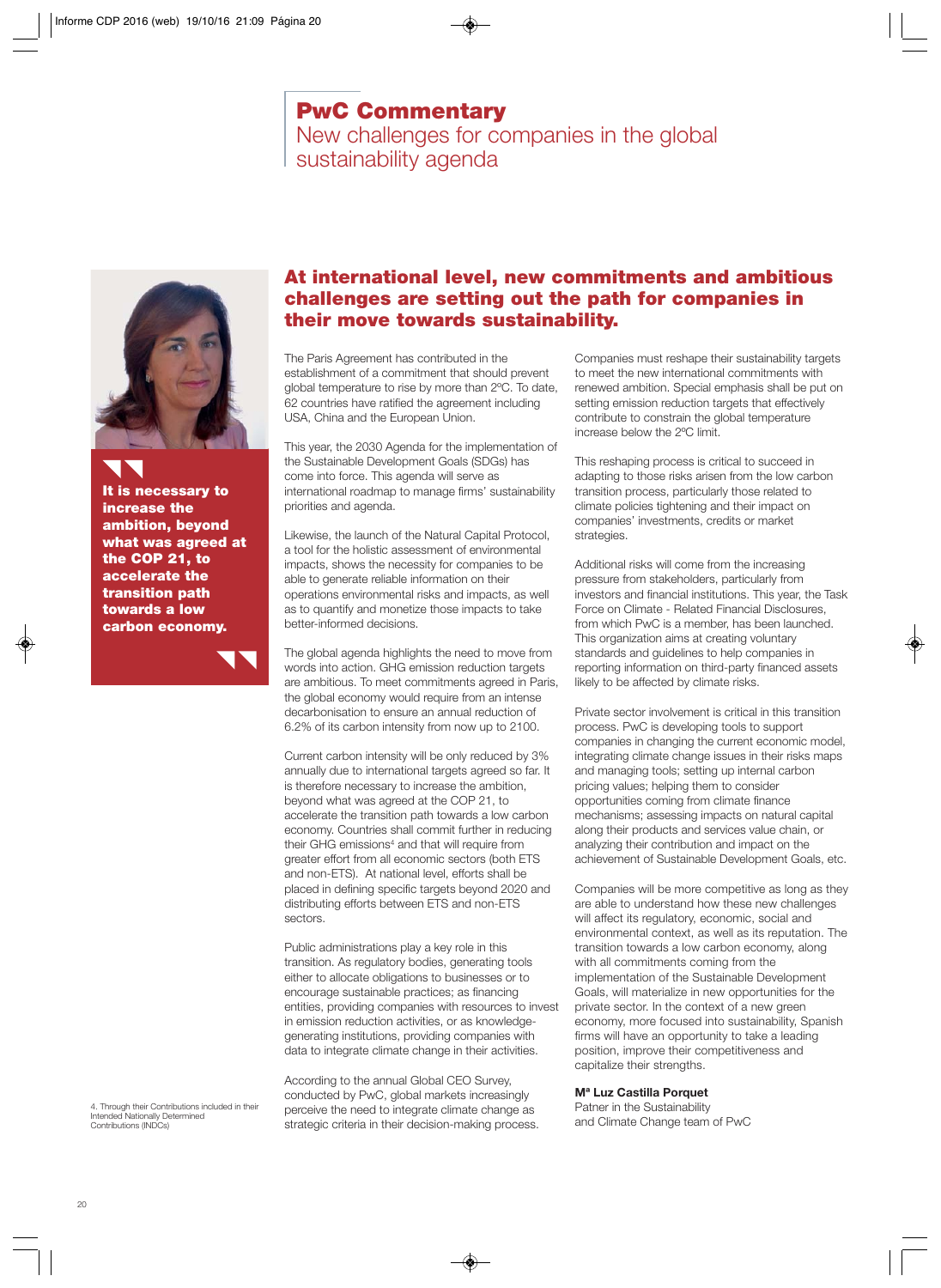### <span id="page-22-0"></span>**Emerging trends in the Post COP21 period in Spain and Portugal**

### **The recent COP21 conference was a landmark event that succeeding in gaining explicit and formal agreements from hundreds of governments to deepen their climate change commitments and implement formal policies and regulations to mitigate the negative effects of global warming.**

Moreover, the COP21 conference signalled the urgency of action required to limit global climate change and has served as a catalyst to encourage and guide needed corporate efforts that will enable a coordinated public/private effort to limit global warming to 2ºC over the next several decades. According to the Intergovernmental Panel on Climate Change (IPCC), reaching the upper bound increase of 2°C implies lowering global emissions of greenhouse gases between 40% and 70% by midcentury compared to 2010 and nearly eliminating carbon emissions by century's end.

Despite ample room for improvement, responses to the 2016 CDP questionnaire in Spain and Portugal confirm this renewed and encouraging effort by responding companies to prepare and pave the way for a low carbon economy in the coming years. In this section, we examine current performance and analyze future risks and opportunities in three key areas of action linked closely to the results of the COP21 conference. These include: the use of science based methodologies for emissions reduction target setting, the use of internal carbon pricing, and the emphasis on low carbon alternatives, both in terms of energy production and consumption as well as in terms of the commercialization of low carbon products and services.

#### **Target setting – Iberian companies getting on board with the science based targets but still need to be more ambitious in their goal setting**

Increasingly, companies are being asked to base their reduction targets on the most up to date climate science in order to account for important company differences in terms of size, scale and relative contribution to global warming. Known as



"science-based" targets, they define different sectoral and company reduction pathways for achieving overall climate change mitigation objectives by taking into account important sectoral differences in terms of relative contributions to global warming as well as past emissions reduction efforts, realistic reduction potentials, disparate regulatory obligations and different growth potentials. The Science Based Targets Initiative (SBTI) defines science-based targets as those that are in line with the level of decarbonisation required to keep global temperature increase below 2°C compared to preindustrial temperatures, as described in the Fifth Assessment Report of the Intergovernmental Panel on Climate Change (IPCC).5 Science Based Targets - a joint initiative by CDP, the UN Global Compact (UNGC), the World Resources Institute (WRI) and WWF are working with companies to incorporate science based targeting into their overall climate change planning systems. One such approach, the *Sectoral Decarbonisation Approach (SDA)*, allow companies to derive their science-based emission reduction targets based on their relative contribution to the total sector activity and their carbon intensity relative to the sector's intensity in the base year.<sup>6</sup>

Despite the varied recent performance by Iberian companies in terms of emissions reductions, investments and target setting, the recent COP21 conference has served as a catalyst to embrace bolder and more rigorous climate planning and action by Iberian companies that is expected to pay dividends in the coming years and decades. For instance, 15 companies, or nearly 30% of the responding sample, reported that they use sciencebased targeting methods during the process of internal climate change planning. An additional 16 companies, or 31% of the total responders, indicated that they anticipated incorporating SBT into their climate change planning in the next two years, meaning that by 2018 more than six in 10 responding companies will use a scientifically rigorous methodology for determining an appropriate emissions reduction pathway. As an indication of this commitment, a total of nine Iberian companies have already signed up to the Science Based Targets Initiative7, representing 5% of the total global corporations that have joined the project.

However, despite these positive developments, the current overall emissions reduction targets reported by responding Spanish and Portuguese companies

5. http://www.wri.org/our-work/project/ science-based-targets-initiative

6. http://www.sciencebasedtargets.org /wp-content/uploads/2014/09/ The\_Sectoral\_Decarbonization\_Approach.pdf

7. http://sciencebasedtargets.org/ companies-taking-action/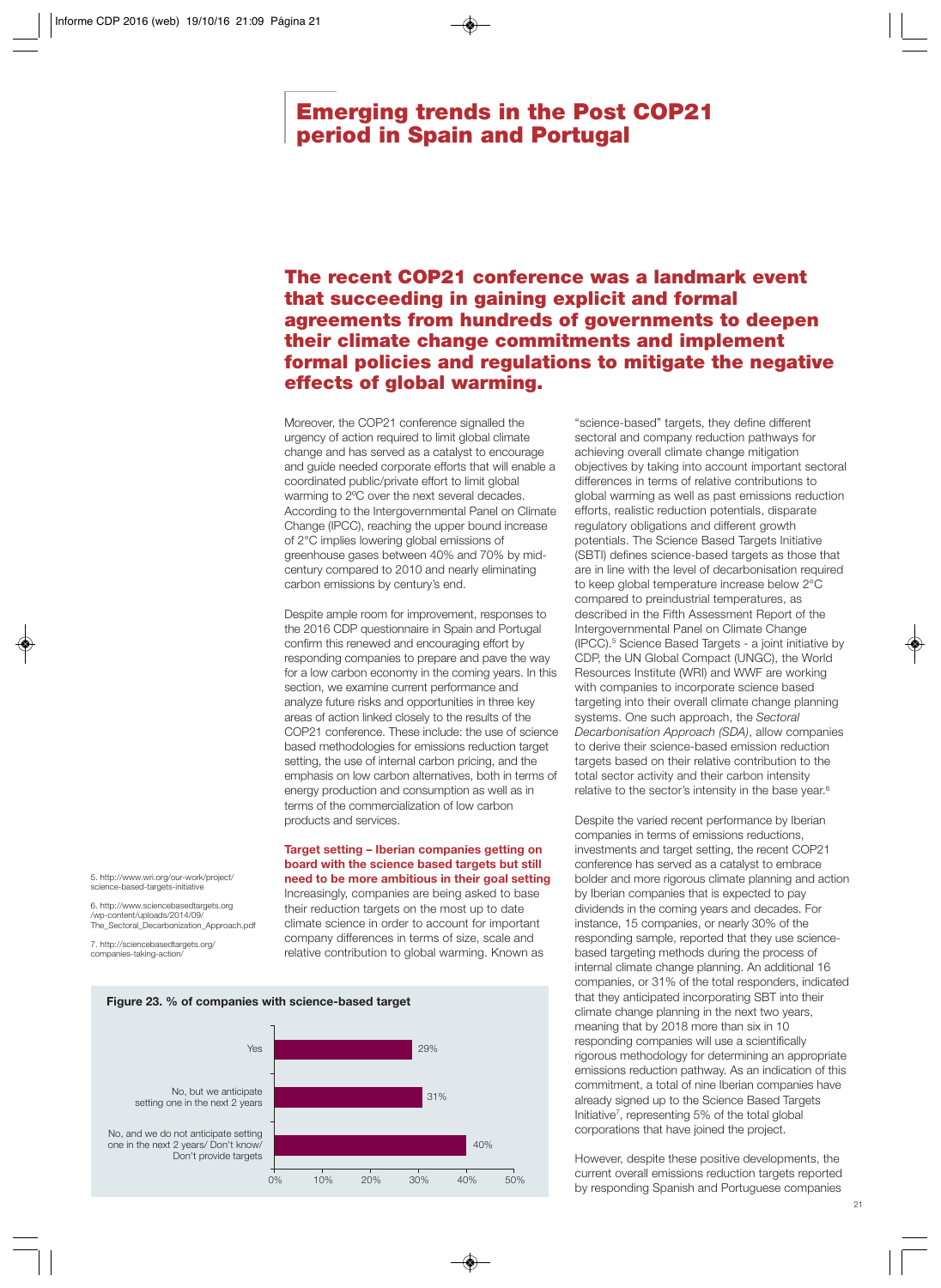**By 2018 more than six in 10 responding companies will use a scientifically rigorous methodology for determining an appropriate emissions reduction pathway.**

are for the most part inadequate and lacking the transformative power that the situation demands given the magnitude of the environmental and social problems linked to climate change. With a few notable exceptions the reported reduction levels and estimated implementation timeframes look to be insufficiently ambitious to help meet the NDCs agreed to in the recent COP21 conference. However, the growing adoption by Spanish and Portuguese companies of science based targeting techniques – 35% of all of the reported reduction targets are determined using science based methodologies – is a positive sign of the growing use of more rigorous processes to determine appropriate decarbonisation pathways. We expect a growing number of Iberian companies to adopt science based targeting in the near future. And similar to how the COP21 allows signatory countries to amend their commitments through its "global stock-take" provision, under which nations can submit stronger pledges by 2020, companies should perform similar evaluations in order to ensure that their carbon reduction objectives are in line with the most up to date climate science.

#### **Carbon pricing – Iberian companies are preparing to thrive as global climate controls become more stringent**

Carbon pricing schemes of varying scope and varying enforcement regimes have been adopted or are in the planning stages in about 40 countries and more than 20 sub-national jurisdictions.<sup>8</sup> In addition, it is an issue that is steadily gaining prominence among major corporations although it is currently not living up to its full potential as a climate change mitigation tool due to the very low current price of carbon in the relevant markets. For instance, carbon prices in Europe are hovering around €5 a ton<sup>9</sup>, hardly enough to neither significantly affect the bottom line of companies in the regulated sectors nor force companies in unregulated sectors to implement a serious internal program that features setting an internal price for carbon. Despite these limitations, currently 55% of responding companies report that they are already using an internal price of carbon (40%) or plan to do so within the next two years (15%). These levels represent a slight increase from the previous year and continue a longer trend of increasing usage of internal carbon pricing among Iberian responding companies.

Moreover, the international climate deal agreed in Paris last December is poised to alter the long-term pathway for companies and accelerate this trend over the coming years. The agreement fosters a tightening global climate regime over the next several decades, including future carbon penalties in order to bend the emissions growth curb and put us back on a trajectory of a maximum temperature increase of 2ºC above pre-industrial levels. As some form of carbon pricing becomes mandated in the near future

8. http://www.worldbank.org/en/programs/ pricing-carbon

9. ICE Futures Europe EU Allowances price on September 23 2016





**Figure 25. Intensity target is a Science-based target**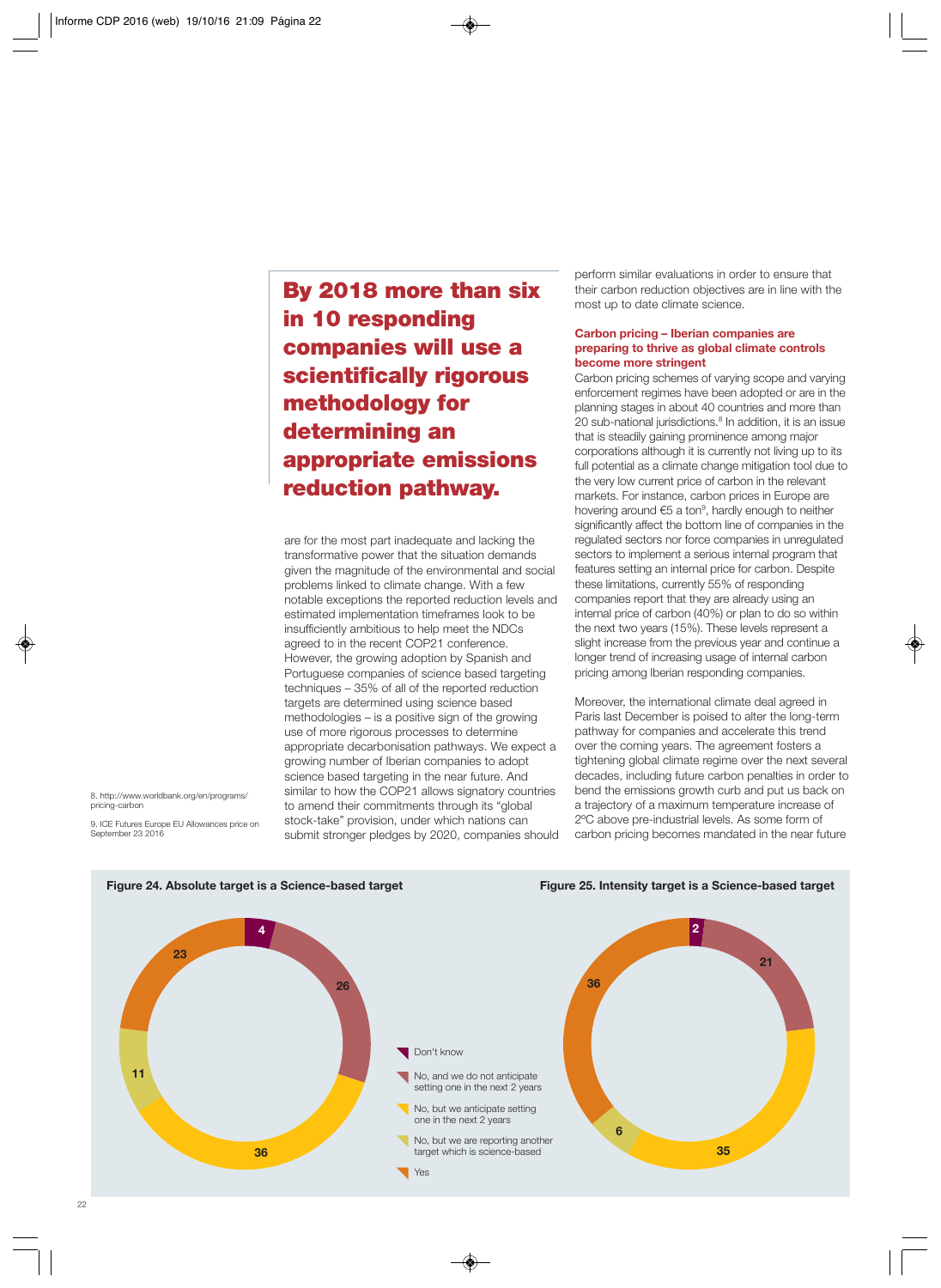

#### **Figure 26. Responding companies use of internal price of carbon – CC2.2c**

the business outlook will be more positive for companies with access to energy sources that are low carbon or renewable. Companies that anticipate these developments by, among other things, incorporating internal carbon pricing schemes into their business planning and operation will be well positioned to take advantage of these developments.

While these reported advances in terms of internal carbon pricing in the Iberian market are encouraging and commendable, companies need to make greater strides in fully capturing the costs associated with the negative impacts of carbon emissions. Failure to do so will lead to inappropriate price signals for carbon related pollution as well as an insufficient allocation of resources assigned to emissions reduction activities and investments. Due to the limited scope and relative novelty of the current carbon markets and associated carbon pricing schemes, the price assigned to carbon often fails to incorporate an accounting of the entire array of damages caused by carbon emissions. Supply and demand at current levels of development and use are not attuned enough to set an appropriate carbon price. There are several other options available to companies that are using an internal price of carbon scheme to assess in economic terms the full impact of their carbon emissions. These integrated models combine scenarios of climate change with economic growth forecasts for calculating damages attributable to climate change and make estimates of total carbon costs to society. These techniques include:

**Marginal cost of mitigation** – a calculation which reflects the costs needed to reduce emissions of greenhouse gases to a level that will stabilize the climate and avoid catastrophic climate change (generally acknowledged to be an 80% cut in greenhouse gas emissions compared

to 1990 levels for developed economies). This is a different calculation than solely accounting for the value of the damages imposed on society by the negative effects of global warming).

**Social cost of carbon** – a concept that measures the costs imposed by an incremental unit of greenhouse gases emitted today, assuming the cost of the damage imposed during the entire time that it is in the atmosphere.

As an example, the Department of Energy and Climate Change in the UK has made an estimate of the economic costs of mitigating the environmental damage caused by emissions of greenhouse gases (central estimate of  $£ 59$  ( $€ 74.52$ ) per tonne of  $CO<sub>2</sub>$ equivalent) while the Department of Environment, Food and Rural Affairs (DEFRA) has estimated the cost of damage to society caused by climate change to be an estimated £ 29.8 ( $\in$  37.64) per tonne of CO<sub>2</sub> in 2015.

The gradual increase in the use of internal carbon pricing is expected to continue, gaining in sophistication and complexity in the coming years. Nearly half of the responding Iberian companies are already using an internal carbon price as a strategic planning and accounting tool, despite serious shortcomings in the existing carbon markets which hinders the ability to get accurate pricing signals. This, however, is expected to correct itself as more governments across the globe adopt carbon pricing schemes. The European Union is among the leaders in this respect. Moreover, businesses are increasingly calling on governments to implement a rigorous carbon pricing platform or scheme as a predictable and realistic carbon price represents an important tool to help guide consumption choices and investments in infrastructure and innovation on a corporate level.

#### **Transition to low carbon alternatives**

A clean energy transition based primarily on renewable sources is a strategic necessity in order to put us on a path towards a sustainable global economy. This involves the increasing decoupling of economic growth from resource usage based on principles of eco-efficiency. This transformation will no doubt require significant investments from governments as well as businesses and the enabling role of the financial sector to ensure that environmental and sustainability concerns inform lending and financing decisions. For instance, according to the United Nations Environment Programme, annually investing approximately 1.25% of world GDP in energy efficiency and renewable energies could cut global primary energy demand by 9% in 2020 and by about 40% by 2050. Results from the 2016 CDP Iberia report on this front are promising but mixed.

For instance, investments in renewable energy, primarily in increasing production capacity in the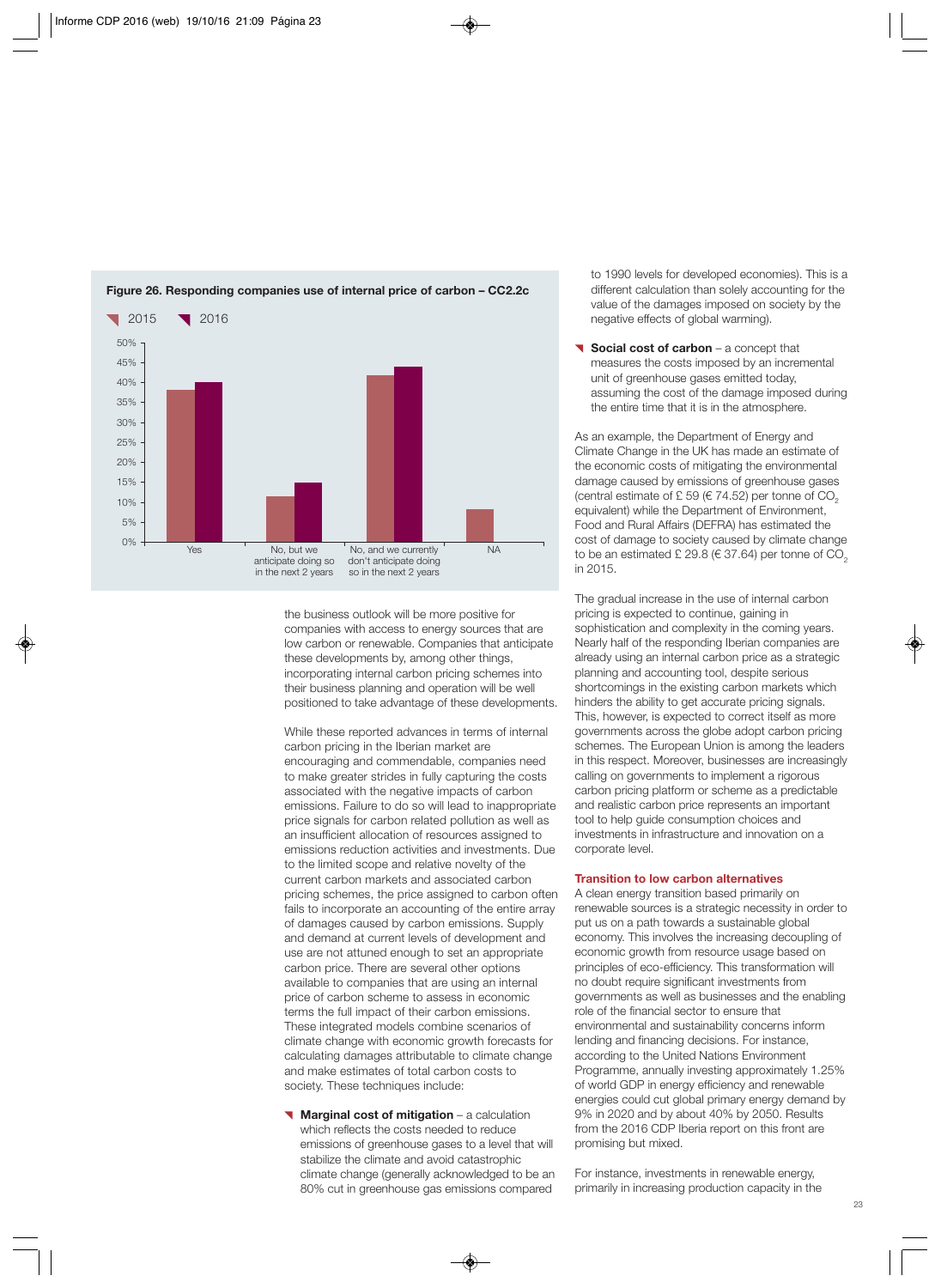utilities sector, ranked first in terms of emissions reduction investments in 2016, surpassing energy efficiency as the main investment driver for responding Iberian companies. Investments in renewable energy totalled over €15,000 million, accounting for 55% of total reported investments in emissions reduction activities and representing a fourfold increase over the previous year. Of the total electricity produced by the responding Utility companies in the Iberian sample in 2016, 34% was reported to come from renewable sources. However, it should be noted that the major part of this investment is attributable to one company, Iberdrola, which made sizable investments to expand its renewable production capacity in 2015.

Interestingly, 13 responding companies or 25% of the sample, report having renewable energy consumption targets. Overall the targets are ambitious, with six companies including targets to source 100% of their electricity from renewable sources. An additional five companies (four of them belonging to the Utilities sector) report having set targets for renewable electricity production.

A majority of the responding companies in Spain and Portugal continue to invest in renewable as a means of reducing their carbon footprint. In 2016, 78% of Portuguese companies and half of the Spanish responding companies reported investing in low carbon installation and/or purchase, a level similar to

the previous year and significantly higher than the global average.

#### **Low carbon products and services**

In addition to important transformations in the Utilities, Energy and Transportation sectors as well as an overhaul of industrial production techniques and facilities, a transition to a more sustainable, low carbon economy will require the production and sale of more eco-efficient, low carbon products and services or those that facilitate a reduction or avoidance of GHG emissions. On this front, responding companies in Spain and Portugal appear to be well positioned to take advantage of market opportunities linked to climate change mitigation. For instance, 42 responding companies or 81% of the total reported selling products or services that they classified as being low carbon. However, upon closer scrutiny, this figure appears considerably overstated, as a significant number of descriptions provided by the responding companies failed to adequately describe the characteristics that made the products and/or services low carbon. After a more careful review of the details of company responses, 25 responding companies or about half of the total were deemed to have provided enough information to corroborate the responses of having low carbon products. This figure remains very positive and demonstrates a commitment by a substantial portion of responding Iberian companies to tailor their company offerings to the growing demand for eco-efficient products and services.

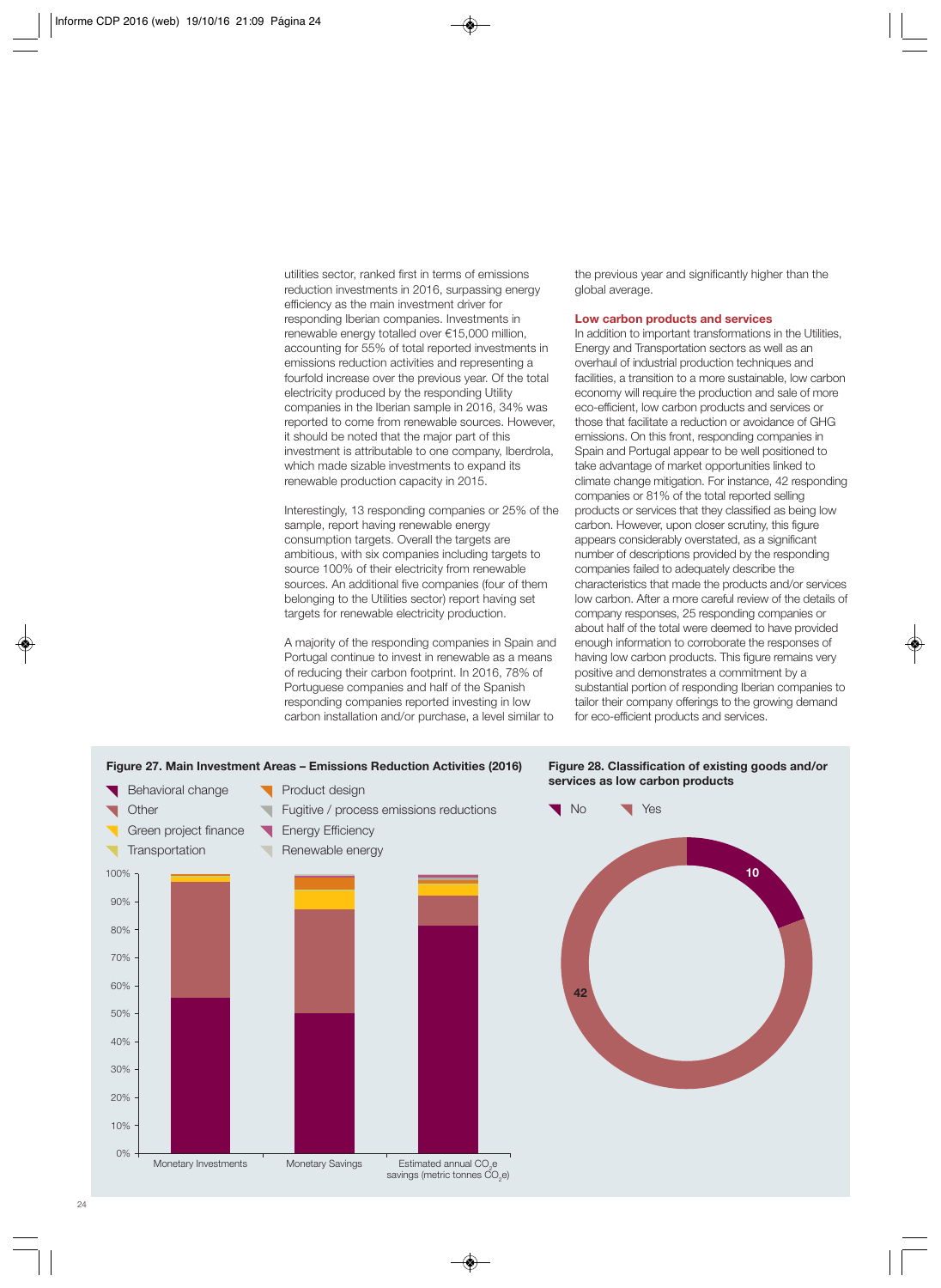## <span id="page-26-0"></span>**Key takeaways**

Iberian companies in a number of sectors, including Utilities, Financials and Consumer Staples are showing promising signs of being in the early stages of a transformation that will allow them, to differing degrees, to decouple company growth from carbon emissions. These companies are expected to benefit from reduced risks tied to future fossil fuel uncertainty as well as increase their climate resilience and reduce their operating costs tied to the consumption of energy and raw materials. As one of many examples, for instance, **Inditex** the global apparel retailing powerhouse reported a reduction in total Scope 1 + 2 emissions in 2016 despite registering healthy growth in both sales and the number of garments placed on the market. The company attributes this result to as number of energy-efficiency and emissions-saving measures applied in 2015, including the construction of over 300 new eco-efficient stores and the installation of renewable energy systems in a number of their retail outlets.

While promising, these processes needs to accelerate and extend to all of the companies and sectors if we are to meet the very ambitious decarbonisation goals set out in the COP21 conference and raise the possibility of avoiding the worst impacts of climate change on human welfare and the global economy. Based on the above analysis, several key takeaways emerge that attest to the consolidation and expansion of Iberian companies' efforts to combat global climate change. These include:

#### **Climate change management: Iberian companies continue to exhibit a high degree of integration of climate change in key management structures and processes.**

- Nine out of 10 responding companies report rewarding top executives for climate change progress, a 60% increase over the past five years.
- Nearly 90% of responding companies externally verify their emissions.
- All of the responding companies have implemented emissions reduction activities, while all but three have stated emissions reduction targets.

#### **Emissions performance: Overall emissions increased among responding companies in 2016, but a majority of companies saw their carbon intensity go down.**

- Robust economic growth drove up reported emissions in 2016, as approximately 60% of responding companies reported emissions increases in 2016, reversing a multi-year trend of a majority of companies reporting emissions decreases.
- Nonetheless, the carbon intensity (measured as a percentage of output) of a majority of responding companies (60%) declined in 2016, signalling a movement towards a decoupling of emissions form output growth.
- **T** Of the largest emitting sectors, Industrials registered the most positive performance, with companies reporting an average decline of 12% in absolute Scope 1 and 2 emissions. All of the responding companies in the sector reported declines in their emissions intensity.

#### **Investments in climate change mitigation: Total investments increased considerably in 2016 but were heavily concentrated in the Utilities sector.**

- The number of reported emissions reduction activities grew by 12% in 2016 compared to the previous year while total monetary investments increased threefold to reach €27,254 million.
- Reported investments were heavily concentrated in 2016 as 94% of total investments were reported by companies in the Utilities sector and 84% of the total reported by a single company, **Iberdrola**.
- The reported cost effectiveness of emission reduction activities fell dramatically in 2016 – from an estimated €377 investment needed to reduce a metric ton of CO<sub>2</sub>e in 2015 to  $€1,080$  in 2016, suggesting a need to redouble efforts to develop and implement cost effective solutions to respond to the challenges posed by climate change.

#### **Emissions reduction targeting: The average reduction targets of responding companies increased slightly in 2016, but important sectoral differences remain.**

The overall emissions reduction targets reported by responding Spanish and Portuguese companies are for the most part inadequate and lacking the transforming power that the situation demands given the magnitude of the environmental and social problems linked to climate change. With a few notable exceptions the reported reduction levels and estimated implementation timeframes look to be insufficiently ambitious to help meet the NDCs agreed to in the recent COP21 conference

#### **Transition to the low carbon economy: Iberian companies continue to demonstrate leadership in use of renewable energy.**

- A majority of the responding companies in Spain and Portugal continue to invest in renewable energy as a means of reducing their carbon footprint. In 2016, 78% of Portuguese companies and half of the Spanish responding companies reported investing in low carbon installation and/or purchase.
- 125% of the responding companies reported having renewable energy consumption targets in 2016.

#### **Carbon pricing: Use of an internal price of carbon gains traction among responding companies as a climate change planning and mitigation tool.**

- 140% of the responding Iberian companies report using carbon pricing as a strategic planning and accounting tool.
- An additional 15% of the responding companies are planning to incorporate internal carbon pricing in the near future.

#### **Science based targets: A growing number of Iberian companies are adopting scientific rigour in determining reduction targets.**

Slightly over a third of responding Spanish and Portuguese companies report that they are using scientific methodologies to determine reduction targets, signalling the growing use of more rigorous processes to determine appropriate decarbonisation pathways.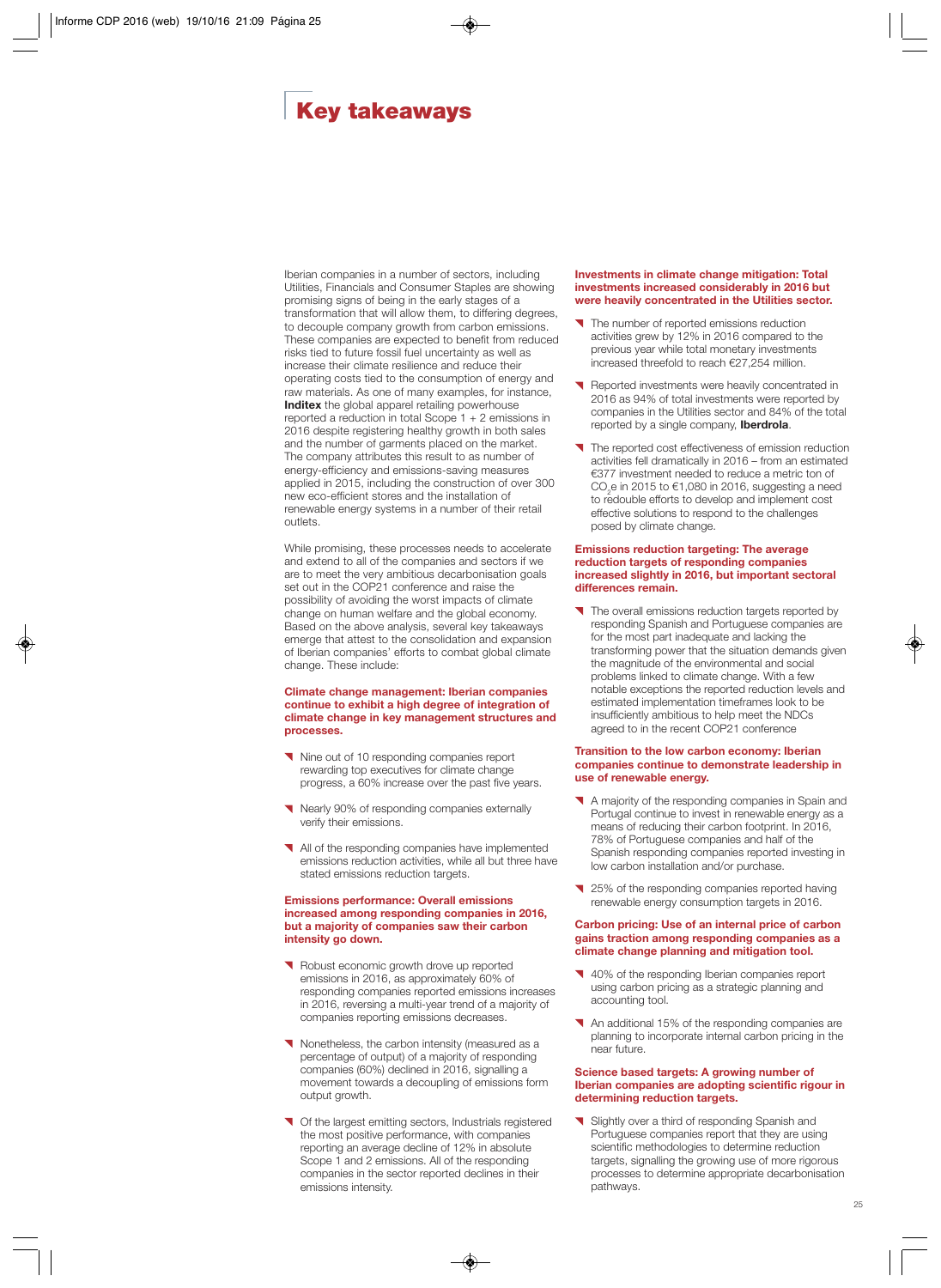## **Company Interview: Iberdrola**

<span id="page-27-0"></span>

#### **Gonzalo Sáenz de Miera**

- Director of Climate Change, Chairman Area, Iberdrola
- **PhD on Applied Economics by** the Universidad Autónoma de Madrid and Master of International Political Economy by Warwick University (UK)
- President of the Spanish Association for Energy Economics
- Vice-President of the Spanish Green Growth Group
- Director of the Master on Energy Business by the Spanish Club of Energy, teaches economics, energy and sustainability in several universities

#### **What is Iberdrola's position in regards of Paris' agreement?**

The Paris Agreement means acknowledging the need to commit to an ambitious decarbonisation scenario that implies progress towards a highly efficient decarbonised energy model, where electricity has a leading role to play. In fact, the *IEA 450 ppm* scenario is increasingly recognised as the *BAU* scenario by most key global players.

Iberdrola is already a benchmark as regards to the contribution of the electricity subsector towards attaining a scenario that is coherent with the 2°C target, as a result of the structure of its energy mix, its investment profile and the commitments that it has already undertaken.

The process has now entered a new stage and it is essential to keep up the climate change momentum that has been achieved and to promote effective, efficient implementation of the Paris Agreement following a comprehensive list of general principles. Some of the most important are included below:

All sectors of the economy should contribute towards attaining the 2°C target.

Electrification is the way to decarbonise the energy sector, which is a key aspect in achieving the target that has been set and making the most of all the benefits that come along with enhancing air quality and reducing pollution at local level.

Carbon pricing mechanisms are the most important tool that governments have to send out a strong signal that can promote the transition towards a lowcarbon economy. For this to be so, these mechanisms have to be designed according to the "polluter pays" principle and affect all sectors of the economy.

The standardisation and transparency of information should be promoted to achieve a sustained increase in the level of climate ambition and boosting collaboration between the Parties.

Climate change is a risk for the economy as a whole and for the industrial and financial sectors in particular. It is important to bear in mind the impacts derived from climate change itself and the risks associated to a late and sudden transition towards a low-carbon economy.

#### **How is your business promoting natural capital stewardship on water, deforestation and climate risks?**

Iberdrola has incorporated Sustainable Development Goals into its strategy and, in line with its activity, Iberdrola focuses its efforts on an affordable and non-contaminating energy supply (goal 7) and action for the climate (goal 13). In addition, the Group contributes directly to ensuring clean water and sanitation (goal 6), to respect for the life of land ecosystems (goal 15) and to the formation of partnerships to achieve these goals (goal 17).

Iberdrola makes every effort to use water rationally and sustainably and tackle the risks related with its scarcity. In Iberdrola the amount of water consumed continues to decrease, and is lower than all other utilities.

Iberdrola integrates climate change issues both in terms of risk and opportunity in to its business plans.

The 2016-2020 Strategic Plan anticipated a positive outcome in the COP21 (Paris Agreement), which reinforced our commitment with a sustainable model based on clean energy.

Furthermore, Iberdrola's CO<sub>2</sub> price scenario also considered the future prospects created by the Paris Agreement and its influence on fuel switching (natural gas vs. coal).

#### **How will Iberdrola position itself in a world that** will not exceed a temperature increase of 2°C?

Iberdrola´s growth strategy has been fully consistent with an ambitious approach on climate change mitigation since it has been based on the significant development of renewable energy, primarily from wind power. As a result, in the world ranking, Iberdrola has grown from the eleventh to the third utility over the last decade and at the same time 66% of Iberdrola's capacity is emission free (and it has emissions intensity 34% lower than the average of the EU electricity sector).

In 2009, coinciding with the Copenhagen climate summit, Iberdrola set itself the target of reducing the intensity of its CO<sub>2</sub> emissions by 30% by the year 2020 compared to 2007, bringing them down to 210 gr/kWh. Strengthening its commitment with climate action, Iberdrola has publicly announced its goal for 2030, as the company's "contribution" to the COP in Paris: to reduce the intensity of its CO<sub>2</sub> emissions by 50% in 2030 compared to the levels attained in 2007, bringing it down to 150 gr/kWh, which is in line with having a carbon-neutral electricity supply by 2050.

Iberdrola actions on climate change have been recognised by the CDP, Dow Jones Sustainability Index, FTSE4GOOD, ACCO Award, Carbon Ranking Global 800, Newsweek's Green Ranking and the Rubin D´Honeur 2013 European Business Awards.

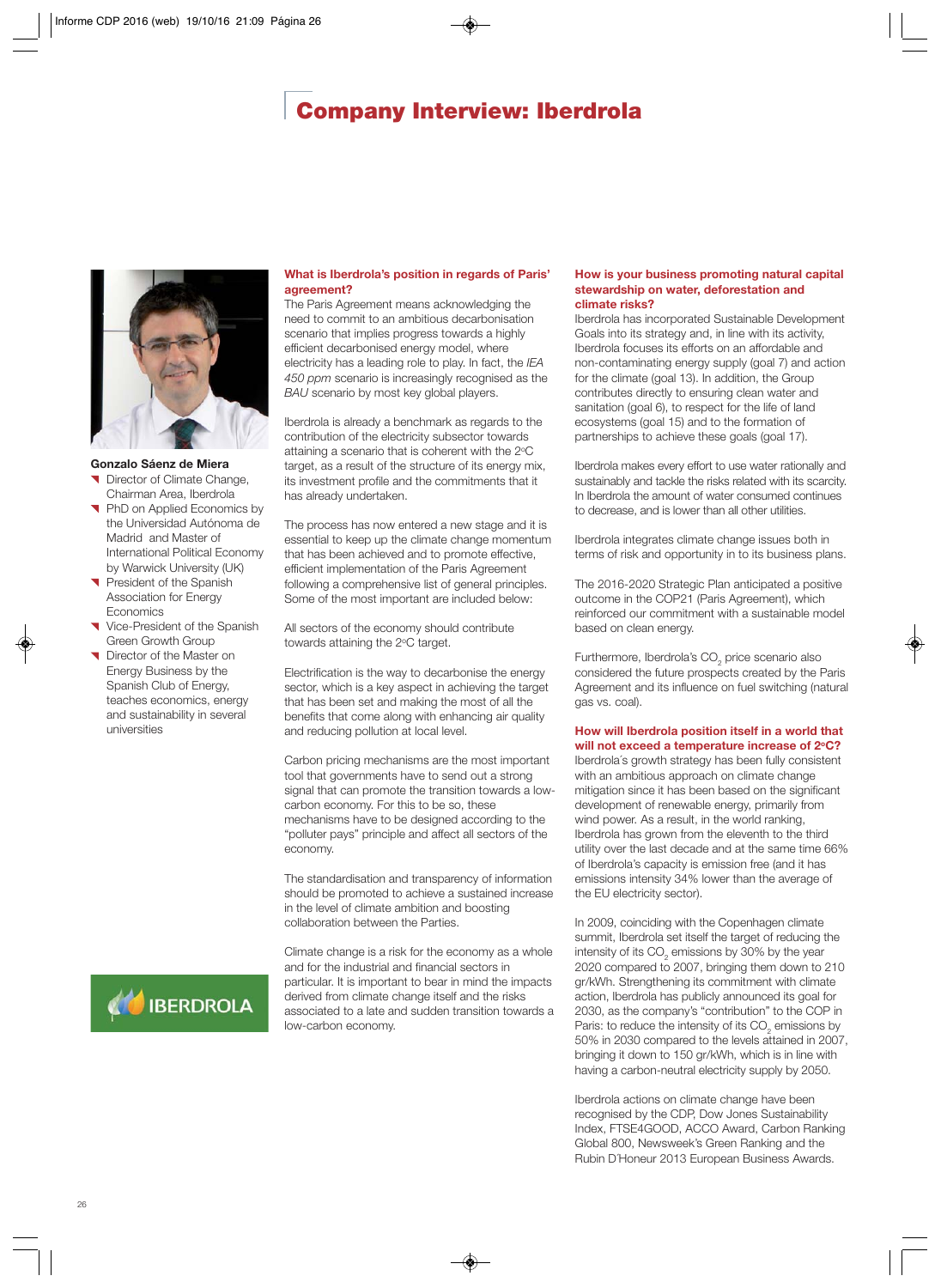## <span id="page-28-0"></span>**Communicating progress**

Central to CDP's mission is communicating the progress companies have made in addressing environmental issues, and highlighting where risks may be unmanaged. In order to do so in a more intuitive way, CDP has adopted a streamlined approach to presenting scores in 2016. This new way to present scores measures a company's progress towards leadership using a 4 step approach: **Disclosure** which measures the completeness of the company's response;

**Awareness** considers the extent to which the company has assessed environmental issues, risks and impacts in relation to its business; **Management** which is a measure of the extent to which the company has implemented actions, policies and strategies to address environmental issues; and **Leadership** which looks for particular steps a company has taken which represent best practice in the field of environmental management.



**Leadership** 75-100% 0-74% A A-Management 40-74% 0-39% B B-**Awareness** 40-74% 0-39% C C-**Disclosure** 40-74% 0-39%  $\Box$ D-

F: Failure to provide sufficient information to CDP be evaluated for this purpose<sup>10</sup>

10. Not all companies requested to respond to CDP do so. Companies who are requested to disclose their data and fail to do so, or fail to provide sufficient information to CDP to be evaluated will receive an F. An F does not indicate a failure in environmental stewardship.

The scoring methodology clearly outlines how many points are allocated for each question and at the end of scoring, the number of points a company has been awarded per level is divided by the maximum number that could have been awarded. The fraction is then converted to a percentage by multiplying by 100 and rounded to the nearest whole number. A minimum score of 75%, and/or the presence of a minimum number of indicators on one level will be required in order to be assessed on the next level. If the minimum score threshold is not achieved, the company will not be scored on the next level.

The final letter grade is awarded based on the score obtained in the highest achieved level. For example, Company XYZ achieved 88% in Disclosure level, 76% in Awareness and 65% in Management will receive a B. If a company obtains less than 40% in its highest achieved level, its letter score will have a



minus. For example, Company 123 achieved 76% in Disclosure level and 38% in Awareness level resulting in a C-. However, a company must achieve over 75% in Leadership to be eligible for an A and thus be part of the A List, which represents the highest scoring companies. In order to be part of the A-list a company must score 75% in Leadership, not report any significant exclusions in emissions and have at least 70% of its Scope 1 and Scope 2 emissions verified by a third party verifier using one of the accepted verification standards as outlined in the scoring methodology.

Public scores are available in CDP reports, through Bloomberg terminals, Google Finance and Deutsche Boerse's website. CDP operates a strict conflict of interest policy with regards to scoring and this can be viewed at https://www.cdp.net/Documents/Guidance/ 2016/CDP-2016-Conflict-of-Interest-Policy.pdf

### **Comparing scores from previous years.**

It is important to note that the 2016 scoring approach is fundamentally different from 2015, and different information is requested, so 2015 and 2016 scores are not directly comparable. However we have developed a visual representation which provides some indication on how 2015 scores might translate into 2016 scores. To use this table a company can place its score in the table and see in which range it falls into in the current scoring levels. For more detailed instructions please refer to our webinar: https://vimeo.com/162087170.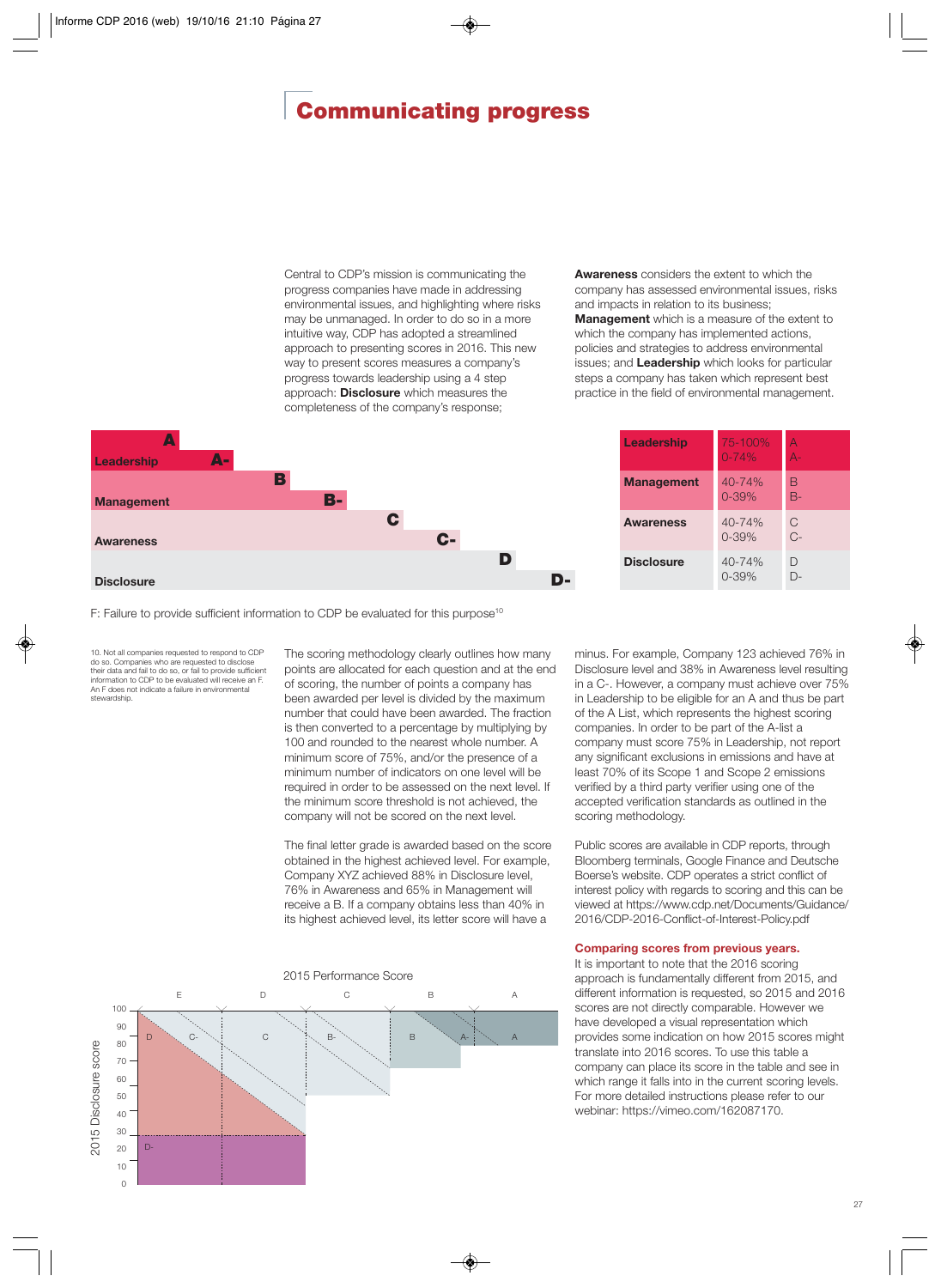<span id="page-29-0"></span>**In 2016 sixteen Iberian companies of the sample and three additional ones received the highest performance band listing themselves in the A List of 2016. This includes six companies from the Utilities Sector and five from the Industrial Sector.** 

| Table 3:                                     |                |                                   |                |
|----------------------------------------------|----------------|-----------------------------------|----------------|
| <b>Company Name</b>                          | <b>Country</b> | <b>GICS Sector</b>                | 2016 Score     |
| Abertis Infraestructuras                     | Spain          | <b>Industrials</b>                | $\overline{A}$ |
| ACCIONA S.A.                                 | Spain          | <b>Utilities</b>                  | $\overline{A}$ |
| <b>Amadeus IT Holding</b>                    | Spain          | Information Technology            | $\overline{A}$ |
| CaixaBank                                    | Spain          | <b>Financials</b>                 | $\overline{A}$ |
| <b>ENAGAS</b>                                | Spain          | <b>Utilities</b>                  | $\overline{A}$ |
| <b>FERROVIAL</b>                             | Spain          | <b>Industrials</b>                | $\overline{A}$ |
| <b>Gas Natural SDG SA</b>                    | Spain          | <b>Utilities</b>                  | $\overline{A}$ |
| Grupo Logista                                | Spain          | <b>Industrials</b>                | $\overline{A}$ |
| Iberdrola SA                                 | Spain          | <b>Utilities</b>                  | $\overline{A}$ |
| Inditex                                      | Spain          | <b>Consumer Discretionary</b>     | $\overline{A}$ |
| <b>MAPFRE</b>                                | Spain          | <b>Financials</b>                 | $\overline{A}$ |
| Obrascon Huarte Lain (OHL)                   | Spain          | <b>Industrials</b>                | $\overline{A}$ |
| R.E.E.                                       | Spain          | <b>Utilities</b>                  | $\overline{A}$ |
| Telefonica                                   | Spain          | <b>Telecommunication Services</b> | $\mathsf{A}$   |
| EDP - Energias de Portugal S.A.              | Portugal       | <b>Utilities</b>                  | $\overline{A}$ |
| Galp Energia SGPS SA                         | Portugal       | Energy                            | $\overline{A}$ |
| Companies that are not in the sample         |                |                                   |                |
| Abengoa                                      | Spain          | <b>Industrials</b>                | $\overline{A}$ |
| Caixa Geral de Depósitos                     | Portugal       | <b>Financials</b>                 | A              |
| Compañía Española de Petróleos, S.A.U. CEPSA | Spain          | Energy                            | $\overline{A}$ |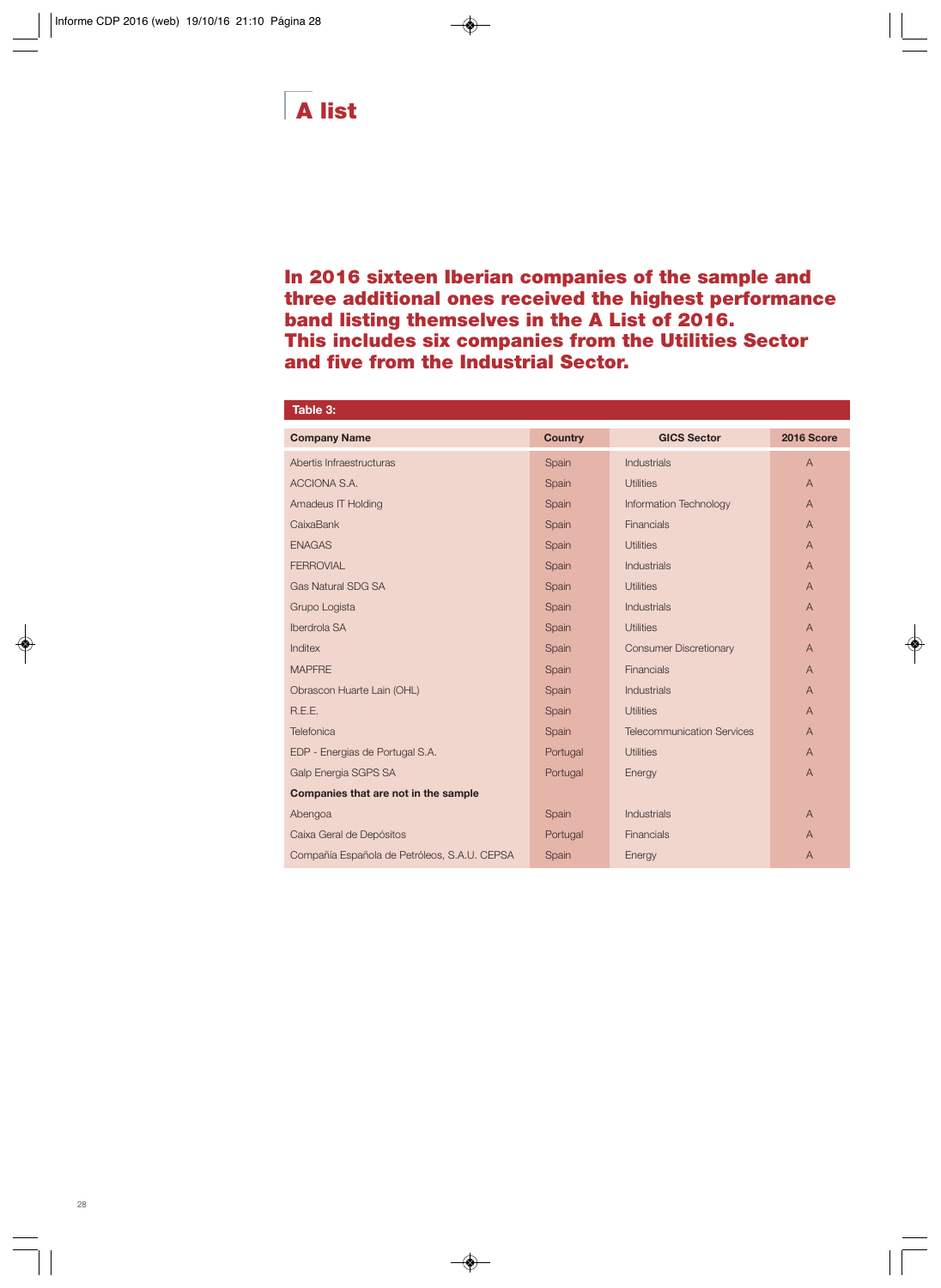#### **Spain**

In 2016, 39 companies did not respond to the climate change reporting cycle. Most of these (**above 75%**) belong to the **Consumer Discretionary, Materials and Financials** sectors. **32** (82%) companies did not show any sign of engagement, resulting in a **no response (NR)**, whereas **7** (18%) companies **declined to participate (DP)** and provided a reason as to why they were not participating in CDP's climate change program this year.

The reasons provided by companies declining to participate are summarized in Figure 29. One company stated that they were **unable to disclose** environmental information this year **but that they want to do it in the future.** 

However, another company replied that the questionnaire is **not considered relevant to their business sector**, and two more did not specify the reason for their decline. Growing relevance of nonfinancial information disclosure at both national and global levels entails a strong need for the corporate world to **rethink business strategies**.

#### **Portugal**

In 2016, 27 companies did not respond to the climate change reporting cycle. Most of these (**above 70%**) belong to the **Financials, Industrials**, **Consumer Discretionary and Materials** sectors. **22** (81%) companies did not show any sign of engagement, resulting in a **no response (NR)**, whereas **5** (19%) companies **declined to participate (DP)** and provided a reason as to why they were not participating in CDP's climate change program this year.

The reasons provided by companies declining to participate are summarized in Figure 30. On a positive note, two companies have replied that they were **unable to disclose** their environmental information this year **but that they want to do it in the future;** and one more company did not disclose since it is undergoing a **restructuring/merger process.** For these companies, we expect to receive a signal of their willingness to engage in future CDP reporting cycles.

Growing relevance of non-financial information disclosure at both national and global levels entails a strong need for the corporate world to **rethink business strategies**. Many firms still need to catch up with the hundreds of companies across all sectors that are already committing with transparent disclosure practices, improving their environmental performance and preparing to manage the risks and opportunities related to climate change. Additionally, **investors are increasingly demanding nonfinancial** – including environmental – **information** to assess their portfolios, showing preference for companies who are embedding environmental aspects into their corporate strategy.





**Figure 30. Portugal. Reasons for DP**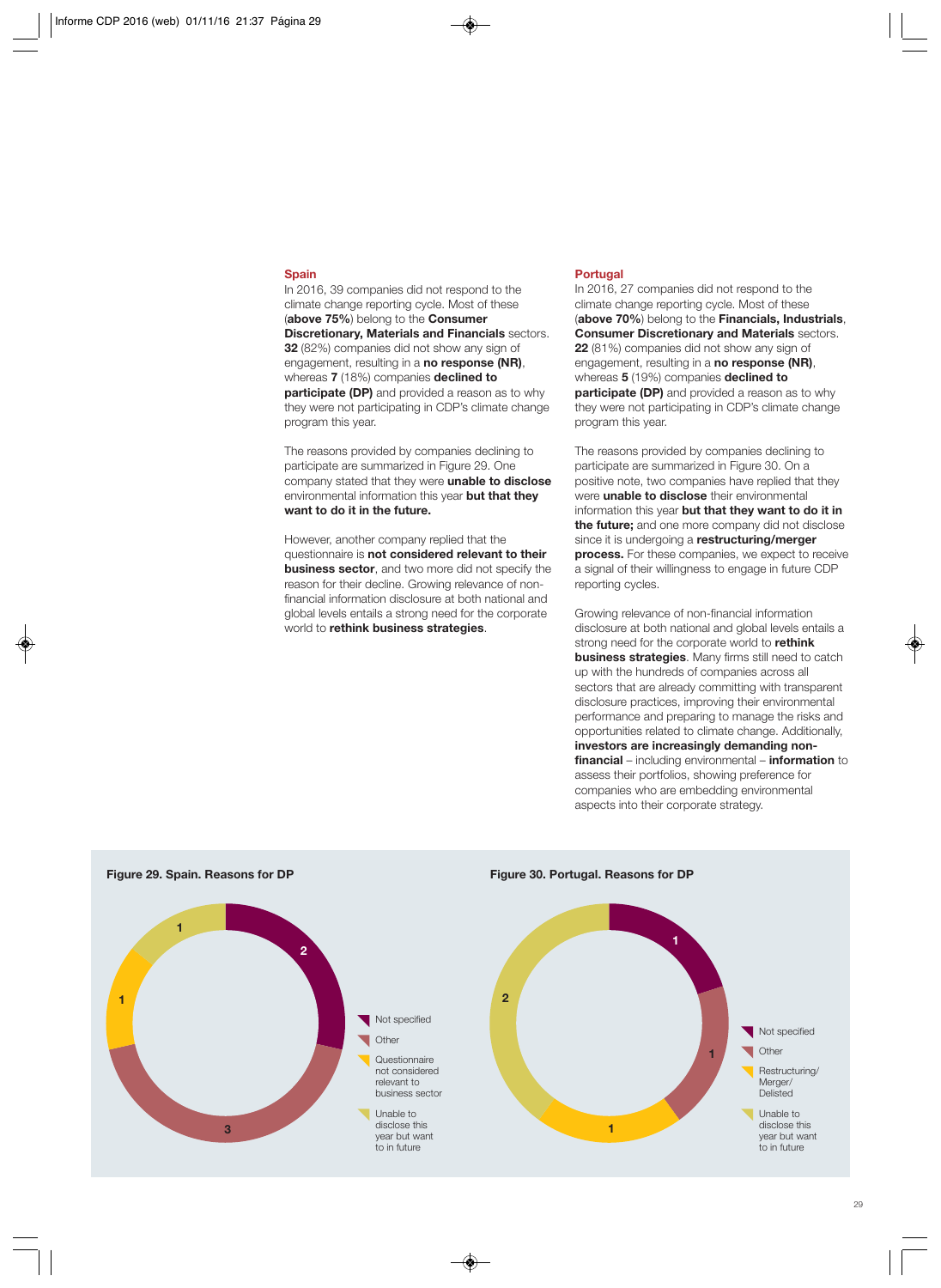## **Company Interview: Jerónimo Martins**

<span id="page-31-0"></span>

**Sara Miranda** *Chief Communications and Corporate Responsibility Officer*

#### From journalist to

Communications and Branding Director, Sara's professional career of more than 20 years is filled with a variety of experiences and sectors. She became Jerónimo Martins' Chief Communications Officer in 2010 and soon after also assumed responsibility for the Group's Corporate Responsibility Department where she is responsible for Corporate coordination in Portugal, Poland and Colombia.



#### **What is Jerónimo Martins' position in regards of Paris' agreement?**

The Paris Agreement provided a much needed clear policy signal to businesses. Being the largest food distribution group in Portugal and Poland, and expanding fast in Colombia, the existence of a global and ambitious climate agreement is particularly important to Jerónimo Martins: it provides a regulatory framework crucial for planning investments in low carbon technologies, across geographies; and it sets the stage for a future where emissions are curbed to the levels that science tells us are needed to avoid irreversible effects, namely on agricultural and marine productivity.

Prior to the Paris Climate Conference, we joined the *We Mean Business* campaign by adopting three of its commitments: removing commodity-driven deforestation from our supply chain by 2020; disclosing climate information in our mainstream reports; and engaging responsibly in climate policy. We are pleased to see that over 400 companies from all over the world also joined these commitments.

Climate change is a cross-cutting issue that brings to the spotlight risks and opportunities to all stages of our value chain.

#### **How is your business promoting natural capital stewardship on water, deforestation and climate risks?**

Eliminating deforestation from the supply chain is central to both our biodiversity and climate strategies. We have committed to the Consumer Goods Forum's 2020 zero net deforestation target and set interim milestones, including for our Private Brand portfolio, the progressive substitution and certification of palm oil and the avoidance of deforestation risk countries for sourcing wood fibres, soy and beef.

Our energy and GHG management plan is now implemented in more than 50% of our stores and distribution centres. By reducing the energy needs for refrigeration and other equipment, and by rollingout new technology based on natural refrigerants, we have achieved a 20% reduction in the carbon intensity of our operations (tons of GHG per revenue unit).

Working with our suppliers is fundamental to redesign the packaging of almost 200 SKUs, which translates into reducing material and energy inputs and avoiding waste. We are also extending our programme for client waste take-back and recovery, and have reduced check-out plastic bags use by more than 60%.

Understanding what is material, monitoring results and reporting progress to a wider audience of financial and non-financial stakeholders has been key in our journey from policy statements to commitments. Participating in the CDP Climate and Forests Programmes for over five years has helped us do just that.

#### **How will Jerónimo Martins position itself in a world that will not exceed a temperature increase of 2oC?**

We must now move from commitments to results, and continue to align our targets with effective climate protection. Achieving our 2020 zero deforestation goal is a challenging process, but one that we are sure will deliver additional benefits from renewed supplier engagement on product reformulation and sustainable primary production. We are also evaluating methodologies and retail sector benchmarks, in order to expand the scope and the level of ambition of our GHG reduction targets, aligning them with our responsibility as a business in a new low carbon world.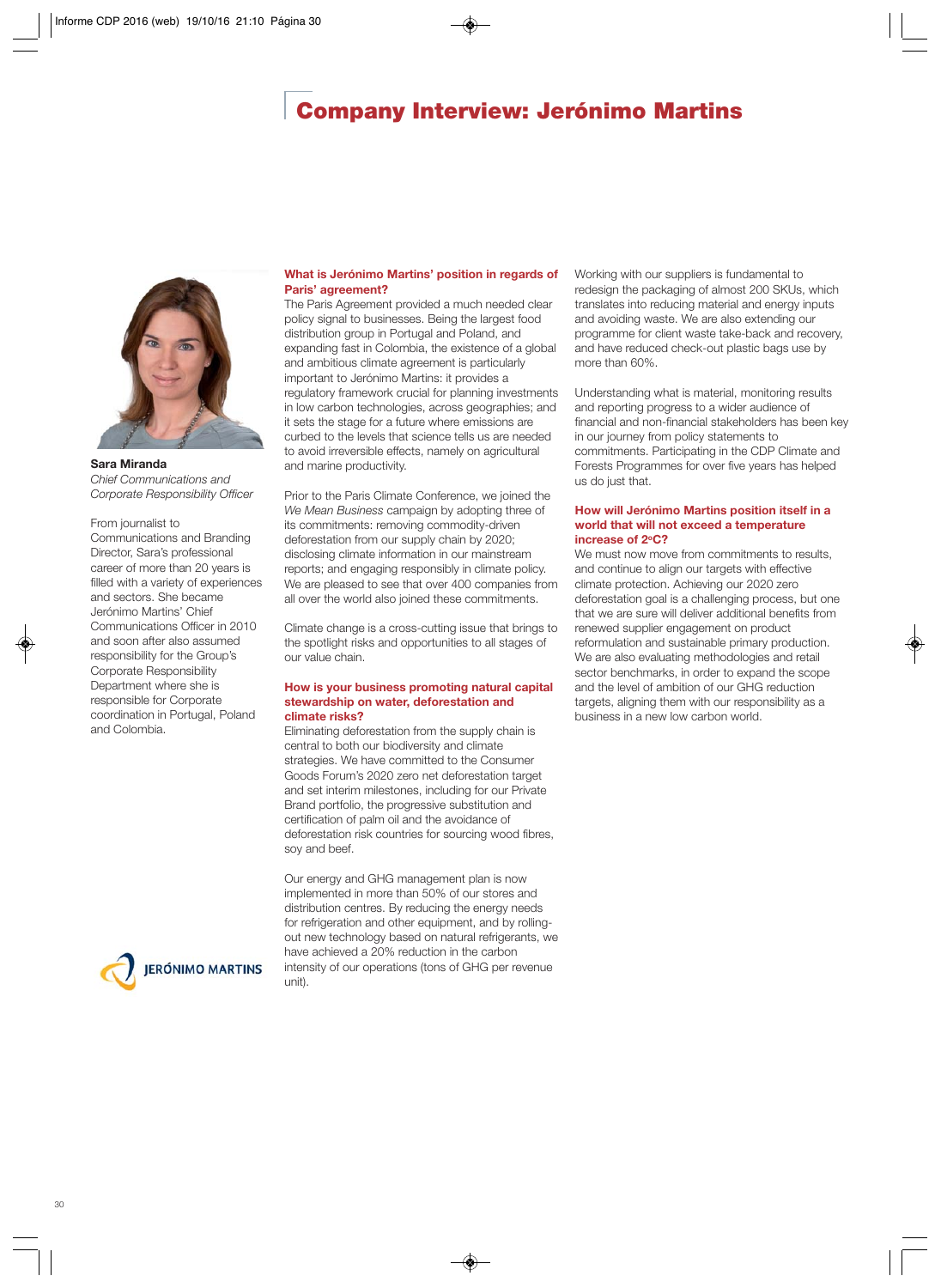## **Investor perspectives**

<span id="page-32-0"></span>

Odd Arild, Storebrand CEO



Philippe Desfosses, ERAFP CEO



Peter Harrison, Schroders CEO

**The investment landscape is changing rapidly: the Paris Agreement set out a clear direction of travel on climate change for global policy makers, while developments such as France's Article 173 and the forthcoming Task Force on Climate-related Disclosure are driving greater disclosure and accountability from investors. In the light of this, we ask CEOs from three leading financial institutions how their organisations are responding and where they see the key challenges over the next few years.**

**1. As an investor what are your top priorities in helping to realise the goals of the Paris agreement? And how do you plan to align with policy-makers' 2 degree targets?** 

**Odd Arild:** We have the ambition to be a leading star when it comes to sustainable investments. In Storebrand, sustainability is not a niche, it is included in our main products and services. Which means that we literally have 570 billion NOK in carbon reduction programs. We are presently setting an overall group climate target which will assist us in reaching a 2 degree world, and a 2 degree regulatory ambition.

We have three priorities. The first is about measuring, reporting and lowering our carbon footprint through CDP, Portfolio Decarbonization Coalition (PDC), and Montreal Pledge. The second priority is to work with sustainability and carbon optimization in our main pension portfolios. We're also active in financial innovation – creating one of the world's first fossil free, sustainability optimized index near funds. Our third priority is to be able to report externally in our group communication to the market on our progress towards a 2 degree world.

**Philippe Desfosses:** Since its inception, as part of fulfilling its fiduciary duty towards the Scheme's contributors and beneficiaries, ERAFP has been working to determine the impact of its investments on the economy, society and the environment. In coming years it will rely not only on the development of appropriate tools to manage climate challenges but also on the experience it has already accumulated, particularly in the area of de-carbonization, such as for the low-carbon equity mandate awarded to Amundi or the virtual platform, built with AM League and Cedrus AM, that managers can use to demonstrate their capacity to reduce the carbon intensity of a portfolio of international equities.

In keeping with its socially responsible investment approach, ERAFP will continue to make a major contribution, in collaboration with the various other stakeholders, to speeding up the financing of the energy transition and to exceeding the objectives laid down by the Paris treaty.

**Peter Harrison:** The physical impacts and social and political responses to climate change will be defining investment themes of the coming years and decades. We are focusing on building our understanding of the implications for economies, industries and companies; developing tools to support better investment decisions, and engaging companies to promote more transparent and forward-thinking responses.

#### **2. As an investor what are your main drivers for incorporating climate change risks and opportunities in investment decision making? And what are the main barriers?**

**OA:** The main drivers are the risks and opportunities facing the companies we invest in. We believe that a tilt in investments from sustainability laggards to leaders will create greater returns in our portfolios. We also have a mission to influence and support our entire sector to professionalize climate risk, through our different products, services and external engagements like the PDC. The main barrier is data access in two areas; lower quality and availability of data and lack of regulations requiring transparency and reporting on climate risk.

**PD:** In exchange for the contributions that it receives from its beneficiaries, the Scheme undertakes to pay them pension benefits. This is a promise that the youngest among us will benefit from following a very long period of time. It is through nothing other than observance of our fiduciary duty that we have undertaken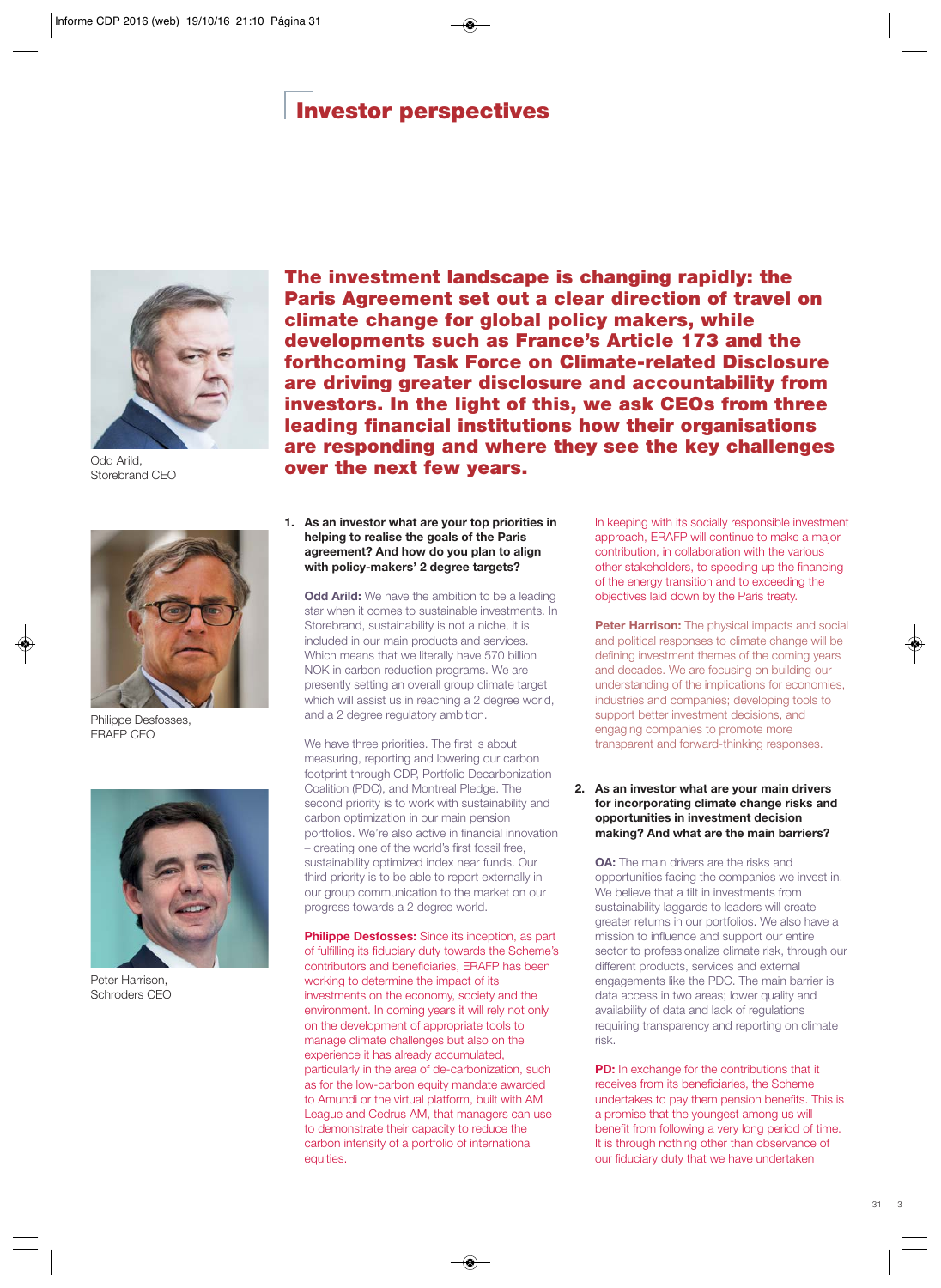## es storebrand



# Schroders

energy and climate-related initiatives, with a view to aligning our investment portfolios with international global warming containment objectives.

A strong barrier lies in Research which still needs to be encouraged in order to develop robust indicators. It would provide at issuer level, a comprehensive picture of companies' environmental impacts and especially direct and indirect emissions. Most available methodologies only cover part of Scope 3 emissions. Thus, in some sectors such as the automotive industry or the financial sector, global emissions tend to be underestimated

**PH:** Hitting the commitments our global leaders made in Paris will mean changes on a far bigger scale than financial markets seem to be preparing for, spreading beyond the most obvious sectors or niche asset classes. We need new thinking to understand how large and far reaching the impacts will be. We need to accept that perfect clarity on policies looks unlikely and focus on what we can do: better thinking, better models, better data and a clearer view of how we adapt the portfolios we manage.

**3. As an investor how do you balance the needs of the present against the longer term needs of delivering investment/business strategies that avoid dangerous levels of climate change and the associated impacts of these?**

**OA:** As a pension company, we invest for customers who will stay with us for up to 50 years. Our mission is to create the best possible retirement for our customers, both in terms of financial return, but also to support the health of the society where our customers will retire.

**PD:** As the French public service additional pension scheme manager, ERAFP has a very long-term responsibility towards its contributors and beneficiaries. Driven by its fiduciary duty, ERAFP prioritizes long term investments and seeks to raise the awareness about the importance of changing economic structures with a view to de-carbonization.

**PH:** At Schroders we have a long tradition of long term, fundamental analysis. That experience convinces us that taking account of structural trends such as climate change does not have to mean compromising shorter term performance. In fact, we are not going to be able to help our clients meet their goals, which are typically far longer than investment cycles, unless we establish long term views of critical structural trends such as climate change.

#### **4. Environmental disclosure is a fast evolving field, how is better data, disclosure and research affecting investor decisionmaking?**

**OA:** Better data is definitely improving our possibilities to make informed investments optimising return and climate risk. We supported a government bid in Sweden to standardise disclosure of carbon foot printing of mutual funds. We also support data development and availability in other areas, such as water or political instability where we in fact have developed our own system to predict a coup d'état in different countries.

**PD:** In 2015, with the help of a specialized organization' services, ERAFP have extended its perimeter and reported on the carbon footprint of 87% of its total assets. Beyond its carbon footprint, ERAFP made also a comparison of the energy mix attributable to ERAFP's equity portfolio with an energy generation breakdown for the International Energy Agency's '2°C' scenarios between 2030 and 2050. The fast evolving environmental disclosure tools allow ERAFP to expand and deepen its analyses in order to develop the most efficient decarbonization strategies.

**PH:** Good investment decisions rely on analysis and analysis needs data. While climate science is awash with data, most of it of little use in helping us choose one investment over another. Rigorous, relevant and consistent data at company and asset levels – like that the CDP promotes and collates – is critical to our ability to get past quantifying the scale of the problem and into deciding how to navigate it.

#### **5. What would you like to see from companies with regards to improved transparency on climate change relevant issues?**

**OA:** We would like to see an increase in regulation when it comes to climate reporting, and higher taxes based on polluters pays principle. The real costs of operation have to be brought to the surface, so that we as investors better can adapt our investments to this.

**PD:** As a member of the Institutional Investors Group on Climate Change (IIGCC), ERAFP takes part in engagement initiatives towards regulatory authorities but also companies in the most exposed sectors in order to improve their climate reporting. ERAFP is also involved into the extractive industries transparency initiative (EITI). ERAFP would like companies, especially the most exposed to climate change risks,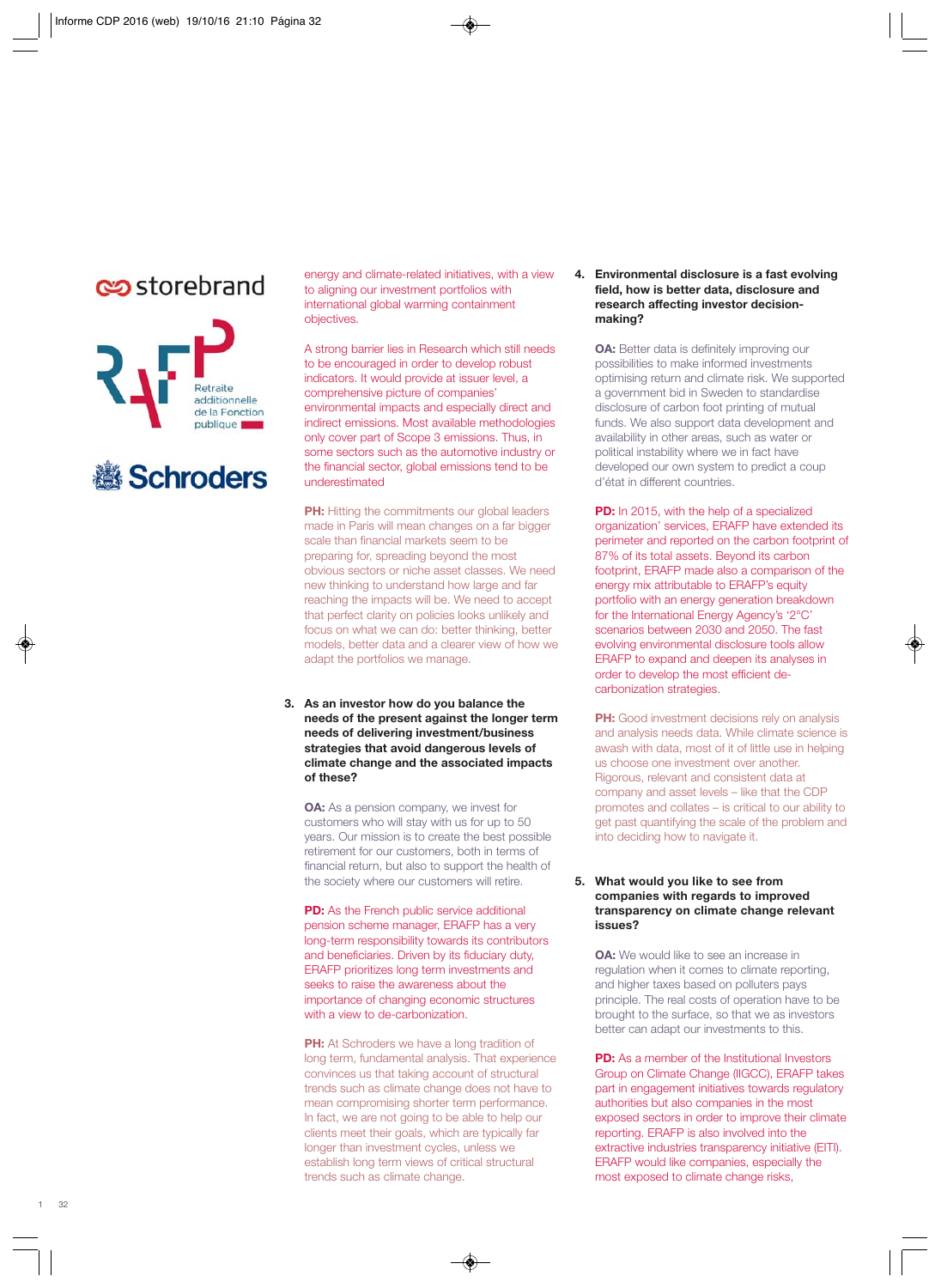communicate on strategic resilience and their efforts to manage environmental impacts.

**PH:** Ours is a forward looking industry and information that provides more insight into companies' future planning will be vital; how companies assess changes in their industries, the assumptions they make, the strategies they form and the products they develop. No one has all the answers and more frank discussion on how companies approach the challenge is more important than holding on for definitive answers.

#### **6. What role can engagement play in driving corporate behavioural change in the climate change context and how do you measure its success?**

**OA:** Engagement plays an important role as a complement to divestment and portfolio tilting. We focus engagement within the climate areas to group activities within PRI, often initiated by CDP. In this way we want to increase availability of data, which is our target of engagement. We can then use it to make decision on tilting and divestment.

**PD:** ERAFP is an extremely engaged asset owner, maintaining dialogue with many of the companies the Scheme invested in. Through its asset managers, in 2016, ERAFP supported more than 10 shareholder resolutions on climate change. ERAFP is also involved in engagement initiatives through Institutional Investors Group on Climate Change (IIGCC), ShareAction/RE100, Carbon Disclosure Project or alongside Mirova on oil exploration's themes. Forcing companies to discuss and think with a long term approach, ERAFP is convinced that asset owners' union, followed by their asset managers, will allow the acceleration of companies' change, among which the most advanced already oriented their development towards the energy transition.

**PH:** Engagement is a key part of our responsibilities as responsible, active investors. We regularly talk to management teams about why we think climate change is an important issue, as well as our expectations for disclosure and transparency. That work is intrinsically tied up with how we approach investing and the benefits are evident in the decisions we make and the changes we see in companies.

**7. If we were to have a similar conversation in 3 years' time, what do you think would be some of the key successes for an investor in**

#### **managing climate change risks and opportunities?**

**OA:** Integration. Integration of competence, and tools. Managing climate risk must be at the core of the investment strategy covering all assets in all assets classes and not seen as a side activity for certain SRI funds. The global pension capital consists of the 40 000 billion USD – that is the money we need to get to work if we want to create a better, more sustainable future.

**PD:** Because you can't manage what you don't measure, ERAFP thinks that a crucial key of success consists in good measures of its investment climate related risks. ERAFP is working on it using and questioning current carbon footprinting methodologies. Working with its asset managers on portfolio de-carbonization approaches, disclosing the results of its work on these areas and engaging with companies on carbon disclosure are other keys that ERAFP use to manage climate risks and opportunities.

**PH:** We have to build better tools to measure, quantify and analyse the risks and opportunities climate changes represents to companies and portfolios. Unless we can do that, we are going to struggle to know if we are on the right track. Progress has been made with things like carbon footprinting, but we are in the foothills of what needs to be done.

#### **8. How are you engaging with the Sustainable Development Goals 2030 agenda?**

**OA:** SDG sets a clear direction on what the focus should be to reach a more sustainable future. We now work to integrate the SDGs in our strategy and targets, so that we ensure that the company's strategy is in line with the goals of the world. Already in 2016 we will as a group start to report on our contribution to the SDGs.

**PD:** In line with its socially responsible investor's status since its beginning, ERAFP has developed a best in class strategy. This approach has had positive results since ERAFP's portfolio is globally more carbon efficient than its benchmark. By selecting the most sustainable players but also being a strongly engaged investor on ESG issues, ERAFP aims to contribute to the Sustainable Development Goals agenda 2030. Its recent signing of the Energy Efficiency Investor Statement at COP21 and of the 2016 global investor letter to the G20 are examples of its ongoing efforts to limit climate change and promote a Sustainable Development.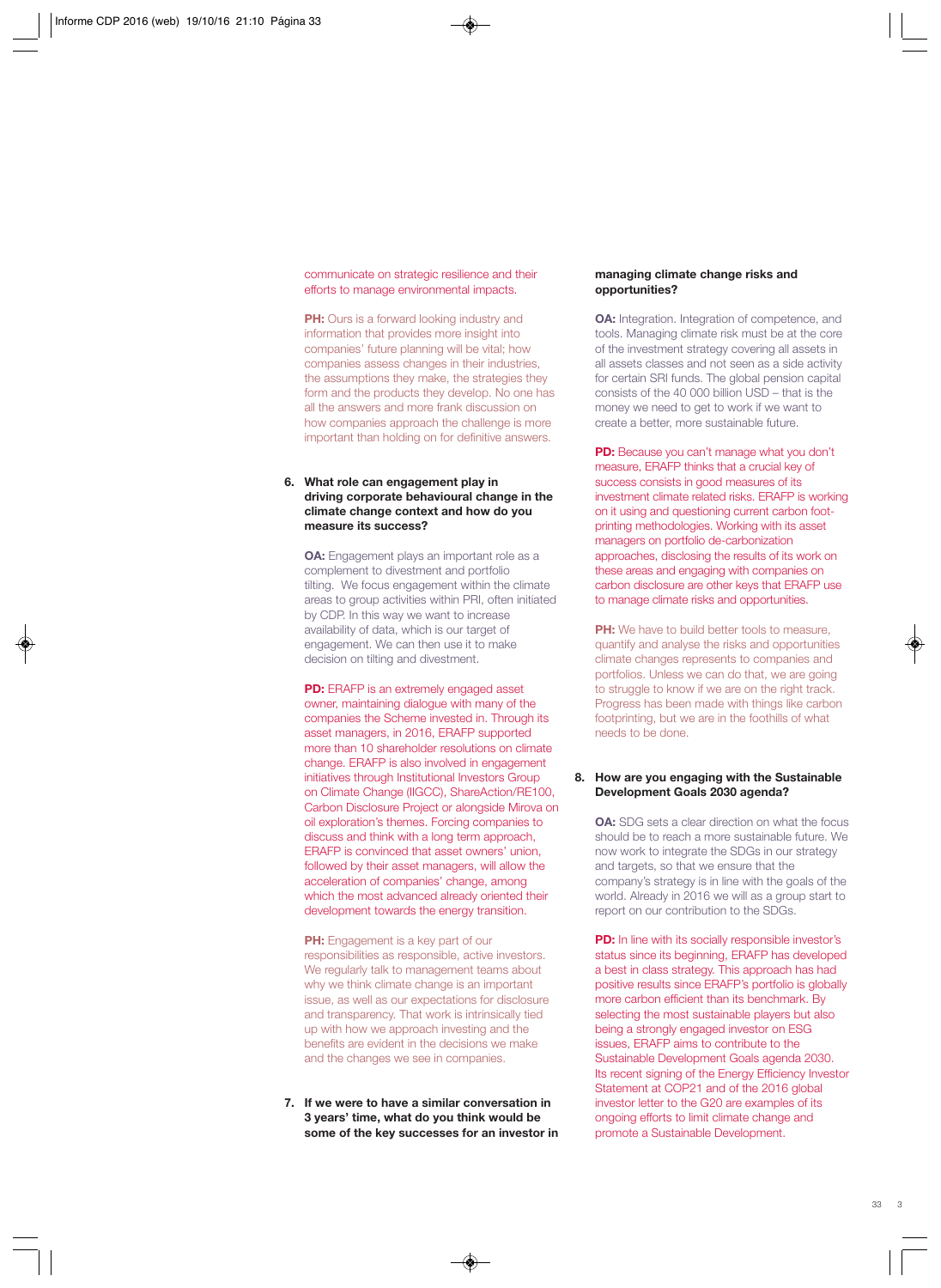**PH:** The Sustainable Development Goals highlight the changes we are seeing in social and political awareness of the challenges facing many of the world's poorest countries and people. This backdrop of growing awareness and commitment will have direct implications for how we manage money. We are working hard to build an understanding of the potential changes into our decision making.

#### **Custom questions**

**Storebrand is in the unique position of facing the risk of increased claims from climate change as well as the risks of decreased portfolio returns from it. How do your investment activities reduce the risk of increased claims from climate change?**

**OA:** Companies with significant greenhouse gas emissions often make for poor financial investments. In order to make it easier to identify the companies we wish to invest in, we rate potential companies according to how sustainable they are. The environmental impact is a decisive factor when we make our assessment, which makes it easier to pinpoint which companies we do not wish to invest in. We also have an exclusion policy on negative environmental impact, with exclusion of for example more than 60 companies based on their poor climate record.

We also work in the area of financial innovation, and have launched a number of products recently. They are important not only to our customers, but also as examples to inspire and show our sector what is really possible. SPP/Storebrand presently have the world's largest green bond fund. We have also launched a unique series of products: a near index equity mutual fund that is fossil free, and optimised for a high sustainability level of the remaining companies. We are able to deliver a low tracking error in comparison to 'standard' indices, a low fee, and a substantially lower climate related risk.

**In ERAFP's "Combating Climate Change" approach it says that in order to meet the ambitions of the SRI charter in limiting greenhouse gas emissions investors should "provide tangible evidence of their approaches impact". What is your view on the current state of Asset Manager's ability to provide this?**

**PD:** ERAFP discusses with its asset managers to understand their portfolio companies' management and improves it. This year, ERAFP has entered into an agreement with Cedrus AM and amLeague to establish a framework that asset managers can use to demonstrate their know-how in the reduction of carbon intensity by applying their expertise in the management of a notional portfolio of international equities. In the coming months, with the benefit of the Cedrus AM return of experience, ERAFP will be working on ways to extend its "low carbon" management approach, either through investment in open funds or through a call for tenders to select an asset manager to create a dedicated fund.

**Chief Economist recently published the findings of a survey of 18 Chief Economists. Its finding was pretty bleak in terms of the level of integration of climate change risk into their forecasting process. What impacts, in your opinion, do you think that this lack of macro-level analysis will have on the effective integration of climate change risks into the investment process?**

**PH:** Although it was disappointing that more of the City's economists don't build climate trends into their forecasts, it was not altogether surprising. The problem lies with tools and models as much as awareness; most in our industry knows the scale of the challenge and the impacts it will have, but the potential dislocation does not fit easily with models that are designed around linear trends. Unless we can come up with better ways of analysing the financial implications of climate change, we are going to find it hard to avoid being surprised downthe line.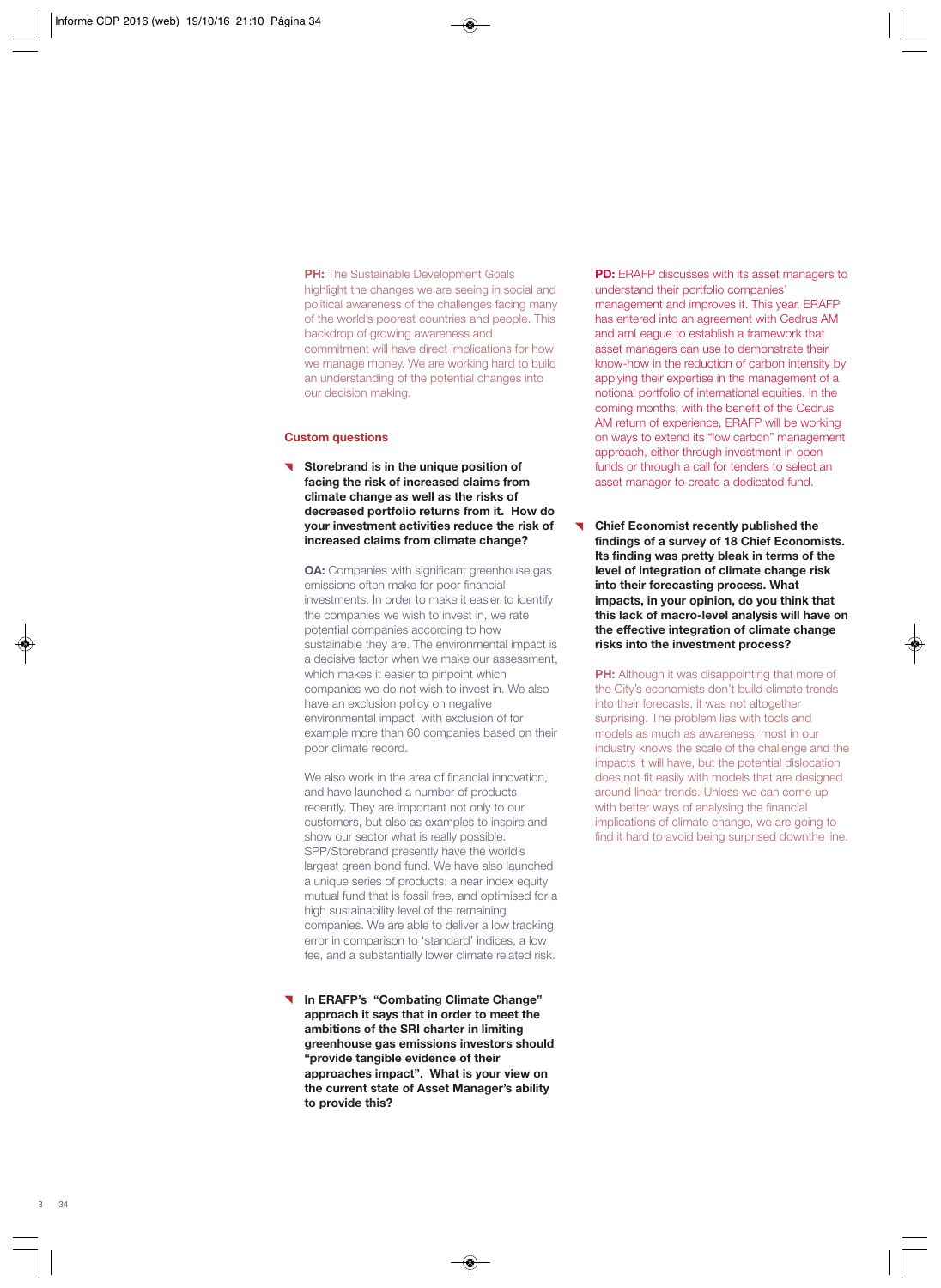## <span id="page-36-0"></span>**We Mean Business: Commit to Action**

Companies are taking direct and ambitious action on climate change. More than 465 companies have made commitments to climate action via the We Mean Business commitments platform "Commit to Action," representing a **tenfold increase** in two years.

Progress in 2016 has remained strong, suggesting a positive response to the Paris Agreement and its universal commitment to a low-carbon economy.

Companies have **been adopting more aggressive targets**—around emissions reductions, renewable energy, deforestation, water, and energy **productivity—and improving operational or governance measures for climate risk** through use a price on carbon, more responsible policy engagement mechanisms, and

greater transparency on climate governance in mainstream reports.

Corporate action has grown across all of these issues. The strongest growth has been in companies committing to **science-based emissions reduction targets**, from 50 companies in late 2015 to nearly190 today.

#### **Companies in 42 countries have taken action.**

At the beginning of 2015 just 3 **US companies** had made commitments via this platform. By Paris, this number had grown to more than 50 companies. The fastest growing issue with US companies has been science-based targets, with 33 companies making that commitment. Climate action remains popular with **European companies**, with 237 taking action, predominantly

## UNI

**Setting science based targets is the right thing to do, but also makes perfect business sense. Setting a science-based target directly answered the needs of our customers, all of whom are thinking about their own carbon footprints. It is also critical for investors who need to know that we are thinking of potential risks, in the short-, medium- and long-term.**

**Laurel Peacock Senior Sustainability Manager NRG Energy**

**90+** Companies **North America**

> **25+ Companies**

**South America**



# **WE MEAN BUSINESS**

economic opportunity through bold climate action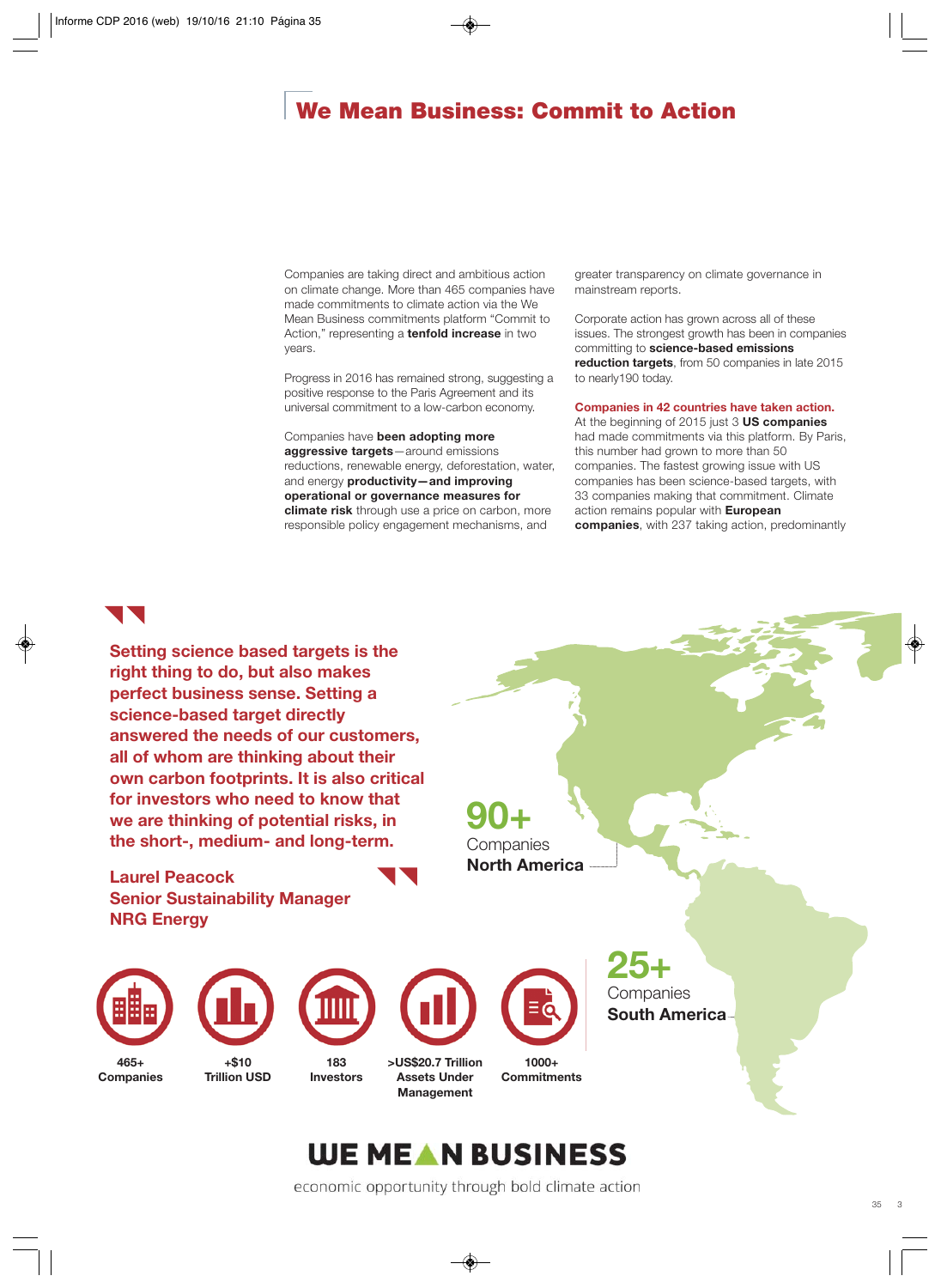## **Translating Paris into business strategy**

in mainstream reporting on climate and sciencebased target setting.

Thirteen companies headquartered in **Brazil** have taken action, including materials company Braskem (price on carbon) and the consumer brand Natura (science-based targets, deforestation, policy engagement, and mainstream reporting on climate). In **India**, 17 companies, including Tata & Sons and Mahindra, have made bold commitments to renewable energy and energy productivity. Important first movers in **China**, like industrials company Broad Group, have made a range of commitments, importantly including setting sciencebased targets.

**Sector trends** show that companies in every industry are acting. Strongest growth in 2016 has been in the **industrials sector**. Together, this sector accounts for over 20% of corporate action via the We Mean Business platform, as well as more than 100 million metric tonnes CO<sub>2</sub>e. **Consumer discretionary and consumer staples companies** also represent 20% of committed companies, led by major brands like Walmart, The Coca-Cola Company and Honda Motor Company. **IT sector** participation has accelerated post-Paris, with companies including Apple and Facebook making 100% renewable power commitments.

By acting early and decisively, these companies are better able to manage their climate risk, gain competitive edge over their peers, and reap the reputational benefits that early leadership provides.

To find out more please visit www.cdp.net/commit.



**235+**

**Companies**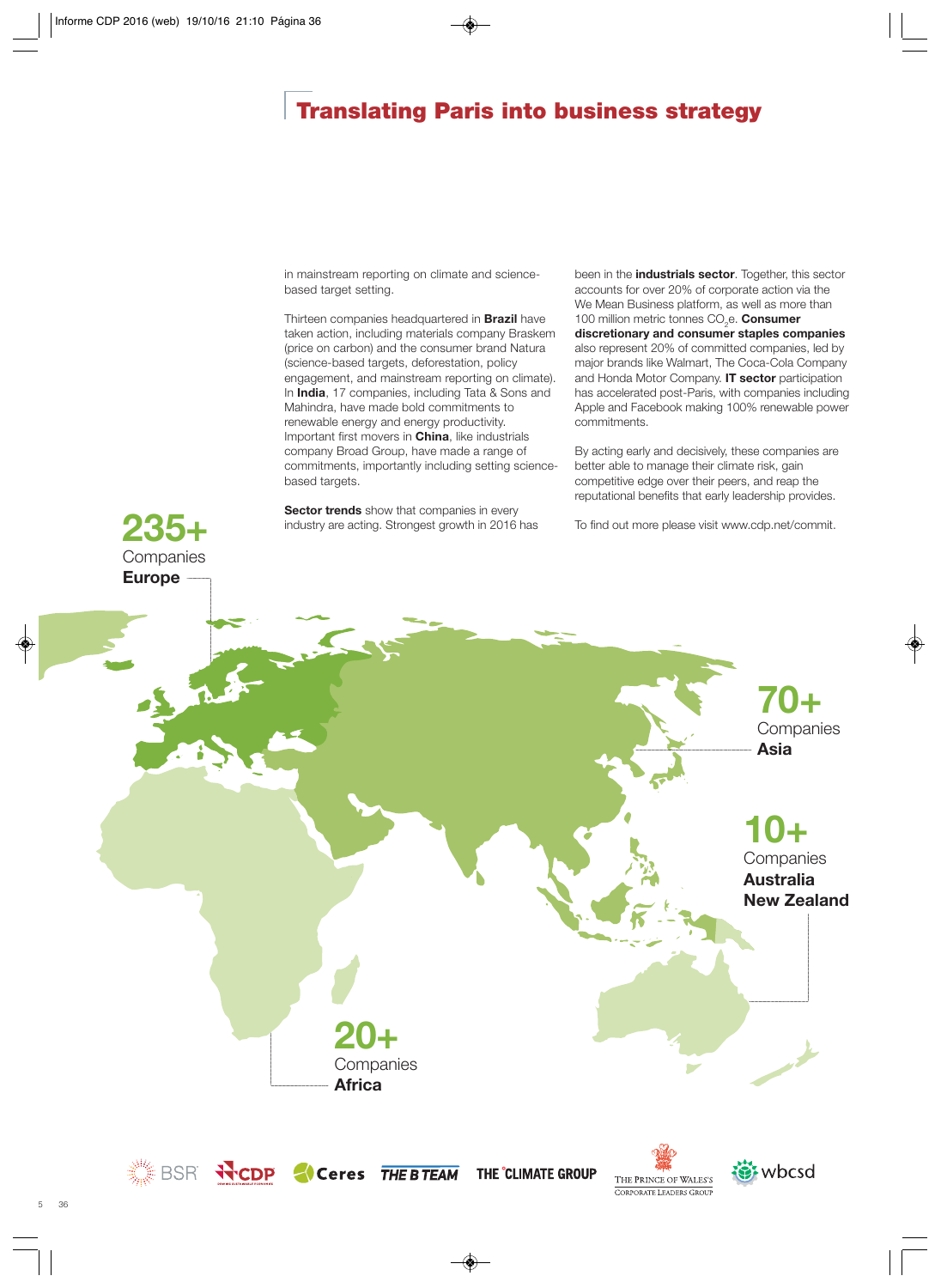## <span id="page-38-0"></span>**2016 Key Trends**

**The statistics presented in this key trends table may differ from those in other CDP reports for two reasons: (1) the data in this table is based on all responses received by 13 September 2016; (2) it is based on binary data (e.g. Yes/No or other drop down menu selection) reported to CDP and does not incorporate any validation of the follow up information provided or reflect the scoring methodology. The latter, in particular, is likely to lead to an over-reporting of data in this key trends table.**

| Hong Kong & SE Asia | 200<br>Australia ASX | <b>Benelux</b> | <b>Brazil</b> | Canada         | Europe<br><b>Central Eastern</b> | China | DACH (DE, AU, CH) | Emerging Markets |  |
|---------------------|----------------------|----------------|---------------|----------------|----------------------------------|-------|-------------------|------------------|--|
| 170                 | 200                  | 150            | 120           | 200            | 100                              | 100   | 350               | 800              |  |
| 59                  | 86                   | 57             | 67            | 97             | 17                               | 10    | 155               | 309              |  |
| 35                  | 43                   | 38             | 56            | 49             | 17                               | 10    | 45                | 39               |  |
| 46                  | 80                   | 85             | 90            | 72             | 33                               | 20    | 85                | 43               |  |
| 100                 | 100                  | 96             | 85            | 91             | 50                               | 100   | 93                | 97               |  |
| 75                  | 70                   | 86             | 67            | 73             | 37                               | 80    | 70                | 80               |  |
| 96                  | 89                   | 88             | 78            | 88             | 87                               | 100   | 84                | 96               |  |
| 90                  | 79                   | 90             | 82            | 90             | 75                               | 90    | 80                | 90               |  |
| 77                  | 60                   | 81             | 60            | 64             | 37                               | 50    | 68                | 80               |  |
| 50                  | 36                   | 58             | 40            | 37             | 25                               | 40    | 41                | 49               |  |
| 56                  | 37                   | 48             | 38            | 38             | 25                               | 30    | 51                | 52               |  |
| 94                  | 85                   | 96             | 72            | 88             | 87                               | 90    | 90                | 91               |  |
| 73                  | 60                   | 65             | 60            | 57             | 50                               | 90    | 64                | 65               |  |
| 56                  | 67                   | 73             | 57            | 68             | 75                               | 20    | 69                | 65               |  |
| 85                  | 84                   | 87             | 78            | 88             | 75                               | 90    | 71                | 89               |  |
| 83                  | 78                   | 77             | 75            | 79             | 50                               | 100   | 80                | 86               |  |
| 90                  | 80                   | 83             | 78            | 82             | 50                               | 70    | 65                | 88               |  |
| 69                  | 66                   | 56             | 65            | 64             | 75                               | 50    | 59                | 74               |  |
| 50                  | 52                   | 58             | 50            | 41             | 37                               | 20    | 52                | 62               |  |
| 52                  | 49                   | 52             | 52            | 33             | 25                               | 20    | 47                | 60               |  |
| 42                  | 47                   | 54             | 48            | 30             | 37                               | 20    | 48                | 56               |  |
| 42                  | 42                   | 52             | 48            | 28             | 25                               | 20    | 41                | 52               |  |
| 90                  | 93                   | 86             | 78            | 94             | 87                               | 50    | 79                | 89               |  |
| 21                  | 28                   | 61             | 30            | 30             | $\circ$                          | 10    | 54                | 31               |  |
| 38                  | 59                   | 69             | 75            | 50             | 25                               | 30    | 65                | 65               |  |
| 8                   | 13                   | 25             | 10            | $\overline{7}$ | 12                               | 20    | 13                | 18               |  |
|                     |                      |                |               |                |                                  |       |                   |                  |  |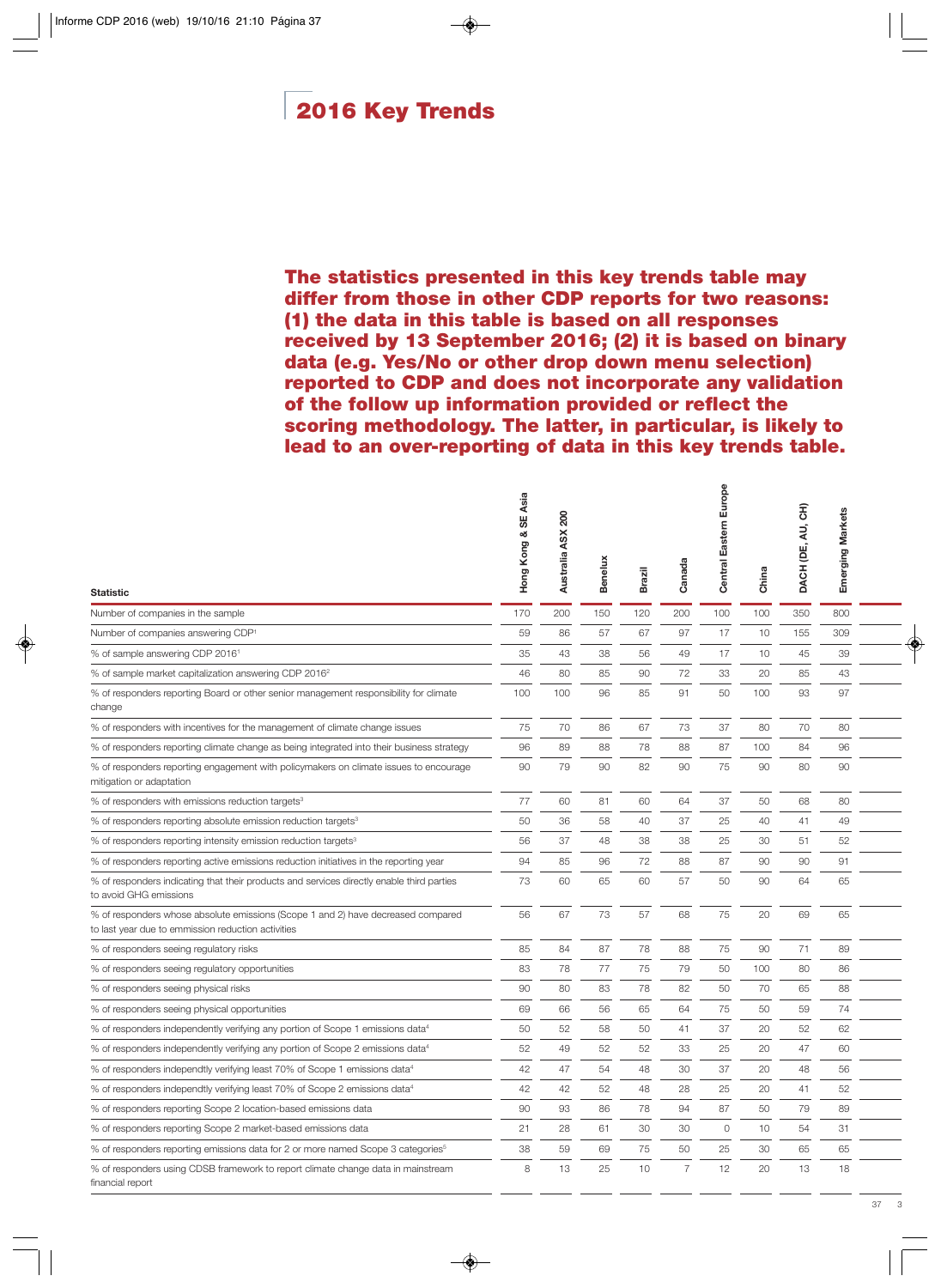1 This statistic includes those companies that respond by referencing a parent or holding company's response. However the remaining statistics presented do not include these responses.

2 This refers to the total market capitalization of that sample group of companies. Market cap data sourced from Bloomberg.

3 Companies may report multiple targets. However, in these statistics a company will only becounted once.

4 This takes into account companies reporting that verification is complete or underway, but does not include any evaluation of the verification statement provided.

5 Only companies reporting Scope 3 emissions using the Greenhouse Gas Protocol Scope 3 Standard named categories have been included below. Whilst in some cases "Other upstream" or "Other downstream" are legitimate selections, in most circumstances the data contained in these categories should be allocated to one of the named categories. In addition, only those categories for which emissions figures have been provided have been included.

6 Includes responses across all samples as well as responses submitted by companies not included in specific geographic or industry samples in 2016.

| Euro 300 | France | FTSE 350<br>š | Iberia (ES, PT) | India | Ireland                | taly           | Japan | Korea | Latin America | New Zealand NZX 50 | Nordic | Portugal | Russia         | 500<br>US S&P  | South Africa | Spain | Turkey | Overall Figure <sup>6</sup> |
|----------|--------|---------------|-----------------|-------|------------------------|----------------|-------|-------|---------------|--------------------|--------|----------|----------------|----------------|--------------|-------|--------|-----------------------------|
| 300      | 250    | 350           | 125             | 200   | 30                     | 100            | 500   | 200   | 80            | 50                 | 260    | 40       | 30             | 500            | 100          | 85    | 100    | N/A                         |
| 262      | 97     | 224           | 53              | 48    | $\mathrel{\mathsf{g}}$ | 45             | 261   | 77    | 41            | 15                 | 143    | 10       | $\overline{7}$ | 332            | 77           | 43    | 38     | 2268                        |
| 88       | 40     | 64            | 42              | 24    | 30                     | 45             | 52    | 38    | 51            | 30                 | 55     | 25       | 23             | 67             | 78           | 50    | 38     | N/A                         |
| 92       | 83     | 92            | 89              | 46    | 65                     | 69             | 72    | 67    | 61            | 79                 | 79     | 76       | 39             | 78             | 85           | 91    | 50     | 68                          |
| 99       | 96     | 99            | 98              | 96    | 100                    | 93             | 98    | 100   | 97            | 93                 | 97     | 100      | 71             | 94             | 100          | 98    | 94     | 95                          |
| 90       | 83     | 80            | 90              | 79    | 89                     | 83             | 89    | 88    | 59            | 60                 | 73     | 78       | 57             | 82             | 81           | 93    | 82     | 78                          |
| 96       | 93     | 91            | 94              | 96    | 100                    | 90             | 96    | 97    | 85            | 93                 | 93     | 89       | 100            | 92             | 96           | 95    | 91     | 91                          |
| 94       | 91     | 84            | 96              | 85    | 100                    | 88             | 94    | 87    | 79            | 80                 | 84     | 89       | 86             | 86             | 92           | 98    | 82     | 86                          |
| 92       | 78     | 80            | 94              | 81    | 78                     | 83             | 95    | 90    | 50            | 73                 | 80     | 89       | 71             | 80             | 79           | 95    | 76     | 77                          |
| 60       | 40     | 40            | 77              | 23    | 44                     | 71             | 68    | 65    | 26            | 33                 | 43     | 56       | 43             | 49             | 41           | 81    | 41     | 47                          |
| 69       | 67     | 57            | 65              | 70    | 33                     | 52             | 68    | 42    | 35            | 47                 | 61     | 67       | 71             | 46             | 51           | 65    | 56     | 52                          |
| 98       | 95     | 93            | 100             | 96    | 89                     | 98             | 97    | 90    | 82            | 93                 | 89     | 100      | 100            | 97             | 93           | 100   | 85     | 92                          |
| 77       | 73     | 56            | 81              | 57    | 56                     | 76             | 81    | 65    | 44            | 47                 | 73     | 78       | 57             | 61             | 52           | 81    | 50     | 64                          |
| 87       | 72     | 83            | 92              | 60    | 100                    | 76             | 84    | 71    | 44            | 60                 | 80     | 89       | 43             | 79             | 74           | 93    | 62     | 86                          |
| 90       | 87     | 95            | 98              | 94    | 89                     | 90             | 95    | 99    | 74            | 73                 | 89     | 100      | 86             | 81             | 95           | 98    | 85     | 86                          |
| 94       | 91     | 92            | 94              | 89    | 100                    | 83             | 93    | 90    | 71            | 73                 | 87     | 89       | 71             | 80             | 93           | 95    | 82     | 85                          |
| 89       | 83     | 87            | 89              | 87    | 100                    | 81             | 88    | 86    | 88            | 80                 | 84     | 89       | 71             | 79             | 96           | 88    | 85     | 82                          |
| 79       | 71     | 75            | 81              | 77    | 89                     | 69             | 82    | 78    | 47            | 73                 | 82     | 67       | 43             | 65             | 89           | 84    | 71     | 70                          |
| 85       | 80     | 64            | 79              | 53    | 89                     | 69             | 37    | 77    | 41            | 47                 | 58     | 78       | $\circ$        | 55             | 73           | 79    | 38     | 55                          |
| 83       | 82     | 61            | 71              | 51    | 89                     | 62             | 37    | 74    | 41            | 40                 | 54     | 78       | $\circ$        | 52             | 70           | 70    | 38     | 52                          |
| 81       | 71     | 59            | 75              | 51    | 89                     | 69             | 31    | 67    | 41            | 13                 | 56     | 78       | $\circ$        | 51             | 64           | 74    | 35     | 49                          |
| 78       | 71     | 54            | 67              | 45    | 89                     | 62             | 29    | 57    | 38            | 20                 | 51     | 78       | $\circ$        | 51             | 63           | 65    | 35     | 46                          |
| 92       | 93     | 97            | 79              | 96    | 89                     | 88             | 76    | 88    | 85            | 80                 | 88     | 56       | 43             | 94             | 97           | 84    | 85     | 88                          |
| 63       | 33     | 47            | 54              | 28    | 56                     | 45             | 50    | 30    | 18            | 27                 | 58     | 78       | 14             | 48             | 48           | 49    | 23     | 42                          |
| 87       | 70     | 69            | 81              | 68    | 78                     | 55             | 82    | 58    | 62            | 73                 | 68     | 89       | $\mathbf 0$    | 65             | 85           | 79    | 65     | 65                          |
| 23       | 21     | 26            | 23              | 19    | $\circ$                | $\overline{7}$ | 9     | 29    | 6             | $\overline{7}$     | 16     | 22       | $\overline{0}$ | $\overline{7}$ | 33           | 23    | 3      | 14                          |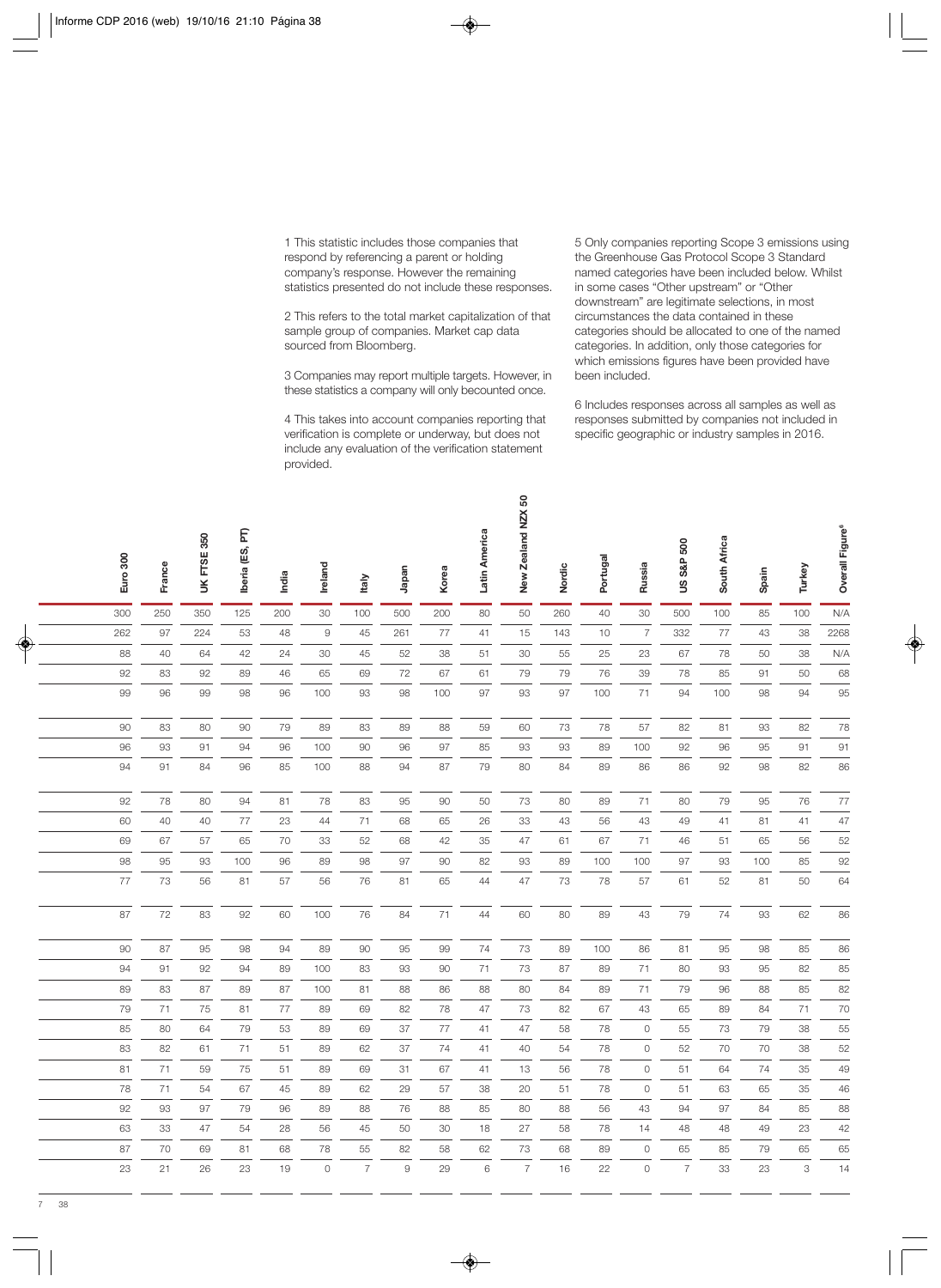## **Appendix I** Non-responding companies to the CDP climate change questionnaire 2016

<span id="page-40-0"></span>

| Name                                                | <b>GICS Sector</b><br>(Company) | Response<br><b>Status</b>      | Country  |
|-----------------------------------------------------|---------------------------------|--------------------------------|----------|
| Adveo                                               | Industrials                     | No Response (F)                | Spain    |
| <b>AFNA SA</b>                                      | Industrials                     | Declined to<br>Participate (F) | Spain    |
| Altri SGPS SA                                       | Materials                       | No Response (F)                | Portugal |
| Amper                                               | Information Technology          | No Response (F)                | Spain    |
| <b>APPLUS Services</b>                              | Industrials                     | No Response (F)                | Spain    |
| Axiare Patrimonio SOCIMI SA                         | Financials                      | No Response (F)                | Portugal |
| Banco BPI SA                                        | Financials                      | No Response (F)                | Portugal |
| <b>BANIF SA</b>                                     | Financials                      | Declined to<br>Participate (F) | Portugal |
| Baron de Ley                                        | <b>Consumer Staples</b>         | No Response (F)                | Spain    |
| Bolsas y Mercados<br>Espanoles                      | Financials                      | Declined to<br>Participate (F) | Spain    |
| Caixa Economica<br>Montepio Geral                   | Financials                      | No Response (F)                | Portugal |
| CIMPOR - Cimentos<br>de Portugal SGPS SA            | Materials                       | Declined to<br>Participate (F) | Portugal |
| Cofina SGPS SA                                      | <b>Consumer Discretionary</b>   | No Response (F)                | Portugal |
| Construcciones & Auxiliar<br>de Ferrocarriles       | Industrials                     | No Response (F)                | Spain    |
| Corporacion Financiera Alba                         | Financials                      | Declined to<br>Participate (F) | Spain    |
| Corticeira Amorim SGPS SA                           | Materials                       | No Response (F)                | Portugal |
| Deoleo SA                                           | <b>Consumer Staples</b>         | No Response (F)                | Spain    |
| Duro Felguera                                       | Industrials                     | Declined to<br>Participate (F) | Spain    |
| eDreams ODIGEO SA                                   | <b>Consumer Discretionary</b>   | No Response (F)                | Spain    |
| Ence Energia y Celulosa SA                          | Materials                       | No Response (F)                | Spain    |
| <b>EUROPAC Papeles</b><br>y Cartones de Europa SA   | Materials                       | No Response (F)                | Spain    |
| F. RAMADA<br><b>INVESTIMENTOS SGPS</b>              | Materials                       | No Response (F)                | Portugal |
| Faes Farma                                          | <b>Health Care</b>              | No Response (F)                | Spain    |
| Fluidra                                             | Industrials                     | No Response (F)                | Spain    |
| GLINTT - Global Intelligent<br>Technologies SGPS SA | Information Technology          | No Response (F)                | Portugal |
| Grupo Catalana Occidente                            | Financials                      | No Response (F)                | Spain    |
| Grupo Ezentis                                       | Information Technology          | Declined to<br>Participate (F) | Spain    |
| Hispania Activos<br>Inmobiliarios SAU               | Financials                      | No Response (F)                | Spain    |
| <b>Ibersol SGPS SA</b>                              | Consumer Discretionary          | No Response (F)                | Portugal |
| Impresa SGPS SA                                     | Consumer Discretionary          | No Response (F)                | Portugal |
| Inmobiliaria Colonial SA                            | Financials                      | No Response (F)                | Spain    |
| Laboratorios Farmaceuticos<br>Rovi                  | <b>Health Care</b>              | No Response (F)                | Spain    |
| Lar España Real Estate<br>SOCIMI, S.A.              | Financials                      | No Response (F)                | Spain    |

F = Failure to provide sufficient information to CDP to be evaluated for Climate Change. Explained in https://www.cdp.net/Documents/Guidance/2016/Scoring-Introduction-2016.pdf

| Name                                                             | <b>GICS Sector</b><br>(Company) | Response<br><b>Status</b>      | Country  |
|------------------------------------------------------------------|---------------------------------|--------------------------------|----------|
| Liberbank SA                                                     | Financials                      | Declined to<br>Participate (F) | Spain    |
| Lingotes Especiales SA                                           | Consumer Discretionary          | No Response (F)                | Spain    |
| Luz Saúde S.A.                                                   | <b>Health Care</b>              | No Response (F)                | Portugal |
| <b>MARTIFER SGPS SA</b>                                          | Industrials                     | No Response (F)                | Portugal |
| <b>MEDIA CAPITAL</b>                                             | <b>Consumer Discretionary</b>   | No Response (F)                | Portugal |
| Merlin Properties Socimi SA                                      | Financials                      | No Response (F)                | Spain    |
| Mota-Engil                                                       | Industrials                     | No Response (F)                | Portugal |
| Naturhouse Health SA                                             | Consumer Discretionary          | No Response (F)                | Spain    |
| Nmas1 Dinamia SA                                                 | Financials                      | No Response (F)                | Spain    |
| Nos SGPS                                                         | Consumer Discretionary          | Declined to<br>Participate (F) | Portugal |
| NOVABASE, SGPS                                                   | Information Technology          | No Response (F)                | Portugal |
| Pharma Mar SA                                                    | <b>Health Care</b>              | No Response (F)                | Spain    |
| Portucel Empresa Produtora                                       | Materials                       | No Response (F)                | Portugal |
| Prim                                                             | <b>Health Care</b>              | No Response (F)                | Spain    |
| Prisa                                                            | <b>Consumer Discretionary</b>   | No Response (F)                | Spain    |
| Prosegur                                                         | Industrials                     | No Response (F)                | Spain    |
| PT Portugal SGPS S.A.                                            | Telecommunication<br>Services   | Declined to<br>Participate (F) | Portugal |
| Quabit Inmobiliaria SA                                           | Financials                      | No Response (F)                | Spain    |
| Realia Business                                                  | Financials                      | No Response (F)                | Spain    |
| SACYR VALLE.                                                     | Industrials                     | No Response (F)                | Spain    |
| Saeta Yield SA                                                   | Utilities                       | Declined to<br>Participate (F) | Spain    |
| <b>SAG GEST</b>                                                  | Consumer Discretionary          | No Response (F)                | Portugal |
| Semapa - Sociedade de<br>Investimento e Gestao<br><b>SGPS SA</b> | Materials                       | No Response (F)                | Portugal |
| Sociedade Comercial<br><b>Orey Antunes SA</b>                    | Financials                      | No Response (F)                | Portugal |
| Sonae Capital SGPS SA                                            | Industrials                     | No Response (F)                | Portugal |
| Sonae Indústria SGPS SA                                          | Materials                       | No Response (F)                | Portugal |
| Sonaecom SGPS SA                                                 | Telecommunication<br>Services   | No Response (F)                | Portugal |
| Sporting Clube De Portugal -<br><b>Futebol SAD</b>               | <b>Consumer Discretionary</b>   | No Response (F)                | Portugal |
| SUMOL COMPAL                                                     | <b>Consumer Staples</b>         | No Response (F)                | Portugal |
| Talgo SA                                                         | Industrials                     | No Response (F)                | Spain    |
| Teixeira Duarte SpA                                              | Industrials                     | No Response (F)                | Portugal |
| Tubacex                                                          | Materials                       | No Response (F)                | Spain    |
| <b>Tubos Reunidos</b>                                            | Materials                       | No Response (F)                | Spain    |
| Viscofan                                                         | <b>Consumer Staples</b>         | No Response (F)                | Spain    |
| Vista Alegre Atlantis                                            | <b>Consumer Discretionary</b>   | No Response (F)                | Portugal |
| Vocento                                                          | Consumer Discretionary          | No Response (F)                | Spain    |
| Zardoya Otis                                                     | Industrials                     | No Response (F)                | Spain    |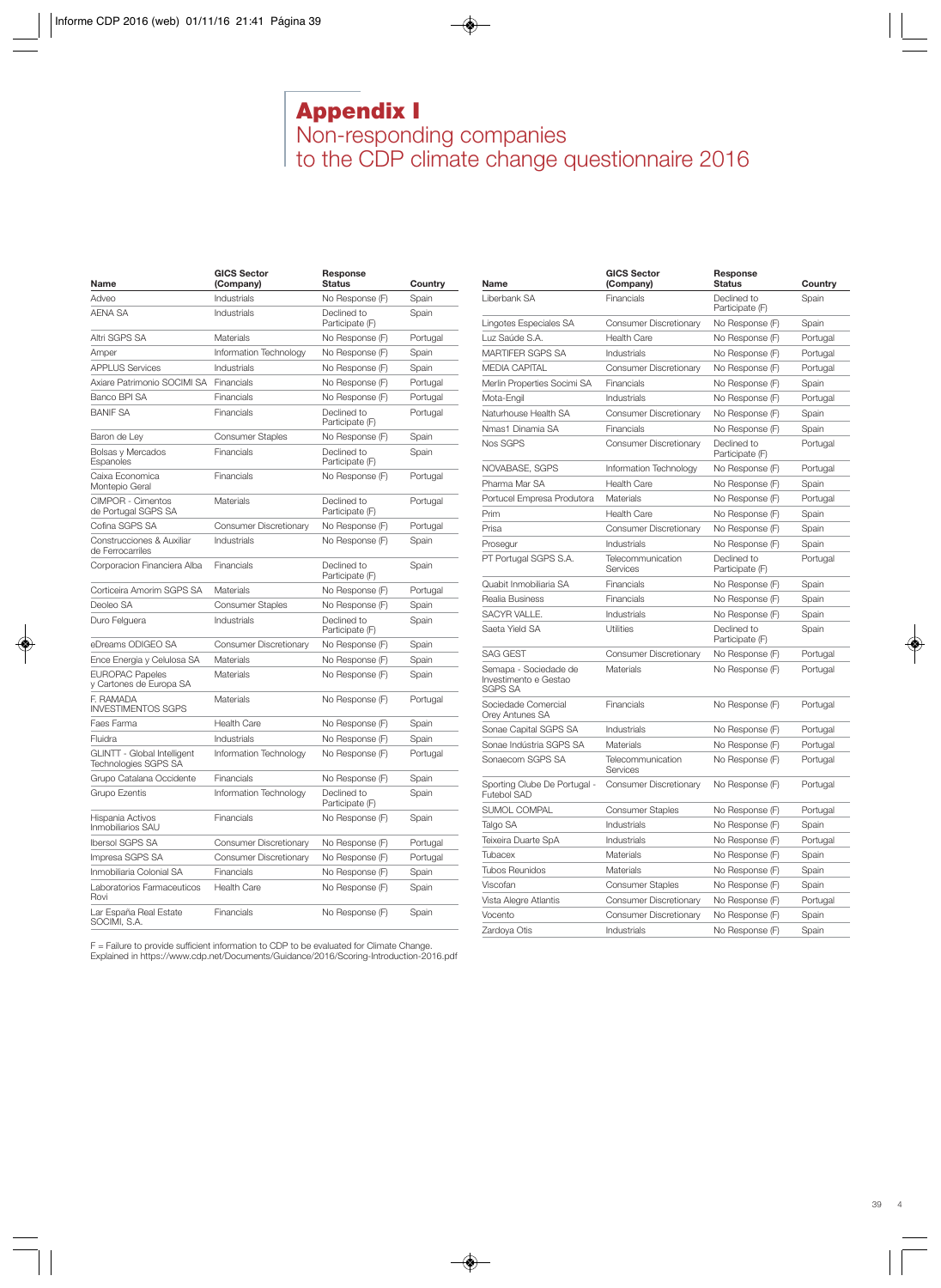## **Appendix II** Emissions scores and data from the responding companies

<span id="page-41-0"></span>

| <b>Company Name</b>             | Country  | 2016<br>Score | Scope<br>1 | Scope<br>2 | Scope<br>3          |
|---------------------------------|----------|---------------|------------|------------|---------------------|
| <b>Consumer Discretionary</b>   |          |               |            |            |                     |
| Inditex                         | Spain    | А             | 22.996     | 622.879    | 1.194.827           |
| Mediaset Espana Comunicacion SA | Spain    | А-            |            | Not public |                     |
| Melia Hotels International SA   | Spain    | $A -$         | 47.945     | 163.905    | 51.741              |
| TOYOTA CAFTANO                  | Portugal | А-            | 980        | 870        | 23.230              |
| Dia                             | Spain    | А-            | 648.656    | 200.337    | 259.871             |
| Jerónimo Martins SGPS SA        | Portugal | А-            | 237.941    | 862.965    | 173.371             |
| Sonae                           | Portugal | А-            | 45.422     | 222.762    | 707.999             |
| NH Hotel Group                  | Spain    | B             | 75.574     | 27.189     | 14.830              |
| ATRESMEDIA CORPORACION          | Spain    | C             |            | Not public |                     |
| <b>CIE Automotive</b>           | Spain    | C             | 74.275     | 352.479    | 2.309               |
| Ebro Foods SA                   | Spain    | D             | 139.450    | 102.216    | 20.580              |
| <b>Energy</b>                   |          |               |            |            |                     |
| Galp Energia SGPS SA            | Portugal | А             | 3.758.365  | 273.458    | 36.201.444          |
| <b>Tecnicas Reunidas</b>        | Spain    | $A -$         | 22.614     | 3.960      | 1.698.231           |
| Repsol                          | Spain    | А-            | 21.068.516 |            | 578.368 121.264.411 |
| <b>Financials</b>               |          |               |            |            |                     |
| <b>CaixaBank</b>                | Spain    | А             | 19.117     | 2.245      | 20.112              |
| <b>MAPFRE</b>                   | Spain    | А             | 14.043     | 26.903     | 28.045              |
| Banco Comercial Português SA    | Portugal | $A -$         | 18.115     | 46.448     | 1.020               |
| Banco Santander                 | Spain    | $A -$         | 29.078     | 256.372    | 162.339             |
| <b>Bankia</b>                   | Spain    | $A -$         | 3.632      | 39.018     | 5.005               |
| Banco Popular Espanol S.A.      | Spain    | B             | 812        | 933        | 13.523              |
| <b>Bankinter</b>                | Spain    | B             | 398        | 8.911      | 4.254               |
| <b>BBVA</b>                     | Spain    | B             | 18.083     | 351.692    | 46.131              |
| Banco Sabadell                  | Spain    | D             | 600        | 3.321      | O                   |
| <b>Healthcare</b>               |          |               |            |            |                     |
| <b>GRIFOLS</b>                  | Spain    | B             | 85.531     | 113.055    | 131.275             |
| Almirall Sa                     | Spain    | C             | 5.845      | 2.046      | 11.047              |

| <b>Company Name</b>                                  | Country  | 2016<br>Score  | Scope<br>1  | Scope<br>$\overline{2}$ | Scope<br>з  |
|------------------------------------------------------|----------|----------------|-------------|-------------------------|-------------|
| <b>Industrials</b>                                   |          |                |             |                         |             |
| Abertis Infraestructuras                             | Spain    | A              | 65.157      | 49.575                  | 10.967.663  |
| <b>FERROVIAL</b>                                     | Spain    | A              | 515.133     | 82.818                  | 3.643.723   |
| Grupo Logista                                        | Spain    | A              | 35.065      | 4.378                   | 199.953     |
| Obrascon Huarte Lain (OHL)                           | Spain    | А              | 197.757     | 71.768                  | 6.528.398   |
| CTT - Correios de Portugal SA                        | Portugal | А-             | 15.724      | 393                     | 56.757      |
| Fomento de Construcciones<br>y Contratas             | Spain    | C              | 9.711.807   | 681.449                 | 1.640.335   |
| Gamesa Corporación Tecnológica, S.A.                 | Spain    | C              | 12.079      | 24.777                  | 245.727     |
| International Consolidated Airlines<br>Group, S.A.   | Spain    | C              | 26,404.149  | 122.469                 | 7.424.626   |
| ACS Actividades de Construccion<br>y Servicios       | Spain    | D              |             | Not public              |             |
| Inapa - Investimentos, Participações<br>e Gestão, SA | Portugal | D              | 6.829       | 1.342                   | $\Omega$    |
| <b>Information Technology</b>                        |          |                |             |                         |             |
| <b>Amadeus IT Holding</b>                            | Spain    | A              | 983         | 33.188                  | 11.732      |
| <b>INDRA A</b>                                       | Spain    | $\overline{C}$ | 6.115       | 23.587                  | 13.713      |
| <b>Materials</b>                                     |          |                |             |                         |             |
| <b>ACERINOX</b>                                      | Spain    | B              | 233.376     | 253.567                 | 95.477      |
| <b>Arcelor Mittal</b>                                | Spain    | B              | 175.834.335 | 16.100.997              | 27.628.952  |
| Miquel Y Costas                                      | Spain    | B              |             | Not public              |             |
| Ercros                                               | Spain    | C              | 280.840     | 384.525                 | $\circ$     |
| <b>Telecommunications Services</b>                   |          |                |             |                         |             |
| <b>Telefonica</b>                                    | Spain    | A              | 95.677      | 1.609.677               | 2.853.354   |
| Cellnex Telecom SA                                   | Spain    | B              | 2.576       | 51.458                  | 23.962      |
| <b>Fuskaltel SA</b>                                  | Spain    | C              | 206         | 6.851                   | 949         |
| <b>Utilities</b>                                     |          |                |             |                         |             |
| <b>ACCIONA S.A.</b>                                  | Spain    | A              | 427.292     | 178.343                 | 2.249.780   |
| <b>ENAGAS</b>                                        | Spain    | A              | 272.728     | 32.444                  | 21.347      |
| <b>Gas Natural SDG SA</b>                            | Spain    | А              | 22.779.327  | 1.330.308               | 134.927.100 |
| R.E.E.                                               | Spain    | A              | 33.662      | 808.347                 | 241.258     |
| Iberdrola SA                                         | Spain    | А              | 31.741.261  | 970.944                 | 27.884.894  |
| EDP - Energias de Portugal S.A.                      | Portugal | A              | 21.550.378  | 2.634.843               | 20.364.717  |
| Fndesa                                               | Spain    | B              | 33.921.520  | 834.130                 | 20.519.612  |
| REN - Redes Energéticas Nacionais                    | Portugal | B              | 20.357      | 132.256                 | 747         |

Appendix Key:

**Not public:** the company responded privately **Bold:** companies that have achieved the Leadership band A

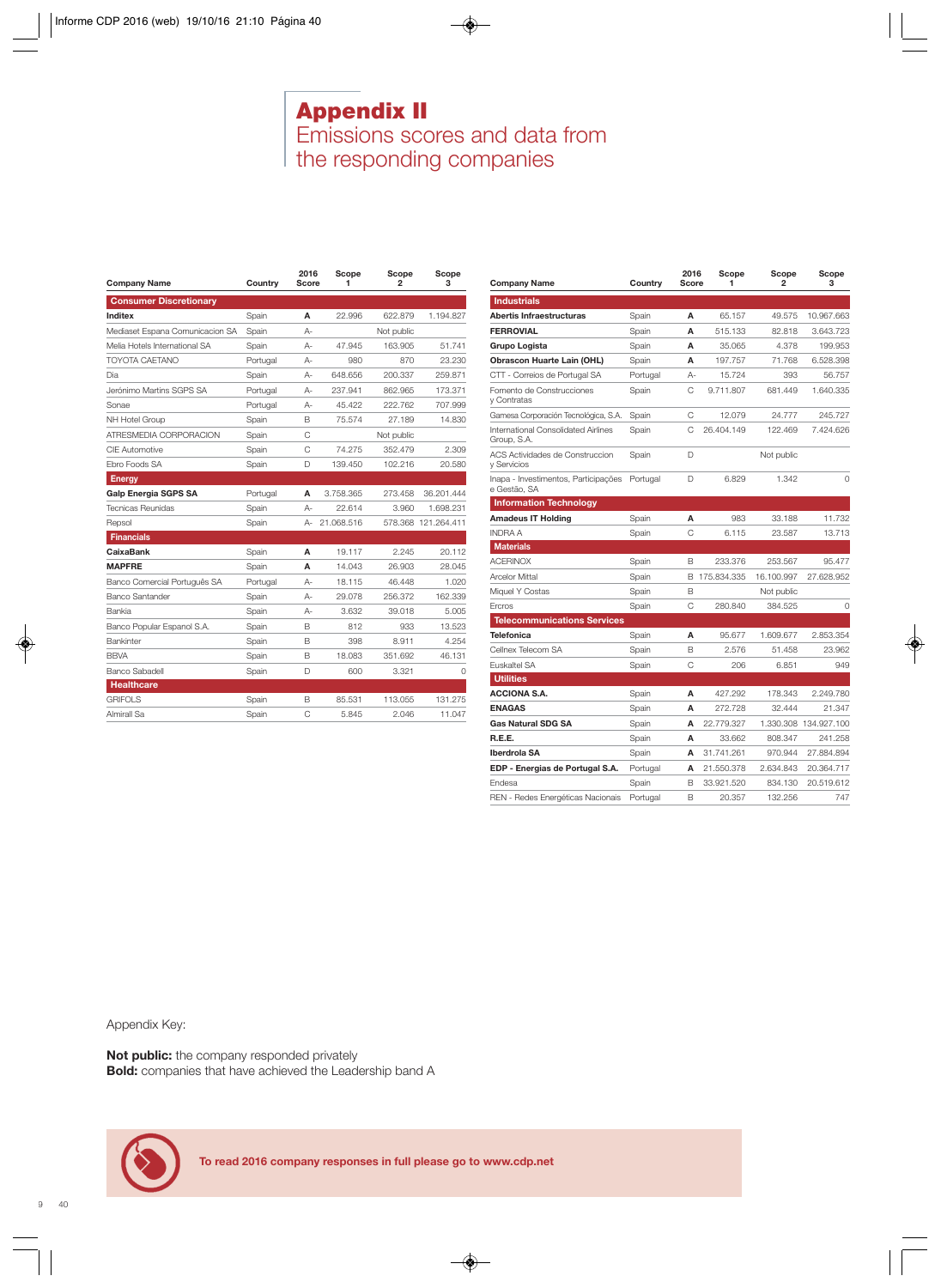## **Appendix III** Investor signatories and members

#### <span id="page-42-0"></span>1. Investor signatories by location



### **CDP's investor program – backed in 2016 by 827 institutional investor signatories representing in excess of US\$100 trillion in assets – works with investors to understand their data and analysis requirements and offers tools and solutions to help them.**

Our global data from companies and cities in response to climate change, water insecurity and deforestation and our award-winning investor research series is driving investor decision-making. Our analysis helps investors understand the risks they run in their portfolios. Our insights shape engagement and add value not only in financial returns but by building a more sustainable future.

**For more information about the CDP investor program, including the benefits of becoming a signatory or member please visit: https://www.cdp.net/Documents/Brochures/ investor-initiatives-brochure-2016.pdf**

**To view the full list of investor signatories please visit: https://www.cdp.net/en-US/ Programmes/Pages/Sig-Investor-List.aspx**

### 3. Investor signatories over time

### **Number of signatories**



### **Investor members**

| ACTIAM                                                              |
|---------------------------------------------------------------------|
| AEGON N.V.                                                          |
| Allianz Global Investors                                            |
| ATP Group                                                           |
| Aviva Investors                                                     |
| <b>AXA Group</b>                                                    |
|                                                                     |
| Bank of America Merrill Lynch                                       |
| Bendigo and Adelaide Bank                                           |
| <b>BlackRock</b>                                                    |
| Boston Common Asset Management, LLC                                 |
| BP Investment Management Limited                                    |
| British Columbia Investment Management Corporation                  |
| California Public Employees' Retirement System                      |
| California State Teachers' Retirement System                        |
| Calvert Investment Management, Inc                                  |
| Capricorn Investment Group                                          |
| <b>Catholic Super</b>                                               |
| CCLA Investment Management Ltd                                      |
| <b>DEXUS Property Group</b>                                         |
| Etica SGR                                                           |
|                                                                     |
| Fachesf                                                             |
| <b>FAPES</b>                                                        |
| Fundação Itaú Unibanco                                              |
| Generation Investment Management                                    |
| Goldman Sachs Asset Management                                      |
| Henderson Global Investors                                          |
| Hermes Fund Managers                                                |
| HSBC Holdings plc                                                   |
| Infraprev                                                           |
| KeyCorp                                                             |
| <b>KLP</b>                                                          |
| Legg Mason, Inc.                                                    |
| London Pensions Fund Authority                                      |
| Maine Public Employees Retirement System                            |
| Morgan Stanley                                                      |
| National Australia Bank                                             |
| <b>NEI Investments</b>                                              |
| Neuberger Berman                                                    |
| New York State Common Retirement Fund                               |
|                                                                     |
| Nordea Investment Management                                        |
| Norges Bank Investment Management                                   |
| Overlook Investments Limited                                        |
| <b>PFA Pension</b>                                                  |
| POSTALIS - Instituto de Seguridade Social dos Correios e Telégrafos |
| <b>PREVI</b>                                                        |
| Rathbone Greenbank Investments                                      |
| Real Grandeza                                                       |
| Robeco                                                              |
| RobecoSAM AG                                                        |
| Rockefeller & Co.                                                   |
| Royal Bank of Canada                                                |
| Sampension KP Livsforsikring A/S                                    |
| Schroders                                                           |
| <b>SEB AB</b>                                                       |
| Sompo Japan Nipponkoa Holdings, Inc                                 |
| Sustainable Insight Capital Management                              |
|                                                                     |
|                                                                     |
| <b>TIAA</b>                                                         |
| Terra Alpha Investments LLC                                         |
| The Sustainability Group                                            |
| The Wellcome Trust                                                  |
| <b>UBS</b>                                                          |
| University of California                                            |
| University of Toronto                                               |
| Whitley Asset Management                                            |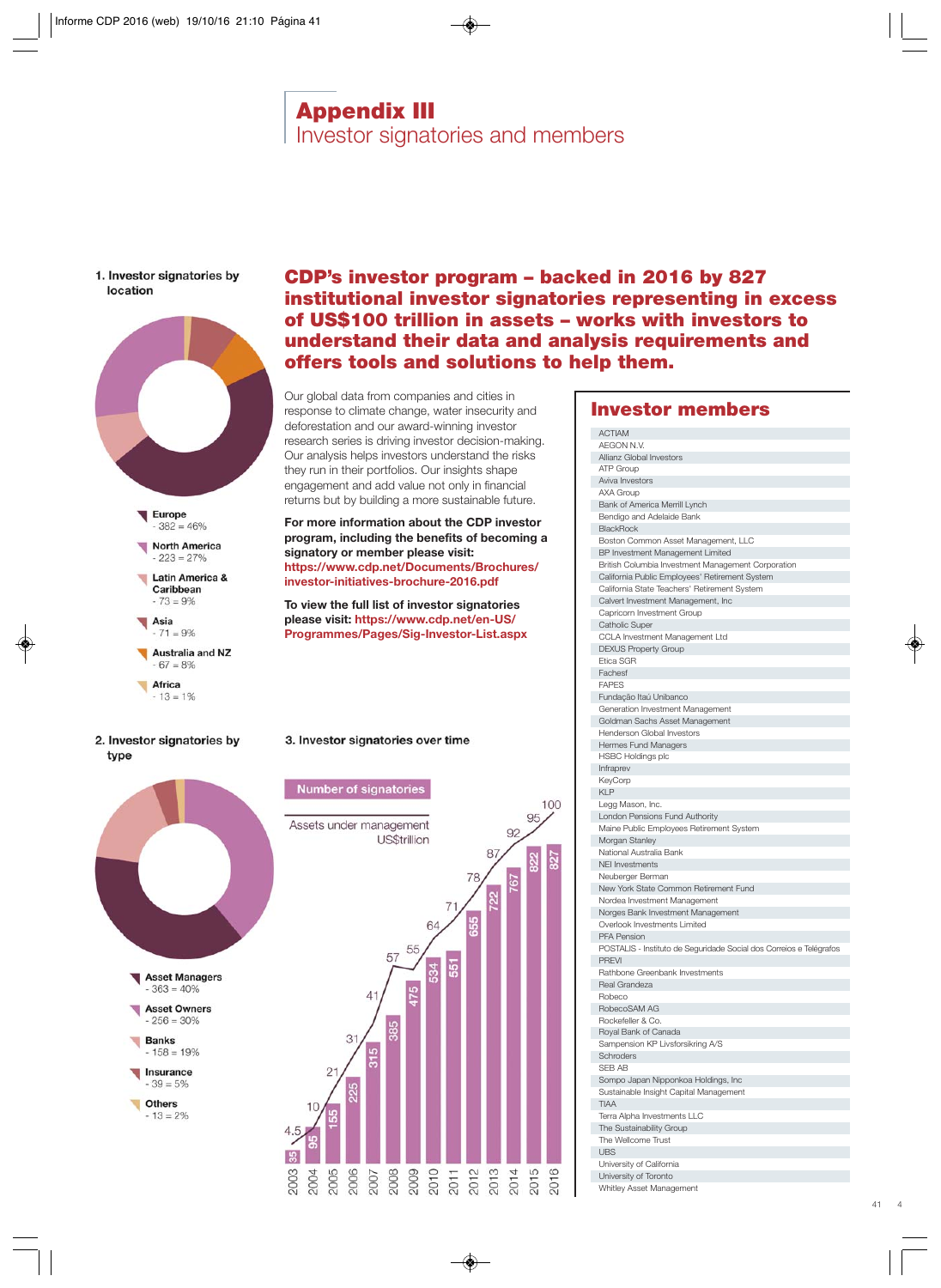## **Appendix IV** Investor signatories 2016

<span id="page-43-0"></span>

| 3Sisters Sustainable Management LLC                                                  |
|--------------------------------------------------------------------------------------|
| AВ                                                                                   |
| Aberdeen Asset Managers<br>Aberdeen Immobilien KAG mbH                               |
| ABRAPP - Associação Brasileira das Entidades Fechadas de<br>Previdência Complementar |
| Achmea NV                                                                            |
| <b>ACTIAM</b>                                                                        |
| Active Earth Investment Management                                                   |
| Acuity Investment Management                                                         |
| Addenda Capital Inc.<br>AEGON N.V.                                                   |
| AEGON-INDUSTRIAL Fund Management Co., Ltd                                            |
| AGF Investment Inc.                                                                  |
| AIG Asset Management                                                                 |
| AK Asset Management Inc.                                                             |
| Akbank T.A.Ş.                                                                        |
| Alberta Investment Management Corporation (AIMCo)                                    |
| Alberta Teachers Retirement Fund Board                                               |
| Alecta                                                                               |
| Align Impact, LLC                                                                    |
| Alliance Trust PLC                                                                   |
| Allianz Global Investors                                                             |
| Allianz SE                                                                           |
| Alquity Investment Management<br>Altira Group                                        |
| Amalgamated Bank                                                                     |
| <b>AMF Pension</b>                                                                   |
| Amlin plc                                                                            |
| <b>AMP Capital Investors</b>                                                         |
| AmpegaGerling Investment GmbH                                                        |
| Amundi AM                                                                            |
| ANBIMA - Associação Brasileira das Entidades dos Mercados                            |
| Financeiro e de Capitais                                                             |
| Antera Gestão de Recursos S.A.<br><b>APG</b>                                         |
| Appleseed Fund                                                                       |
|                                                                                      |
|                                                                                      |
| Aquila Capital                                                                       |
| Arabesque Asset Management<br>Arisaig Partners Asia Pte Ltd                          |
| Arjuna Capital                                                                       |
| Arma Portföy Yönetimi A.Ş.                                                           |
| Armstrong Asset Management                                                           |
| ASM Administradora de Recursos S.A.                                                  |
| <b>ASN Bank</b>                                                                      |
| Assicurazioni Generali S.p.A                                                         |
| ATI Asset Management                                                                 |
| Atlantic Asset Management Pty Ltd                                                    |
| ATP Group                                                                            |
| Auriel Capital                                                                       |
| Australia and New Zealand Banking Group<br>Australian Ethical Investment             |
| AustralianSuper                                                                      |
| Avaron Asset Management                                                              |
| Aviva Investors                                                                      |
| Aviva plc                                                                            |
| AXA Group                                                                            |
| AXA Investment Managers                                                              |
| BAE Systems Pension Funds Investment Management Ltd                                  |
| Baillie Gifford & Co.                                                                |
| BaltCap                                                                              |
| <b>BPER Banca</b>                                                                    |
| Banco Bradesco S/A<br>Banco BTG Pactual SA                                           |
| Banco Comercial Português S.A.                                                       |
| Banco da Amazônia S.A.                                                               |
| Banco de Credito del Peru BCP                                                        |
| Banco de credito social cooperativo                                                  |
| Banco de Galicia y Buenos Aires S.A.<br>Banco do Brasil Previdência                  |

Banco Popular Español S.A. Banco Sabadell, S.A. Banco Santander Banesprev – Fundo Banespa de Seguridade Social bankmecu Bank Handlowy w Warszawie S.A. Bank J. Safra Sarasin Ltd Bank Leumi Le Israel Bank of America Merrill Lynch Bank of Montreal Scotiabank Bankhaus Schelhammer & Schattera Kapitalanlagegesellschaft m.b.H. Bankinter Banque Libano-Française Barclays Basellandschaftliche Kantonalbank BASF Sociedade de Previdência Complementar Basler Kantonalbank Baumann and Partners S.A. Bayern LB BayernInvest Kapitalanlagegesellschaft mbH BBC Pension Trust Ltd. BBVA Bedfordshire Pension Fund Beetle Capital Bendigo & Adelaide Bank Limited Bentall Kennedy Berenberg Bank Berti Investments **BlackRock** Blom Bank SAL Blumenthal Foundation BM&FBOVESPA BMO Global Asset Management EMEA BNP Paribas Investment Partners BNY Mellon BNY Mellon Service Kapitalanlage Gesellschaft Boardwalk Capital Management Boston Common Asset Management, LLC BP Investment Management Limited Brasilprev Seguros e Previdência S/A. Breckenridge Capital Advisors British Airways Pension Investment Management Limited British Columbia Investment Management Corporation Brown Advisory BSW Wealth Partners BT Financial Group BT Investment Management Busan Bank CAAT Pension Plan Cadiz Holdings Limited CAI Corporate Assets International AG Caisse de dépôt et placement du Québec Caisse des Dépôts Caixa de Previdência dos Funcionários do Banco do Nordeste do Brasil (CAPEF) Caixa Econômica Federal Caixa Geral de Depósitos CaixaBank, S.A Caja Ingenieros Gestión California Public Employees' Retirement System California State Teachers' Retirement System California State Treasurer California State University, Northridge Foundation Calvert Investment Management, Inc. Canada Pension Plan Investment Board Canadian Imperial Bank of Commerce (CIBC) Canadian Labour Congress Staff Pension Fund Dexia Asset Management CAPESESP

| Capital Innovations, LLC                             |
|------------------------------------------------------|
| Capricorn Investment Group, LLC                      |
| CareSuper                                            |
| Carmignac Gestion                                    |
| <b>CASER PENSIONES</b>                               |
| Cathay Financial Holding Co. Ltd                     |
| Catherine Donnelly Foundation                        |
| Catholic Super                                       |
| CBF Church of England Funds                          |
| <b>CBRE</b>                                          |
| Cbus                                                 |
| CCLA Investment Management Ltd                       |
| Cedrus Asset Management                              |
|                                                      |
| Celeste Funds Management Limited                     |
| Central Finance Board of the Methodist Church        |
| CERES-Fundação de Seguridade Social                  |
| Challenger                                           |
| Change Investment Management                         |
| China Development Financial Holdings                 |
| Christian Brothers Investment Services               |
| <b>Christian Super</b>                               |
| Christopher Reynolds Foundation                      |
| Church Commissioners for England                     |
| Church of England Pensions Board                     |
| CI Mutual Funds' Signature Global Advisors           |
| Mountain Cleantech AG                                |
| ClearBridge Investments                              |
| CM-CIC Asset Management                              |
| <b>CNP Assurances</b>                                |
| The Colorado College                                 |
| Columbia Threadneedle Investments                    |
| Comerica Incorporated                                |
| <b>COMGEST</b>                                       |
| Bâtirente                                            |
| Commerzbank AG                                       |
|                                                      |
| Comminsure                                           |
| Commonwealth Bank of Australia                       |
| Commonwealth Superannuation Corporation              |
| Compton Foundation                                   |
| Confluence Capital Management LLC                    |
| Connecticut Retirement Plans and Trust Funds         |
| Conser Invest                                        |
| CPR AM                                               |
| Crayna Capital, LLC.                                 |
| Credit Agricole                                      |
|                                                      |
| <b>Credit Suisse</b>                                 |
| Gruppo Bancario Credito Valtellinese                 |
| CTBC Financial Holding Co., Ltd.                     |
| Cultura Bank                                         |
| <b>DGB Financial Group</b>                           |
| Daesung Capital Management                           |
| Daiwa Securities Group Inc.                          |
| Dalton Nicol Reid                                    |
| Dana Investment Advisors                             |
|                                                      |
| Danske Bank Group                                    |
| de Pury Pictet Turrettini & Cie S.A.                 |
| Degroof Petercam                                     |
| DekaBank Deutsche Girozentrale                       |
| Delta Lloyd Asset Management                         |
| <b>Demeter Partners</b>                              |
| Desjardins Group                                     |
| Deutsche Asset Management Investmentgesellschaft mbH |
| Deutsche Bank AG                                     |
| Deutsche Postbank AG                                 |
| Development Bank of Japan Inc.                       |
| Development Bank of the Philippines (DBP)            |
| <b>DEXUS Property Group</b>                          |
| DIP                                                  |
| DLM INVISTA ASSET MANAGEMENT S/A<br>DNB ASA          |

Banco do Brasil S/A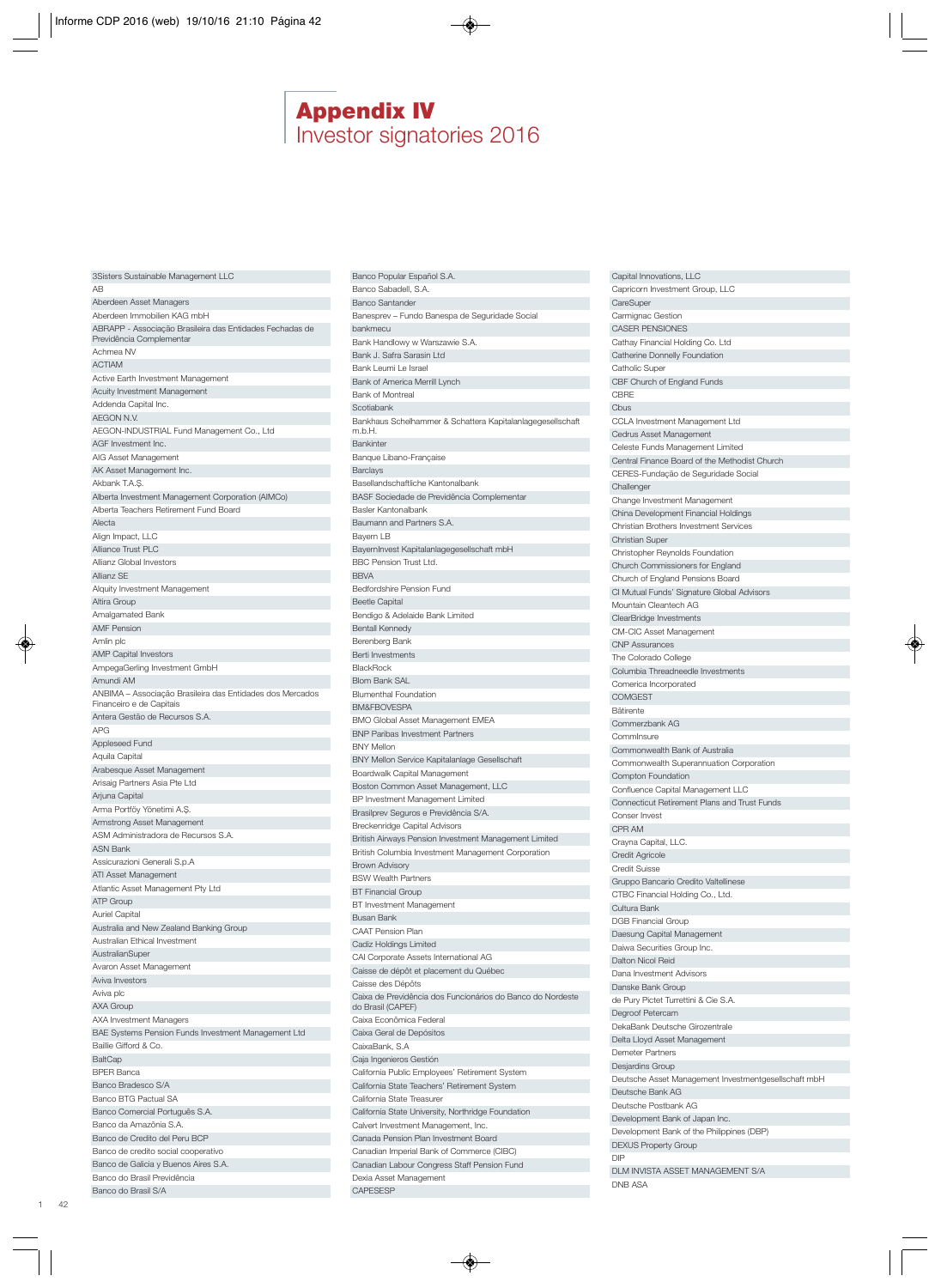| Domini Social Investments LLC                                                                           |
|---------------------------------------------------------------------------------------------------------|
| Dongbu Insurance                                                                                        |
| DoubleDividend                                                                                          |
| Doughty Hanson & Co.                                                                                    |
| DWS Investment GmbH                                                                                     |
| DZ Bank                                                                                                 |
| E.Sun Financial Holding Co                                                                              |
| Earth Capital Partners LLP                                                                              |
| East Capital AB                                                                                         |
| East Sussex Pension Fund                                                                                |
| Ecofi Investissements - Groupe Credit Cooperatif                                                        |
| EdenTree Investment Management                                                                          |
| Edward W. Hazen Foundation                                                                              |
| <b>EEA Group Ltd</b>                                                                                    |
| <b>EGAMO</b>                                                                                            |
| Eika Kapitalforvaltning AS                                                                              |
| Ekobanken medlemsbank                                                                                   |
| Elan Capital Partners                                                                                   |
| <b>Element Investment Managers</b>                                                                      |
| ELETRA - Fundação Celg de Seguros e Previdência                                                         |
| Elo Mutual Pension Insurance Company                                                                    |
| Environment Agency Pension fund                                                                         |
| Environmental Investment Services Asia Limited                                                          |
| Trustees of Donations to the Protestant Episcopal Church                                                |
|                                                                                                         |
| Epworth Investment Management<br>eQ Asset Management Ltd                                                |
| Equilibrium Capital Group                                                                               |
|                                                                                                         |
| equinet Bank AG                                                                                         |
| <b>ERAFP</b><br>Erik Penser Fondkommission                                                              |
|                                                                                                         |
| Erste Asset Management                                                                                  |
| Erste Group Bank                                                                                        |
| Essex Investment Management Company, LLC<br>ESSSuper                                                    |
| <b>Ethos Foundation</b>                                                                                 |
| Etica Sgr                                                                                               |
| Eureka Funds Management                                                                                 |
| Eurizon Capital SGR                                                                                     |
| Evangelical Lutheran Church in Canada Pension Plan for Clergy                                           |
| and Lay Workers                                                                                         |
| Evangelical Lutheran Foundation of Eastern Canada                                                       |
| Evangelisch-Luth. Kirche in Bayern                                                                      |
| Evli Bank Plc                                                                                           |
| FACEB - FUNDAÇÃO DE PREVIDÊNCIA DOS EMPREGADOS                                                          |
| DA CEB                                                                                                  |
| FAELCE - Fundacao Coelce de Seguridade Social                                                           |
| FAPERS- Fundação Assistencial e Previdenciária da Extensão                                              |
| Rural do Rio Grande do Sul                                                                              |
| <b>Federal Finance</b>                                                                                  |
| Fédéris Gestion d'Actifs                                                                                |
| FIDURA Capital Consult GmbH                                                                             |
| FIM Asset Management Ltd                                                                                |
| <b>FIM Services</b>                                                                                     |
| Finance S.A.                                                                                            |
| Financiere de l'Echiquier                                                                               |
| FIPECq - Fundação de Previdência Complementar dos<br>Empregados e Servidores da FINEP, do IPEA, do CNPq |
| FIRA. - Banco de Mexico                                                                                 |
| <b>First Affirmative Financial Network</b>                                                              |
| First Bank                                                                                              |
| <b>First State Super</b>                                                                                |
| First Swedish National Pension Fund (AP1)                                                               |
| FirstRand I td                                                                                          |
| Florida State Board of Administration (SBA)                                                             |
| Folketrygdfondet                                                                                        |
| Folksam                                                                                                 |
|                                                                                                         |
|                                                                                                         |
| <b>Fondaction CSN</b>                                                                                   |
| Fondation de Luxembourg                                                                                 |
| Fondazione Cariplo<br>Fondo Pegaso                                                                      |

Fondo Pensione Cometa

FRANKFURT-TRUST Investment-Gesellschaft mbH Friends Fiduciary Corporation Friends Life Fubon Financial Holdings Fukoku Capital Management Inc FUNCEF - Fundação dos Economiários Federais Fundação AMPLA de Seguridade Social - Brasiletros Fundação Atlântico de Seguridade Social Fundação Attilio Francisco Xavier Fontana Fundação Banrisul de Seguridade Social Calouste Gulbenkian Foundation Fundação Chesf de Assistência e Seguridade Social – Fachesf Fundação Corsan - dos Funcionários da Companhia Riograndense de Saneamento Fundação de Assistência e Previdência Social do BNDES - FAPES FUNDAÇÃO ELETROBRÁS DE SEGURIDADE SOCIAL - ELETROS Fundação Itaipu BR - de Previdência e Assistência Social FUNDAÇÃO ITAUBANCO Fundação Itaúsa Industrial Fundação Rede Ferroviaria de Seguridade Social – Refer FUNDAÇÃO SANEPAR DE PREVIDÊNCIA E ASSISTÊNCIA SOCIAL - FUSAN Fundação Sistel de Seguridade Social (Sistel) Fundação Vale do Rio Doce de Seguridade Social - VALIA FUNDIÁGUA - FUNDAÇÃO DE PREVIDENCIA COMPLEMENTAR DA CAESB Futuregrowth Asset Management GameChange Capital LLC Greentech Capital Advisors, LLC GEAP Fundação de Seguridade Social Gemway Assets General Equity Group AG Generation Investment Management Genus Capital Management German Equity Trust AG Gjensidige Forsikring ASA Global Forestry Capital SARL Globalance Bank Ltd GLS Gemeinschaftsbank eG Goldman Sachs Asset Management Goldman Sachs Group Inc. GOOD GROWTH INSTITUT für globale Vermögensentwicklung mbH Good Super Government Employees Pension Fund ("GEPF"), Republic of South Africa GPT Group Greater Manchester Pension Fund Green Alpha Advisors Green Cay Asset Management Green Century Capital Management Green Science Partners GROUPAMA EMEKLİLİK A.Ş. GROUPAMA SiGORTA A.S, . Groupe Crédit Coopératif GROUPE OFI AM Grupo Financiero Banorte SAB de CV Grupo Santander Brasil Banca Monte dei Paschi di Siena Group Guardians of New Zealand Superannuation Hall Capital Partners LLC Hang Seng Bank Hannon Armstrong Sustainable Infrastructure Capital, Inc Hanwha Asset Management Company Harbour Asset Management Harrington Investments, Inc Harvard Management Company, Inc.

Fondo Pensione Gruppo Intesa Sanpaolo - FAPA Fonds de Réserve pour les Retraites – FRR

Fourth Swedish National Pension Fund, (AP4)

Foundation North

Hauck & Aufhäuser Asset Management GmbH Hazel Capital LLP HDFC Bank Ltd. Healthcare of Ontario Pension Plan (HOOPP) Heart of England Baptist Association Helaba Invest Kapitalanlagegesellschaft mbH Henderson Global Investors Hermes Investment Management HESTA Super HIP Investor Holden & Partners HSBC Fundo de Pensão HSBC Global Asset Management (Deutschland) GmbH HSBC Holdings plc HSBC INKA Internationale Kapitalanlagegesellschaft mbH **HUMANIS** Hyundai Marine & Fire Insurance Co., Ltd Hyundai Securities Co., Ltd. IBK Securities IDBI Bank Ltd. Infrastructure Development Finance Company Industry Funds Management Iguana Investimentos Illinois State Board of Investment Ilmarinen Mutual Pension Insurance Company Imofundos, S.A Impax Asset Management Making Dreams a Reality Financial Planning IndusInd Bank Ltd. Industrial Alliance, Insurance and Financial Services Inc. Industrial Bank of Korea Industrial Development Corporation Inflection Point Capital Management ING Group N.V. Insight Investment Instituto Infraero de Seguridade Social - INFRAPREV Instituto Sebrae De Seguridade Social - SEBRAEPREV Insurance Australia Group Integre Wealth Management of Raymond James IntReal KAG Investec Asset Management Investing for Good CIC Ltd Irish Life Investment Managers Itau Asset Management Itaú Unibanco Holding S A Jantz Management LLC Janus Capital Group Inc. Jarislowsky Fraser Limited Jessie Smith Noyes Foundation Jesuits in Britain JMEPS Trustees Limited JOHNSON & JOHNSON SOCIEDADE PREVIDENCIARIA Johnson Private Wealth Management, LLC Joule Assets Inc. JPMorgan Chase & Co. Jubitz Family Foundation Jupiter Asset Management Kagiso Asset Management Kaiser Ritter Partner Privatbank AG KB Kookmin Bank KBC Asset Management KBC Group KCPS Private Wealth Management KDB Asset Management Co. Ltd Kendall Sustainable Infrastructure, LLC Kepler Cheuvreux KEPLER-FONDS KAG Keva KeyCorp KfW Bankengruppe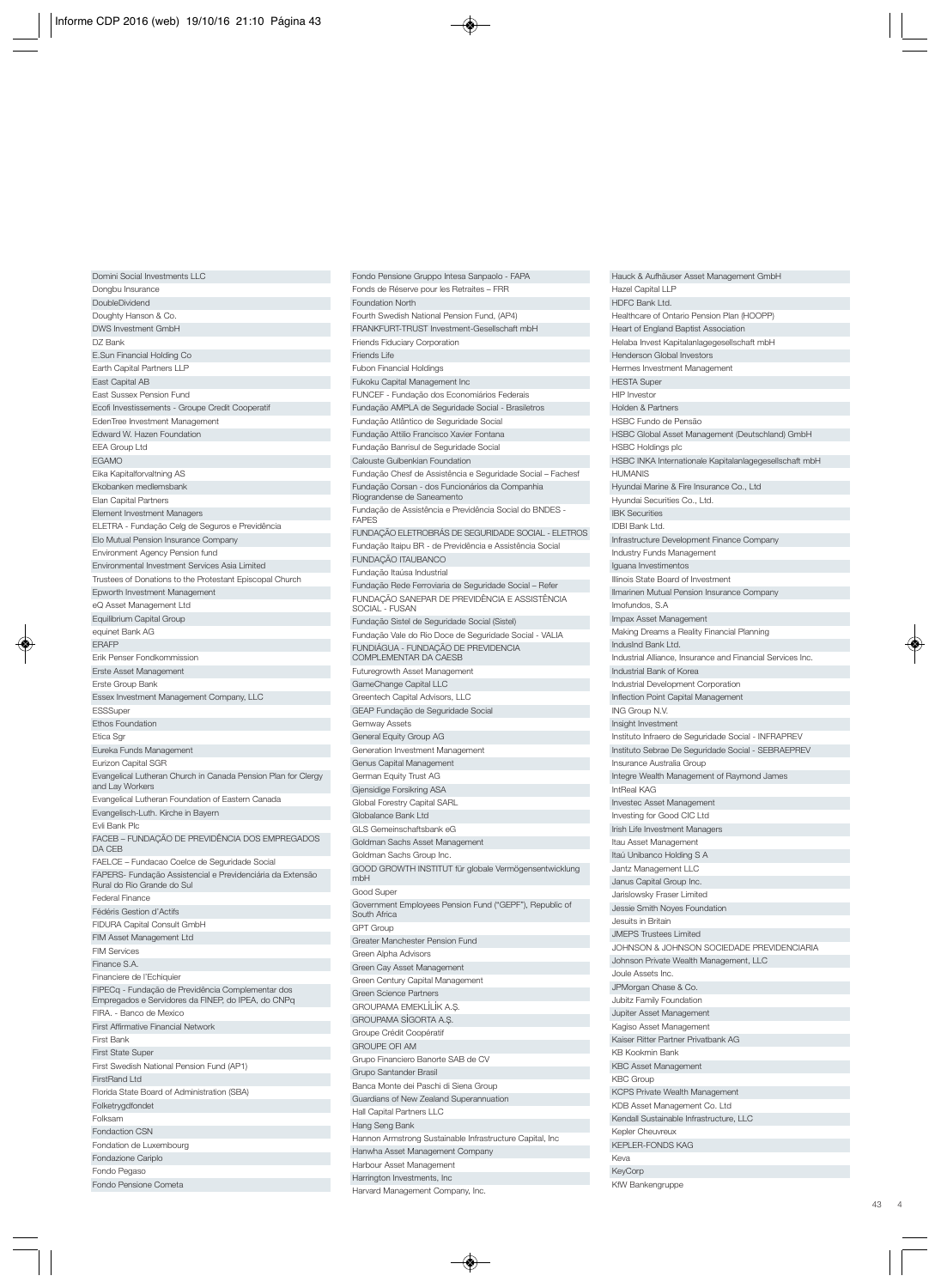| ו שווה פג טיט בבו                                |
|--------------------------------------------------|
| Kiwi Income Property Trust                       |
| Kleinwort Benson Investors                       |
| <b>KLP</b>                                       |
|                                                  |
| Korea Investment Management Co., Ltd.            |
| Korea Technology Finance Corporation (KOTEC)     |
| <b>KPA Pension</b>                               |
| La Banque Postale Asset Management               |
| La Financière Responsable                        |
| La Française                                     |
|                                                  |
| Laird Norton Family Foundation                   |
| Lampe Asset Management GmbH                      |
| Landsorganisationen i Sverige                    |
| Länsförsäkringar                                 |
| LaSalle Investment Management                    |
| LBBW - Landesbank Baden-Württemberg              |
| LBBW Asset Management Investmentgesellschaft mbH |
| LD Lønmodtagernes Dyrtidsfond                    |
| Legal and General Investment Management          |
| Legg Mason Global Asset Management               |
| <b>LGT Group</b>                                 |
| <b>LGT Group Foundation</b>                      |
|                                                  |
| LIG Insurance                                    |
| Light Green Advisors, LLC                        |
| NORTHERN STAR GROUP                              |
| Living Planet Fund Management Company S.A.       |
| Lloyds Banking Group                             |
| Local Authority Pension Fund Forum               |
| Local Government Super                           |
| LocalTapiola Asset Management Ltd                |
| Logos portföy Yönetimi A.Ş.                      |
| Lombard Odier Asset Management                   |
|                                                  |
| London Pensions Fund Authority                   |
| Lothian Pension Fund                             |
| <b>LUCRF Super</b>                               |
| Ludgate Investments Limited                      |
| Lutheran Council of Great Britain                |
| Macquarie Group Limited                          |
| Magellan Financial Group                         |
| MagNet Magyar Közösségi Bank Zrt.                |
| Maine Public Employees Retirement System         |
| MainFirst Bank AG                                |
| Malakoff Médéric                                 |
|                                                  |
| MAMA Sustainable Incubation AG                   |
| Man                                              |
| Mandarine Gestion                                |
| <b>MAPFRE</b>                                    |
| Maple-Brown Abbott                               |
| Marc J. Lane Investment Management, Inc.         |
|                                                  |
| Martin Currie Investment Management              |
|                                                  |
| Maryknoll Sisters                                |
| Maryland State Treasurer                         |
| Matrix Asset Management                          |
| Mediobanca                                       |
| Meeschaert Gestion Privée                        |
| Meiji Yasuda Life Insurance Company              |
| Mellon Capital                                   |
| Mendesprev Sociedade Previdenciária              |
| Mercer Investments                               |
| Merck Family Fund                                |
| Mercy Investment Services, Inc.                  |
|                                                  |
| Mergence Investment Managers                     |
| Merseyside Pension Fund                          |
| MetallRente GmbH                                 |
| Metrus - Instituto de Seguridade Social          |
| Metzler Asset Management Gmbh                    |
| MFS Investment Management                        |
| McLean Budden                                    |
| Midas International Asset Management, Ltd.       |

Killik & Co LLP

KDB Daewoo Securities Mirae Asset Global Investments Mirae Asset Securities Co., Ltd. Mirova Mirvac Group Ltd Missionary Oblates of Mary Immaculate Mistra, The Swedish Foundation for Strategic Environmental Research Mitsubishi UFJ Financial Group Mitsui Sumitomo Insurance Co.,Ltd Mizuho Financial Group, Inc. MN Mobimo Holding AG Momentum Outcome-based Solutions Monega Kapitalanlagegesellschaft mbH Mongeral Aegon Seguros e Previdência S/A Montanaro Asset Management Limited Morgan Stanley MTAA Superannuation Fund Nanuk Asset Management The Nathan Cummings Foundation National Australia Bank Limited National Bank of Canada NATIONAL BANK OF GREECE S.A. National Grid Electricity Group of the Electricity Supply Pension Scheme National Grid UK Pension Scheme National Pensions Reserve Fund of Ireland National Union of Public and General Employees (NUPGE) NATIXIS Natural Investments LLC Nedbank Limited Needmor Fund NEI Investments Nelson Capital Management, LLC NEST - National Employment Savings Trust Nest Sammelstiftung Neuberger Berman New Alternatives Fund Inc. New Amsterdam Partners LLC New Forests New Mexico State Treasurer New Resource Bank New York City Employees Retirement System New York City Comptroller New York City Teachers Retirement System New York State Common Retirement Fund Newground Social Investment Newton NGS Super Woori Investment & Securities Co., Ltd. NH-CA Asset Management Company Nikko Asset Management Co., Ltd. Nissay Asset Management Corporation NN Group NV Nomura Holdings, Inc. NORD/LB Kapitalanlagegesellschaft AG Nordea Investment Management Norfolk Pension Fund Norges Bank Investment Management North Carolina Retirement System North East Scotland Pension fund Northern Ireland Local Government Officers' Superannuation Committee (NILGOSC) Northern Trust NorthStar Asset Management, Inc Northward Capital Pty Ltd Notenstein Privatbank AG Nykredit Oceana Investimentos ACVM Ltda OceanRock Investments

| Oddo & Cie                                                                              |
|-----------------------------------------------------------------------------------------|
| Office of the Vermont State Treasurer                                                   |
| Öhman                                                                                   |
| ÖKOWORLD                                                                                |
| Old Mutual plc                                                                          |
| Oliver Rothschild Corporate Advisors                                                    |
| <b>OMERS Administration Corporation</b><br>Ontario Pension Board                        |
| Ontario Teachers' Pension Plan                                                          |
| OP Wealth Management                                                                    |
| Oppenheim & Co. Limited                                                                 |
| Oppenheim Fonds Trust GmbH                                                              |
| OppenheimerFunds                                                                        |
| Opplysningsvesenets fond (The Norwegian Church Endowment)                               |
| OPTrust                                                                                 |
| Oregon State Treasurer                                                                  |
| Osmosis Investment Management                                                           |
| Overlook Investments Limited                                                            |
| <b>PAI Partners</b><br>Park Foundation                                                  |
| Parnassus Investments                                                                   |
| Paul Hamlyn Foundation                                                                  |
| Pax World Funds                                                                         |
| PCJ Investment Counsel Ltd.                                                             |
| Pensioenfonds Vervoer                                                                   |
| Pension Fund for Danish Lawyers and Economists                                          |
| Pension Protection Fund                                                                 |
| Pension Denmark                                                                         |
| Swedish Pensions Agency                                                                 |
| People's Choice Credit Union                                                            |
| Perpetual<br>PETROS - The Fundação Petrobras de Seguridade Social                       |
| <b>PFA Pension</b>                                                                      |
| PGGM Vermogensbeheer                                                                    |
| Phillips, Hager & North Investment Management                                           |
| PhiTrust Active Investors                                                               |
| Pictet Asset Management SA                                                              |
| Pioneer Investments                                                                     |
| Piraeus Bank S.A.<br><b>PKA</b>                                                         |
| Plato Investment Management                                                             |
| Pluris Sustainable Investments SA                                                       |
| PNC Financial Services Group, Inc.                                                      |
| Polden-Puckham Charitable Foundation                                                    |
| Porto Seguro S.A.                                                                       |
| POSTALIS - Instituto de Seguridade Social dos Correios e                                |
| Telégrafos<br>Power Finance Corporation Limited                                         |
| PREVHAB PREVIDÊNCIA COMPLEMENTAR                                                        |
| PREVI Caixa de Previdência dos Funcionários do Banco do                                 |
| <b>Brasil</b>                                                                           |
| PREVIG Sociedade de Previdência Complementar                                            |
| Previnorte - Fundação de Previdência Complementar                                       |
| Progressive Asset Management, Inc.                                                      |
| Prologis<br>Provinzial Rheinland Holding                                                |
| Prudential Investment Management                                                        |
| <b>Prudential Plc</b>                                                                   |
| Psagot Investment House Ltd                                                             |
| Public Sector Pension Investment Board                                                  |
| Q Capital Partners Co. Ltd                                                              |
| QBE Insurance Group                                                                     |
| QIC                                                                                     |
|                                                                                         |
| Quantex                                                                                 |
| Quilter Cheviot Asset Management                                                        |
| Quotient Investors                                                                      |
| Rabobank                                                                                |
| Raiffeisen Fund Management Hungary Ltd.<br>Raiffeisen Kapitalanlage-Gesellschaft m.b.H. |
| Raiffeisen Schweiz Genossenschaft                                                       |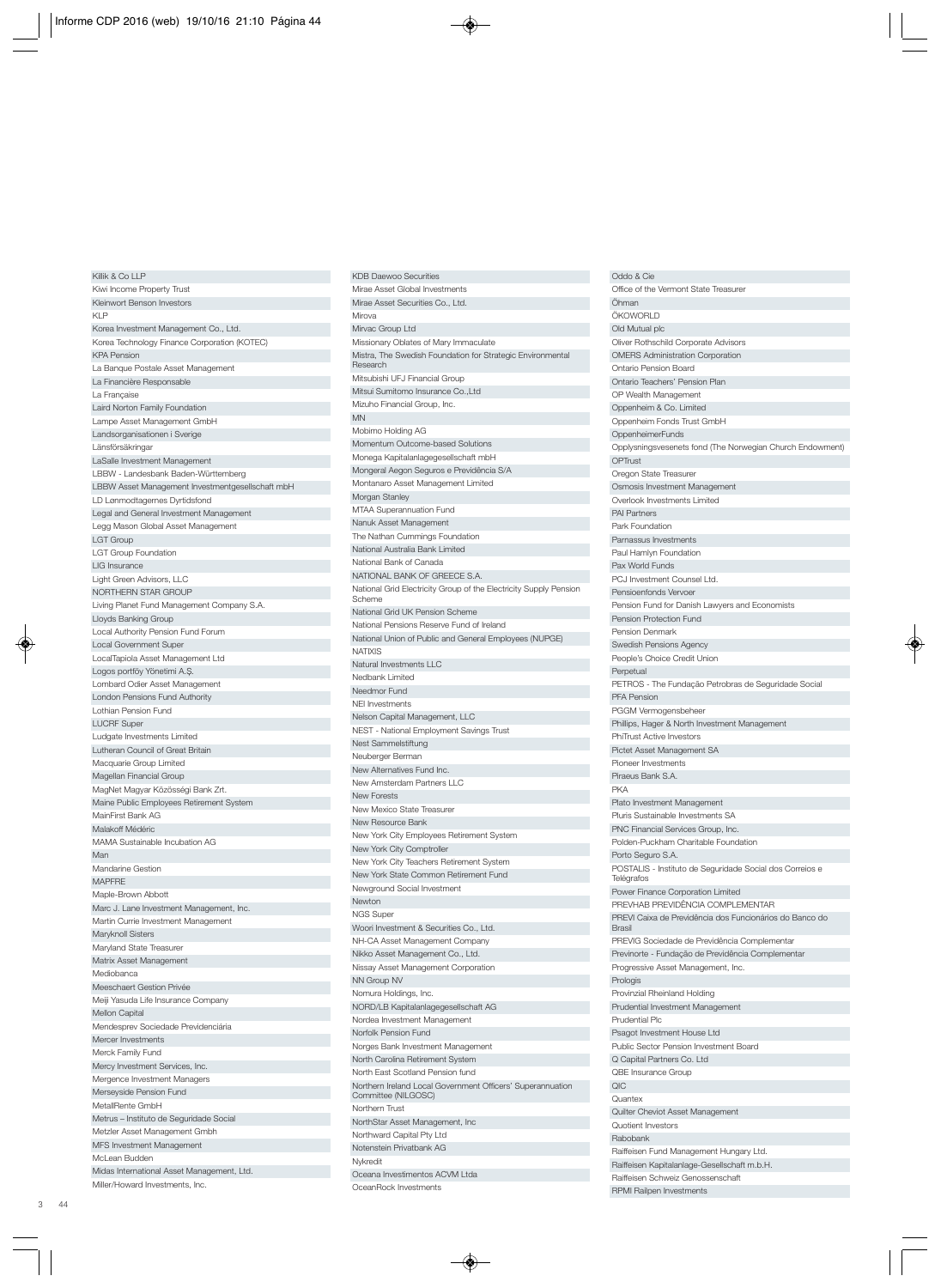| Rathbones / Rathbone Greenbank Investments                                             |
|----------------------------------------------------------------------------------------|
| RBC Global Asset Management                                                            |
| Real Grandeza Fundação de Previdência e Assistência Social                             |
| <b>REI Super</b>                                                                       |
| Reliance Capital Limited                                                               |
| Resona Bank, Limited                                                                   |
| Reynders McVeigh Capital Management                                                    |
| River Twice Capital Advisors, LLC<br>Robeco                                            |
| RobecoSAM AG                                                                           |
| Robert & Patricia Switzer Foundation                                                   |
| Rockefeller Asset Management, Sustainability & Impact Investing                        |
| Group                                                                                  |
| Rose Foundation for Communities and the Environment                                    |
| Rothschild & Cie Gestion Group                                                         |
| Royal Bank of Canada                                                                   |
| Royal Bank of Scotland Group<br>Royal London Asset Management                          |
| RREEF Investment GmbH                                                                  |
| Ruffer LLP                                                                             |
| Russell Investments                                                                    |
| Sampension KP Livsforsikring A/S                                                       |
| Samsung Asset Management Co., Ltd.                                                     |
| Samsung Fire & Marine Insurance Co., Ltd.,                                             |
| Samsunglife Insurance                                                                  |
| <b>Samsung Securities</b>                                                              |
| Sanlam Life Insurance Ltd                                                              |
| Santa Fé Portfolios Ltda                                                               |
| Santam                                                                                 |
| Santander Brasil Asset Management<br>Sarasin & Partners                                |
| <b>SAS Trustee Corporation</b>                                                         |
| Saskatchewan Healthcare Employees' Pension Plan                                        |
| Sauren Finanzdienstleistungen GmbH & Co. KG                                            |
| Schroders                                                                              |
| SEB Asset Management AG                                                                |
| Second Swedish National Pension Fund (AP2)                                             |
| Şekerbank T.A.Ş.                                                                       |
| Seligson & Co Fund Management Plc                                                      |
| Sentinel Investments                                                                   |
| SERPROS - Fundo Multipatrocinado<br>Service Employees International Union Pension Fund |
| Seventh Swedish National Pension Fund (AP7)                                            |
| The Shiga Bank, Ltd.                                                                   |
| Shinhan Bank                                                                           |
| Shinhan BNP Paribas Investment Trust Management Co., Ltd                               |
| Shinkin Asset Management Co., Ltd                                                      |
| Siemens Kapitalanlagegesellschaft mbH                                                  |
| Signet Capital Management Ltd                                                          |
| Sisters of St Francis of Philadelphia                                                  |
| Sisters of St. Dominic                                                                 |
| Sixth Swedish National Pension Fund (AP6)                                              |
| Skandia<br>SEB AB                                                                      |
| Smith Pierce, LLC                                                                      |
| <b>SNW Asset Management</b>                                                            |
| Social(k)                                                                              |
| Sociedade de Previdencia Complementar da Dataprev - Prevdata                           |
| Società reale mutua di assicurazioni                                                   |
| SOCIÉTÉ GÉNÉRALE                                                                       |
| Socrates Fund Management                                                               |
| Solaris Investment Management Limited                                                  |
|                                                                                        |
| Sompo Japan Nipponkoa Holdings, Inc                                                    |
| Sonen Capital                                                                          |
| Sopher Investment Management                                                           |
| Soprise! Impact Fund                                                                   |
| South Yorkshire Pension Fund<br>SouthPeak Investment Management                        |
| SPF Beheer by                                                                          |

Sprucegrove Investment Management Ltd Standard Chartered Standard Chartered Korea Limited Standard Life Investments Standish Mellon Asset Management State Bank of India State Street Corporation **StatewideSuper** Stewart Investors Stockland Storebrand ASA Strathclyde Pension Fund Stratus Group Sumitomo Mitsui Financial Group Sumitomo Mitsui Trust Holdings, Inc. Sun Life Financial Superfund Asset Management GmbH SURA Peru (AFP Integra, Seguros SURA, Fondos SURA, Hipotecaria SURA) SUSI Partners AG Sustainable Capital Sustainable Development Capital Sustainable Insight Capital Management Handelsbanken Svenska kyrkan Svenska kyrkans pensionskassa Swedbank Swift Foundation Swiss Re Sycomore Asset Management Symphonia sgr Syntrus Achmea Asset Management T. Rowe Price Garanti Bank T. SINAi KALKINMA BANKASI A.S, . Taishin Financial Holding Co.,Ltd **Tasplan** Tata Capital Limited TD Asset Management (TD Asset Management Inc. and TDAM USA Inc.) TD Securities (USA) LLC TIAA Telluride Association Telstra Super Tempis Asset Management Co. Ltd Terra Alpha Investments LLC Terra Global Capital, LLC TerraVerde Capital Management LLC Transport for London Pension Fund The Brainerd Foundation The Bullitt Foundation The Church Pension Fund of Finland The Children's Investment Fund Management (UK) LLP Clean Yield Asset Management The Collins Foundation The Co-operators Group Ltd The Council of Lutheran Churches The Daly Foundation The Hartford Financial Services Group The Joseph Rowntree Charitable Trust The Korea Teachers Pension (KTP) The McKnight Foundation The New School The Pension Plan For Employees of the Public Service Alliance of Canada The Pinch Group The Presbyterian Church in Canada The Russell Family Foundation The Sandy River Charitable Foundation The Sisters of St. Ann The Sustainability Group at the Loring, Wolcott & Coolidge Office

| The University of Edinburgh Endowment Fund                                     |
|--------------------------------------------------------------------------------|
| The Wellcome Trust                                                             |
| Third Swedish National Pension Fund (AP3)                                      |
| <b>TOBAM</b>                                                                   |
| Tokio Marine Holdings, Inc                                                     |
| Toronto Atmospheric Fund                                                       |
| Trillium Asset Management, LLC                                                 |
| Triodos Investment Management                                                  |
| Tri-State Coalition for Responsible Investment                                 |
| <b>Trusteam Finance</b>                                                        |
| Tryg                                                                           |
| Turner Investments                                                             |
| Unione di Banche Italiane S.c.p.a.                                             |
| <b>UBS</b>                                                                     |
| UniCredit SpA                                                                  |
| Union Asset Management Holding AG<br>Union Investment Privatfonds GmbH         |
| Unionen                                                                        |
| Unipension FAIF A/S                                                            |
| Unipol                                                                         |
| UNISONS Staff Pension Scheme                                                   |
| UniSuper                                                                       |
| Unitarian Universalist Association                                             |
| <b>United Church Funds</b>                                                     |
| United Nations Foundation                                                      |
| <b>Unity College</b>                                                           |
| Universities Superannuation Scheme (USS)                                       |
| University of California                                                       |
| University of Massachusetts Foundation                                         |
| University of Sydney Endowment Fund                                            |
| University of Toronto                                                          |
| University of Toronto Asset Management Corporation<br>University of Washington |
| Van Lanschot                                                                   |
|                                                                                |
|                                                                                |
| Vancity Group of Companies                                                     |
| Varma Mutual Pension Insurance Company<br>Ventas, Inc.                         |
| Veris Wealth Partners                                                          |
| Veritas Pension Insurance                                                      |
| Vexiom Capital Group, Inc.                                                     |
| VicSuper                                                                       |
| Victorian Funds Management Corporation                                         |
| VietNam Holding Ltd.                                                           |
| Vinva Investment Management                                                    |
| Vision Super Pty Ltd                                                           |
| VOIGT & COLL. GMBH                                                             |
| <b>VOLKSBANK INVESTMENTS</b>                                                   |
| <b>Bank Vontobel AG</b>                                                        |
| Trust Waikato                                                                  |
| Walden Asset Management<br>WARBURG - HENDERSON Kapitalanlagegesellschaft für   |
| Immobilien mbH                                                                 |
| Water Asset Management, LLC                                                    |
| Wells Fargo & Company                                                          |
| Wespath Investment Management                                                  |
| West Midlands Pension Fund                                                     |
| West Yorkshire Pension Fund                                                    |
| Westfield Capital Management Company, LP                                       |
| Westpac Banking Corporation                                                    |
| <b>WHEB Asset Management</b>                                                   |
| White Owl Capital AG                                                           |
| Whitley Asset Management<br>Woori Bank                                         |
| Xoom Capital                                                                   |
| <b>YES BANK Limited</b>                                                        |
| York University Pension Fund                                                   |
| Youville Provident Fund Inc.                                                   |
| Yuanta Financial Holding                                                       |
| Zevin Asset Management, LLC<br>Zürcher Kantonalbank                            |

The United Church of Canada - General Council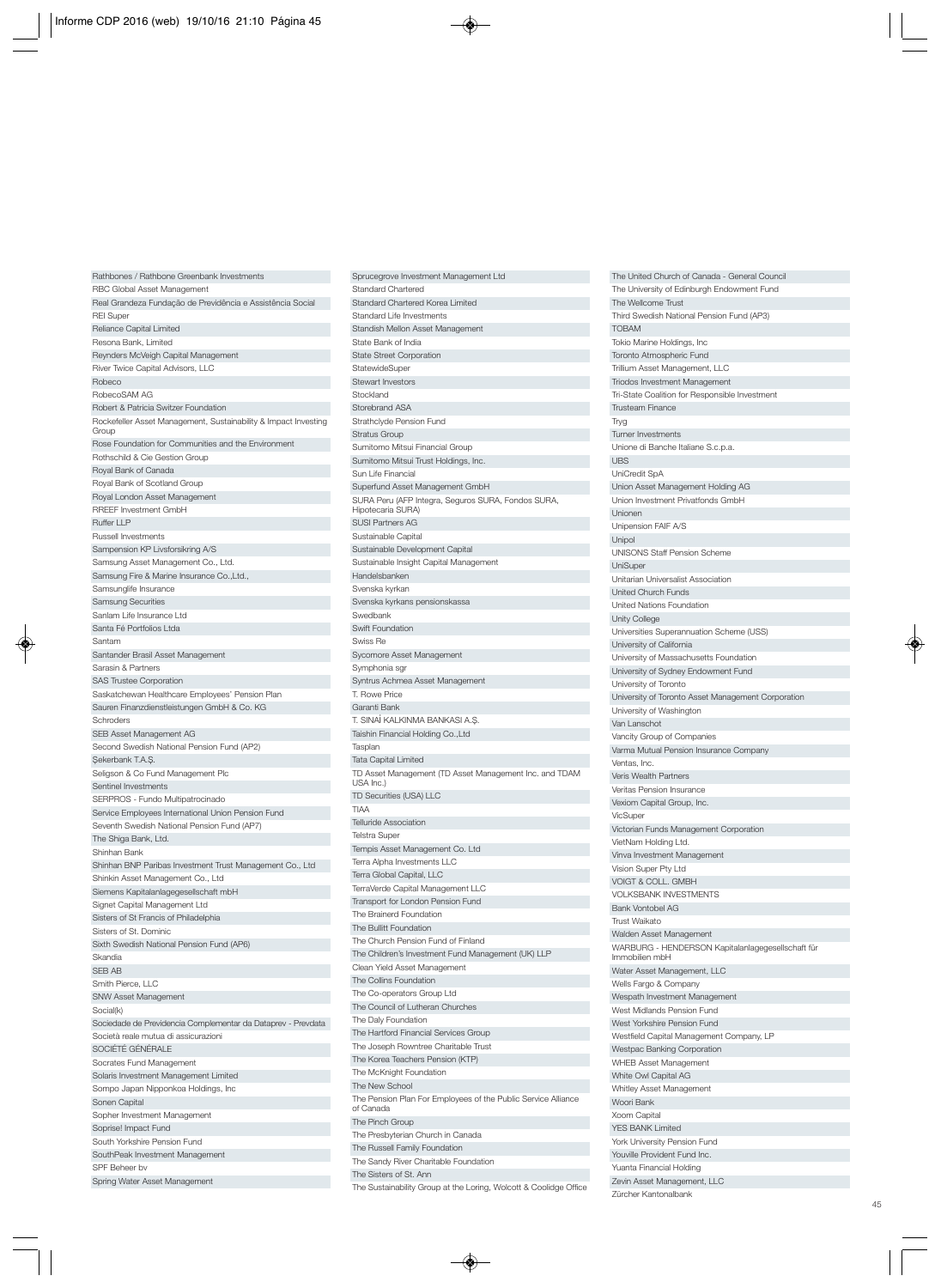**Event Host Madrid: Event Host Lisbon:**